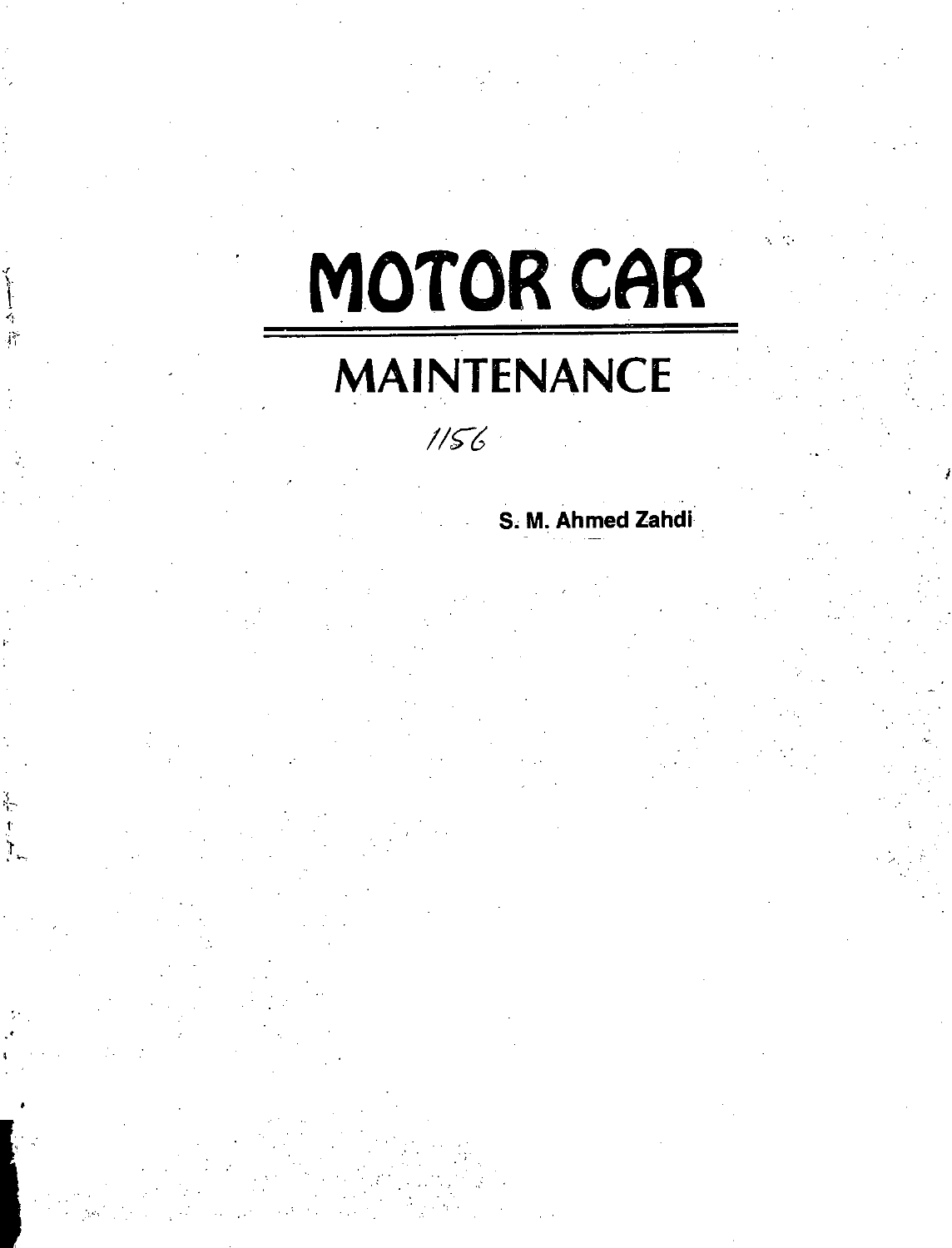$\mathbf{2}$ (جمله حقوق مجق ناشر محفوظ<sup>م</sup>یں) **CP.4<sup>1</sup> اول** اشاعت اول تعداد واشاعت **500 4rid** *h:•`1 . : 1* نازكو آرٹ پرنٹرز' راولپنڈى' فون: 553634 طبع علامه **اقبا**ل اوپن يونيور<sub>ىتى</sub> 'اسلام <sup>7</sup>باد ناشر تعاون<br>تعاون<br>تصادی<sub>ه</sub> مستق<del>ل اسرو عقیل مستقل است</del> تصاورٍ شممنت نیازی س رابط**ہ کار**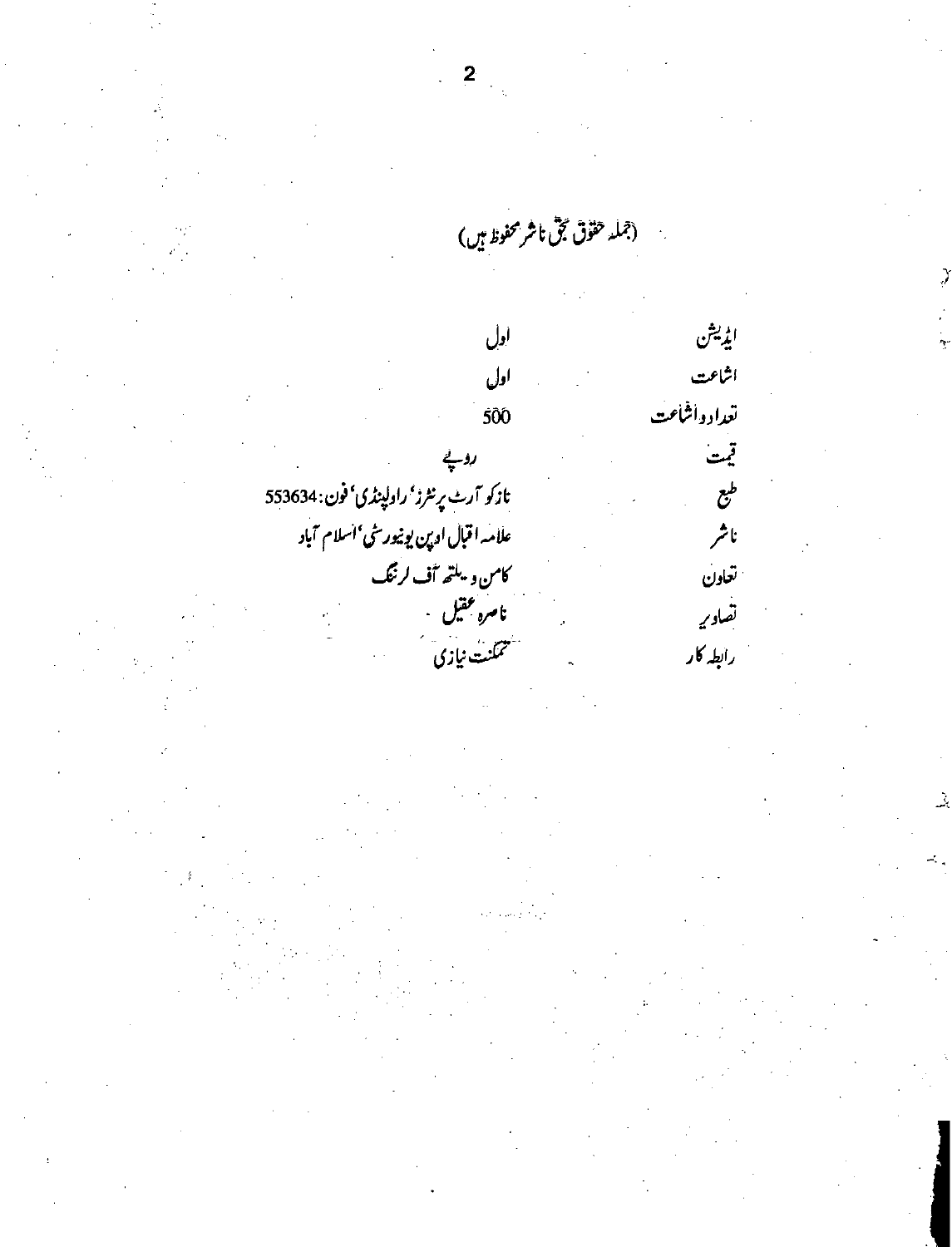|                                                                                                                                     | <b>Distributors</b> |                                                                                         |
|-------------------------------------------------------------------------------------------------------------------------------------|---------------------|-----------------------------------------------------------------------------------------|
|                                                                                                                                     | حرف آغاز            |                                                                                         |
| علامہ اقبال اوپن یونیورٹی کی ہیں سالہ تقریبات کے سلسلے میں ہم یونیورٹی کے کلیہ تعلیم عامہ کی طرف سے مفاد                            |                     |                                                                                         |
| عامہ کے مخلف موضوعات پر آٹھ مختصر <i>کت</i> ابوں کا سیٹ قار <sub>ک</sub> مین کی خدمت میں پی <i>ش کر د</i> ہے ہیں۔ کتابوں کے موضوعات |                     |                                                                                         |
|                                                                                                                                     |                     | نال:                                                                                    |
|                                                                                                                                     | 5- بهبود آبادی      | ا- يچے کی <i>نگهد</i> اشت                                                               |
| 6- موٹر کار کی دیکھ بھال اور مرمت                                                                                                   |                     | ُ 2- غذااورغذائيت                                                                       |
|                                                                                                                                     | 7- مرغبانی          | 3- کمپیوٹرے ملئے                                                                        |
|                                                                                                                                     | 8- سنرياں اڳائيں    | 4- انگرېزي بول چال                                                                      |
| انگریزی بول جال اور موٹر کار کی دیکھ بھال اور مرمت کے علاوہ تمام کو رسزاردو میں پیش کئے جا رہے ہیں۔ مقصد                            |                     |                                                                                         |
|                                                                                                                                     |                     | <i>یہ ہے کہ</i> ہماری بات سادہ زبان میں اور <sup>م</sup> سان وسلے سے عوام تک پہنچ جائے۔ |
| ہارے اس منصوبے کا آغاز 1988ء کے شروع میں ہوا تھا جب مندرجہ ہالا موضوعات سمیت کل پند رہ کورسز کی                                     |                     |                                                                                         |
| قوی پریس میں اشاعت کا اہتمام کیا گیا تھا۔ کم و پیش تین برس تک روزنامہ مشرق' روزنامہ امروز' روزنامہ پاکستان ٹائمز'                   |                     |                                                                                         |
| ہفت روزہ اخبار خواتین اور ہفت روزہ حرمت میں ہارے سے کورسز قسط وار شائع ہوتے رہے۔ یونیورسی کے اپنے                                   |                     |                                                                                         |
| تدرلیک اسٹاف نے یہ کورمز تیار کئے تھے اور اس زمانے میں یونیورٹی کے ادارۂ توسیع و خصوصی منصوبہ جات نے                                |                     |                                                                                         |
|                                                                                                                                     |                     | پروپٹیکٹ رابطہ کار کا کردار ادا کرتے ہوئے ان کو رسز کی اشاعت کا اہتمام کیا تھا۔         |
| ہم انتیائی خوشی کے ساتھ ہیے عرض کرتے ہیں کہ قار ٹمین نے فراخ دلی سے ہمارے ان کو رسز کو پذیرائی تجشی' ہماری                          |                     |                                                                                         |
| گر مششوں کو یعزاہا بھیں اچھے مشورے دیئے ہمیں یہ مفید سلسلہ جاری رکھنے کو کہا اور اصرار کیا کہ ہم انہیں کمانی شکل                    |                     |                                                                                         |
|                                                                                                                                     |                     | میں شائع کردیں۔ اس سے ہارے جوصلے کو بڑھاوا ملا۔                                         |
| اب دولت مشترکہ کے ذیلی اِدارے کامن و یلتھ آف لرننگ (Common wealth of learning) کے مالی (                                            |                     |                                                                                         |
| ں تعاون سے ہم ان آٹھ کورمز کو کتابی صورت دینے کے قابل ہوئے ہیں جس کے لیے ہم اس عالمی ادارے کے شکر گزار                              |                     |                                                                                         |
|                                                                                                                                     |                     |                                                                                         |
| تیزی سے بدلتی ہوئی اس دنیا میں آٹھ دس برسوں میں بہت پچھ تبدیل ہو چکا ہے۔ کمپیوٹر نیکنالوجی میں حیرت انگیز'                          |                     |                                                                                         |
|                                                                                                                                     |                     |                                                                                         |

 $\boldsymbol{\zeta}$ 

 $\bar{U}$ 

 $\overline{\overline{C}}$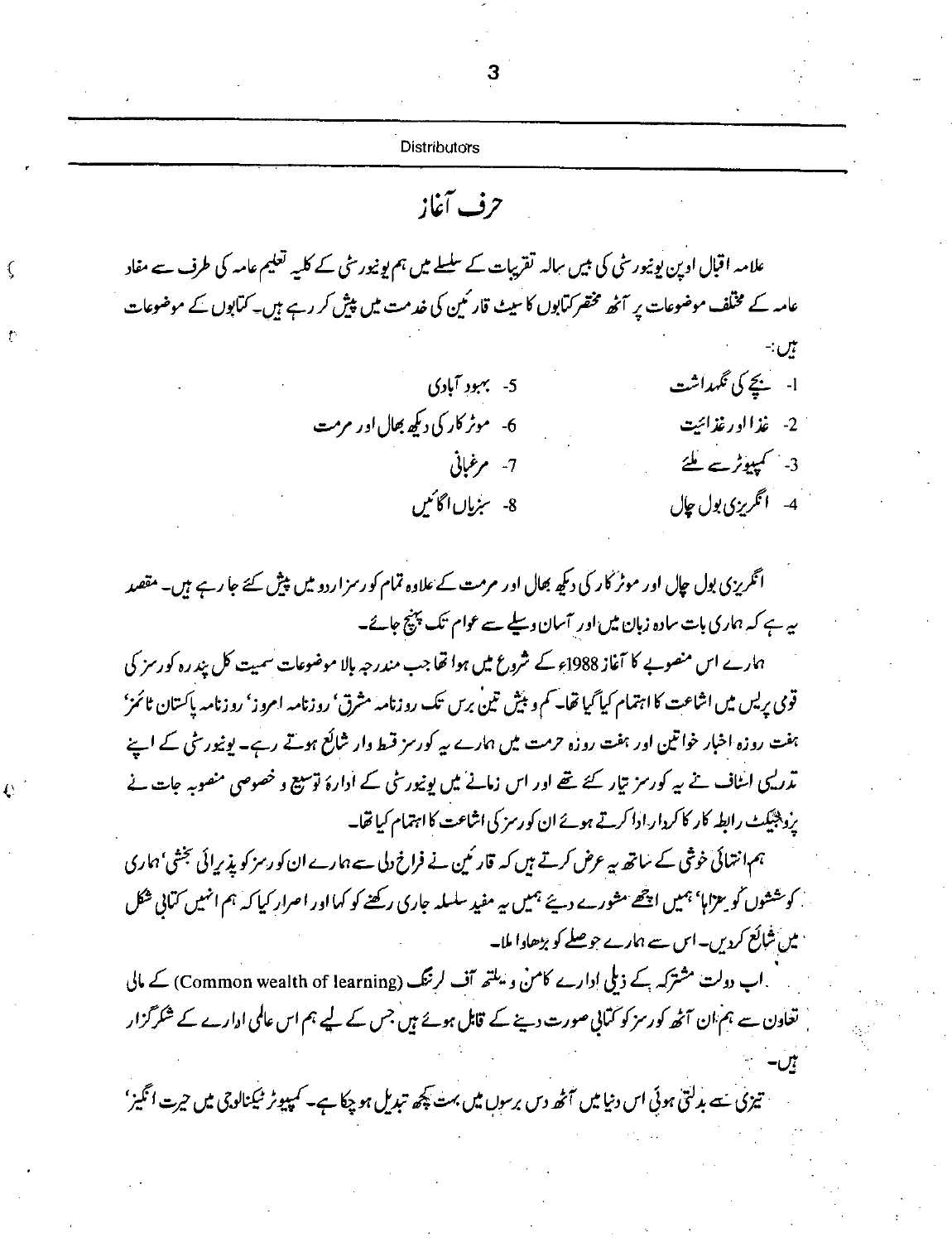انقلاب آفریں اور تیز رفآر تبدیلیاں رونما ہو رہی ہیں۔اندا ان کمابوں کو وقت کے نقاضوں کے مطابق تیار کرنا ضروری<br>تھا۔ ہم نے تمام *کور سز کو* نظر ثانی کرکے ا<sup>نہ</sup>یں ضروری ترمیم و اصلاح کے ساتھ شائع کیا ہے۔

ان چھوٹی چھوٹی *کت*ابوں کی اشاعت کو ہم کوئی ایپا بڑا کارنامہ نہیں سمجھتے۔ البنتہ ہمیں خوشی ہے کہ ہم نے عمد حاضر کے بعض اہم ترین موضوعات پر عام لوگوں کی زبان میں بات کرکے اور ابلاغ کے آسان دیلے برت کر ایک احیمی روایت کا آغاز کیا ہے۔ ہمیں اعت<sub>اد ہ</sub>ے کہ ہم سے کہیں بہتر کام کرنے والے لوگ آگے آئیں گے اور اس احچی روایت کو فروغ دیں گے۔ ہم سمجھتے ہیں کہ اگر ہمیں و قار کے ساتھ اکیسویں صدی میں داخل ہونا ہے تو علم و <sup>ہم</sup> گھی کو کتب خانوں کے شیلفوں اور مراعات یافتہ لوگوں کے مطالعے کے کمروں سے نکال کر عوام میں منتقل کرنا ہوگا۔ <u>مجھے</u> ہہ کہتے ہوئے <sub>ک</sub>س قدر فخر محسوس ہو <sup>آ</sup> ہے کہ ہمارے اس کام سے حکومت کے سوشل ایکشن پروگرام کو آگے بڑھانے میں بھی مدد ملے گی۔

*:457 L 7 4•C' 6rs' LfriffrA b Oh - 4.• (.1.7•K i 'la*  ابرار' ڈاکٹر قدیبہ رفعت' ڈاکٹرارشد محمود' مس فرزانہ عرسانی' سید ا<sub>د</sub>لیں حیدر' سید احمہ زیدی' ڈاکٹر فضل محم**راد ر ڈاکٹر** جید عطاء اللہ شیرازی کا شکرنیہ ادا کرنا ہے کہ انہوں نے ہماری گزارش پر بڑی مختصرمت میں کورسزپر نظرثانی اور ترمیم و اصلاح کا کام مکمل کردیا۔ کورسز کی رابطہ کار مس تممکنت نیازی نے جس محنت اور لگن کے ساتھ اس کام کو پیمیل تک پینچایا اس کیلئے بے اختیار داد دینے کو <sup>3</sup>ن **چاہتا ہے۔ جناب اعجاز احم**ر اور مسز ناصرہ عقیل کو <sup>م</sup>ٹھوں کورس کی تصادیر بتار کرنے کے لیے شب و روز محنت کرنا پڑی جس کے لیے میں ان کی بے حد ممنون ہوں۔ میں ڈاکٹرایم صدیق خان شبلی اور جناب حامد علی ہاشمی کیلئے بھی سپاس گزار ہوں کہ انہوں نے ان کورسز کی ت**د**وین کرکے انہیں قابل اشاعت بنایا۔ *dr! Cji 60\_40)An 'Ai fic-• 4A7)-9:i4\$e (Y. c/i ALt.]* I هيميل ممکن نه **تقي**-

يرد فيسررضيه عباس وارتينر كلبه تعليم عامه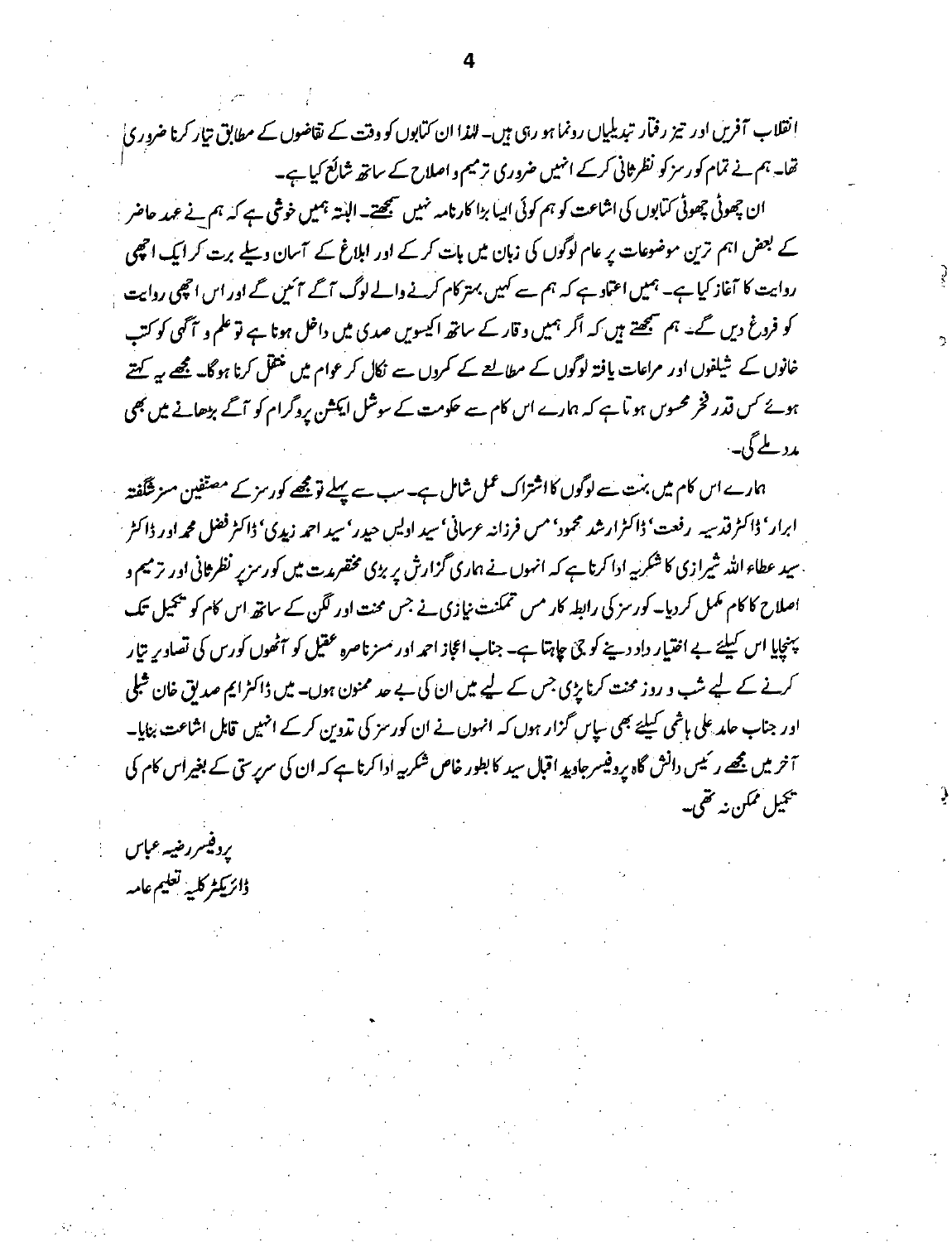#### **MOTOR CAR MAINTENANCE**

#### **PREFACE**

#### Why is the Motor Car Maintance Important?

C

A motor car which does not receive proper care and attention will not operate efficiently even if it is fairly new. Only by routine inspection, servicing and the correction of faults as soon as they develop, can a motor car be properly maintained and made to give service .for which it was designed. Motor Car is very expensive to afford and to maintain, specially for middle class persons in this country. Therefore it is always a desire for such persons to keep repair expenses at a minimum.

This booket in simple language has been written for such persons, who own a car and are interested to read about a best way of their car mechanism and to identify common problems such as Engine refuses fo start, Overheats, misses at all speed, Consumes oil excessively, banging in silencer, Improper working of clutch, difficulty in sifting gears, poor brakes application, wobbling of wheels and uneven wear of tyres. The last 6th chapter is reserved, specially for servicing tips - "WHAT TO DO TO KEEP THE MOTOR CAR IN A GOOD RUNNING CONDITION".

During writing the car problems its causes and rectification, some elementary information has been given about relevant systems and parts of the engine. The purpose of including such information is felt necessary which will be helpful to identify the parts of the engine and rectify the simple faults. After reading all the six chapters, the reader will be able to indentify the common problems, their possible causes and rectify simple faults.

#### **S.M. Ahmed Zaidi**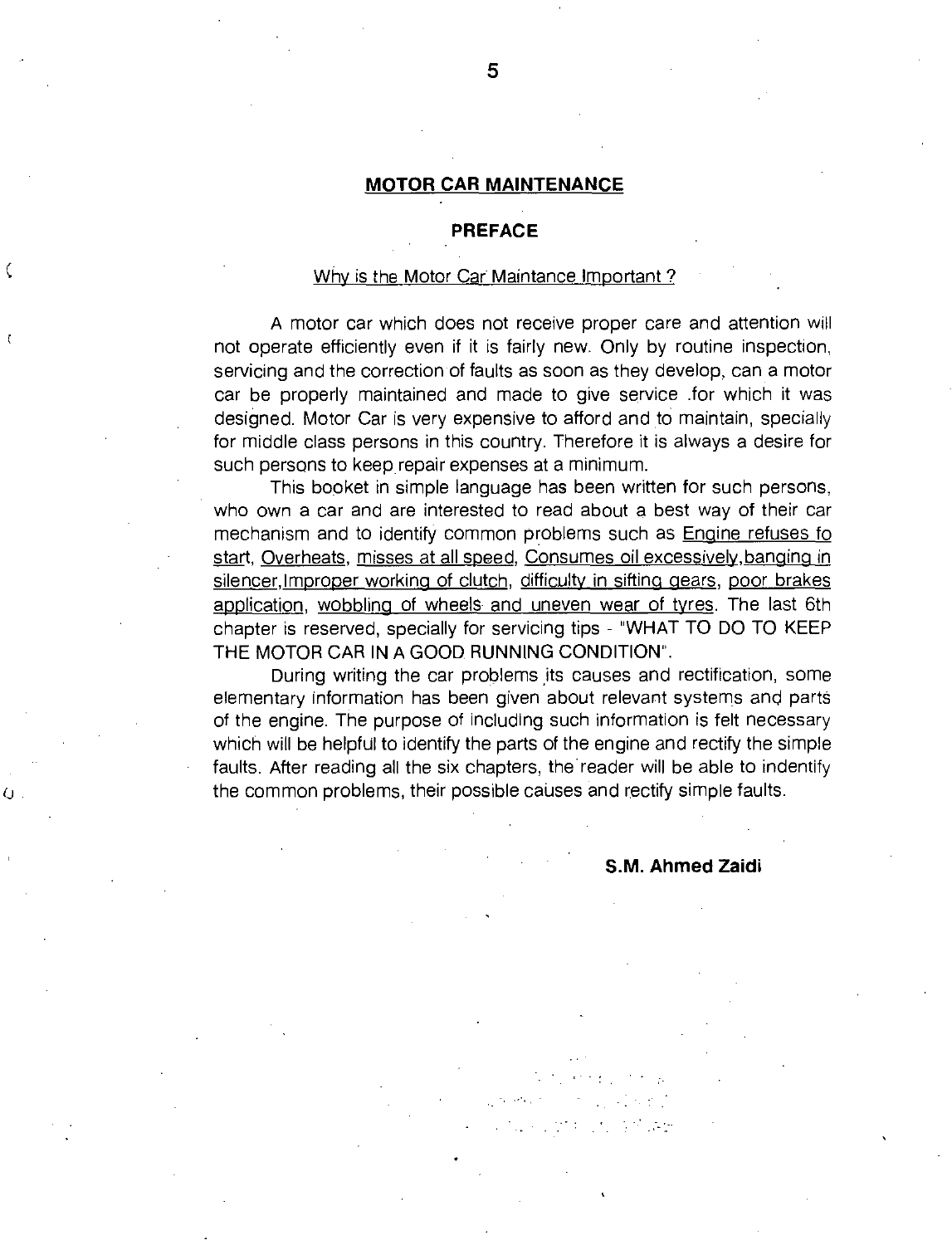# **CONTENTS:**

 $\cdot$ )

 $\Delta$ 

 $\overline{\mathbf{C}}$ 

| Chapter 1. | When engine does not start.<br>Engine refuses to start<br>What will you do?<br>Location of the parts.<br>Fault finding in the starting system.<br>Check the battery terminals for loose connections.<br>Check the broken / dis-connected leads.<br>Fault in staring motor.<br>Fault Finding.<br>Check the ignition leads and Coils connections.<br>Check the petrol in the tank.                                                                                                                                                                                                                                              |
|------------|-------------------------------------------------------------------------------------------------------------------------------------------------------------------------------------------------------------------------------------------------------------------------------------------------------------------------------------------------------------------------------------------------------------------------------------------------------------------------------------------------------------------------------------------------------------------------------------------------------------------------------|
| Chapter 2. | Faults in engine cooling system.<br>Engine over heats.<br>What is normal operating temp?<br>Purpose of the cooling system.<br>Functions of the parts.<br>Purpose of lubrication system.<br>Check the fan belt.<br>Inspection of hoses.<br>Check tension of the fan belt.<br>Check the water in the radiator.<br>Fault finding in the lubnications system.<br>Check the level of engine oil.<br>Check the interval of oil filter repalcement.<br>Check the oil pressure light.                                                                                                                                                 |
| Chapter 3. | Fault finding in the ignition and carburetion systems.<br>Engine runs roughly (badly)<br>What is engine missing?<br>What is engine tune - up?<br>Abnormalities in the engine due to missing.<br>Fault finding for the missing in the ignition system.<br>Steps for checking the condition of the spark plugs.<br>Steps for checking the condition of the leads and<br>distribution cap.<br>Fault finding for the missing in the fuel system.<br>Check the defects in the carburettor.<br>Check the defects in the fuel system.<br>Correction of faults.<br>What is correct strength of mixture?<br>Back firing and its causes |
|            |                                                                                                                                                                                                                                                                                                                                                                                                                                                                                                                                                                                                                               |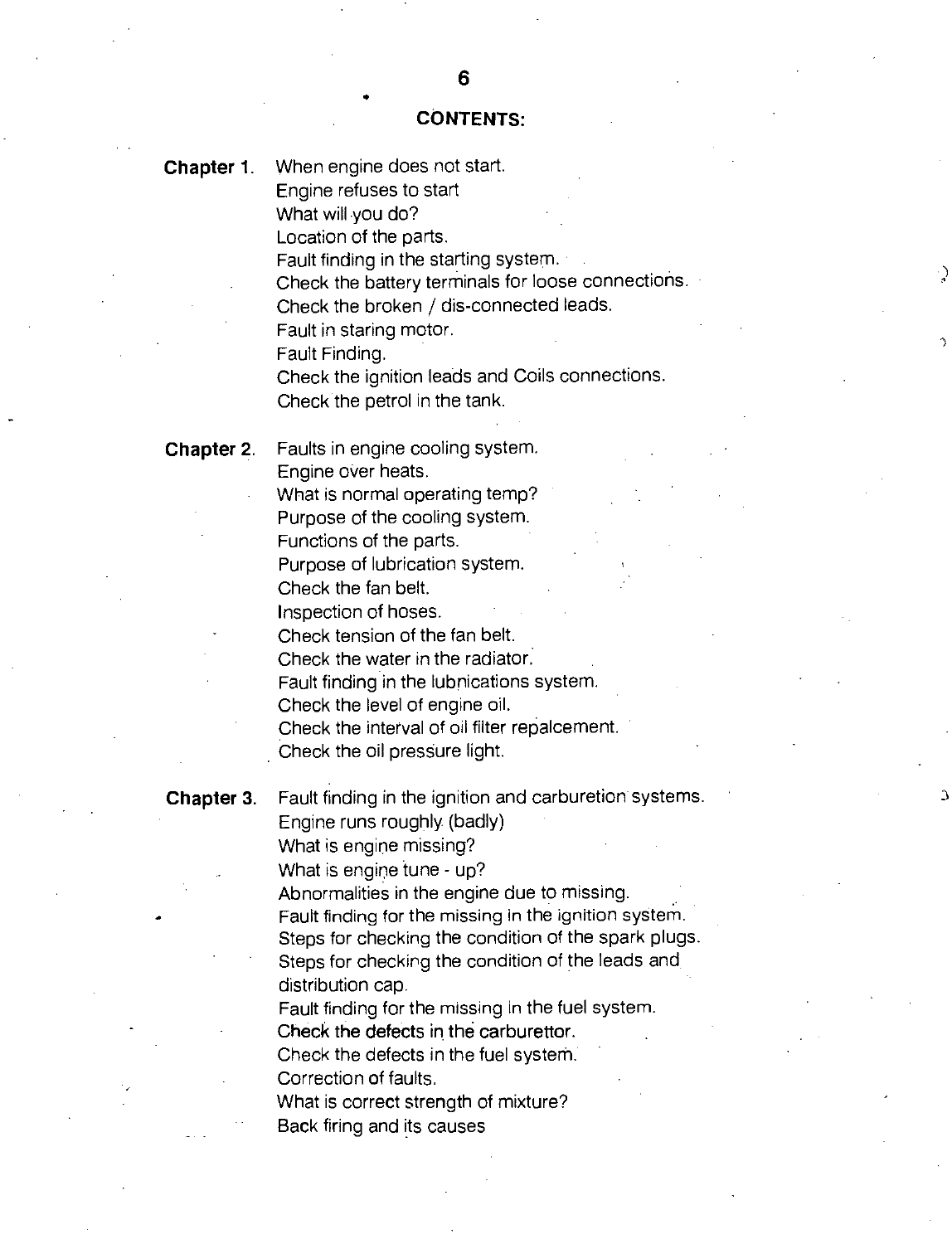What is back firing? Causes of back firing.

Chapter 4. When does engine need overhauling. Excessive oil consumption.

> Checking for the burning of oil inside the combustion chamber.

What is engine?.

Functions of the engine parts.

Requirement of a good Engine.

What are the signs of oil burning.

Inside the combustion chamber?

Blue exhaust smoke

Daily oil consumption

Oily sprak plugs.

What is engine overhauling?.

Minor engine over-hauling.

Major engine over-hauling.

How will you know weather the engine needs minor

Overhauling or major hauling.

Checking for the external leakage.

Checking the leakage under the motor car.

Flow to stop the leakage.

Consumption of engine oil through crank case ventilation system.

What is crank-case ventilation system.

∢

**Chapter 5.** Improper working of clutch, gear box, brakes and 'steering system.

> What is the most common problem of improper clutch working?

What is the function of clutch?

Main parts of clutch and their work.

Clutch pedal free play.

Clutch padle free adjustment.

Causes of clutch slip.

Correction of faults.

Problems in gear box.

**Location** 

Parts of the gear box.

Problems in the gear box.

Difficulty in selecting gears.

Problems in braking system.

What features should an efficient braking systems

\_possess?.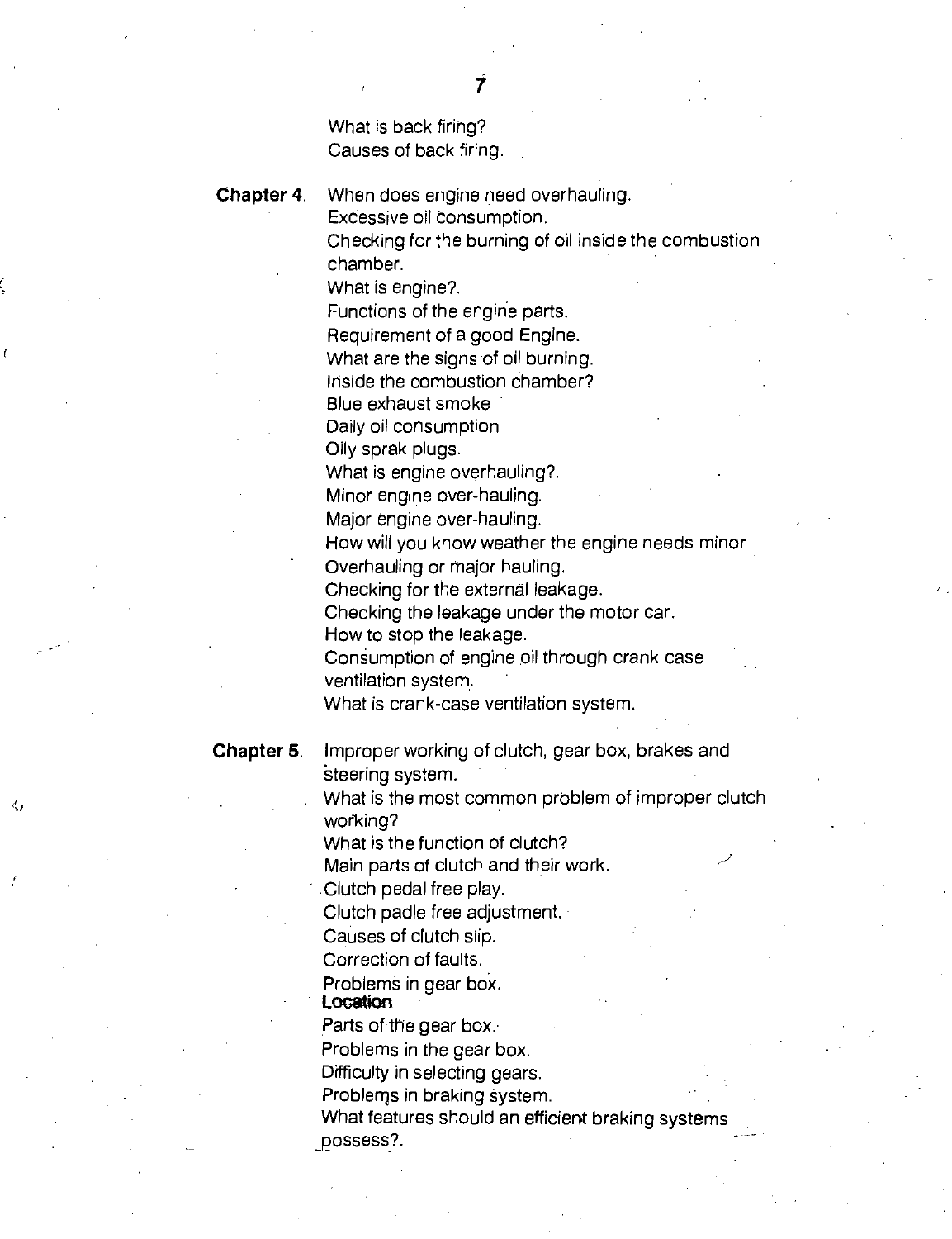Parts of the hydraulic drum braking system. Pedal goes to floor board with little or no resistance.

Spongy pedal action. Poor braking with excessive pressure required on

pedal.

Problems in steering systems.

Wobbling in steering systems.

Uneven wear of front tyres.

Chapter 6. What to do to keep the motor car in a good running condition.

Servicing tips.

Daily inspection and maintenance

Tyres air pressure.

Engine oil level.

Radiator water.

Brake fluids (oil)

Brake pedal.

Clutch pedal free play.

Indicator lights for charging battery and oil pressure. Temperature gauge and speed meter:

Horn, Turn signals-and wipers:

Fuel gauge.

Rear Mirror.

Fuel in the tank.

Cleaning the car body:

Weekly inspection and maintenance.

Monthly inspection and maintenance.

Periodic maintenance schedule.

After every 1500 km service.

After every 3000 km Service.

After every 6000 km service.

After every 9000 km service.

After every 18000 km service.

Do it your -self maintenance.

**Precautions** 

Maintariance: ...

List of the basic tools.

Procedure to change the engine oil and filter.

**Precautions** 

Checking battery condition and electrolyte level.

Battery precautions.

Emergency measures.

Check the battery for corroded or loose Connections\_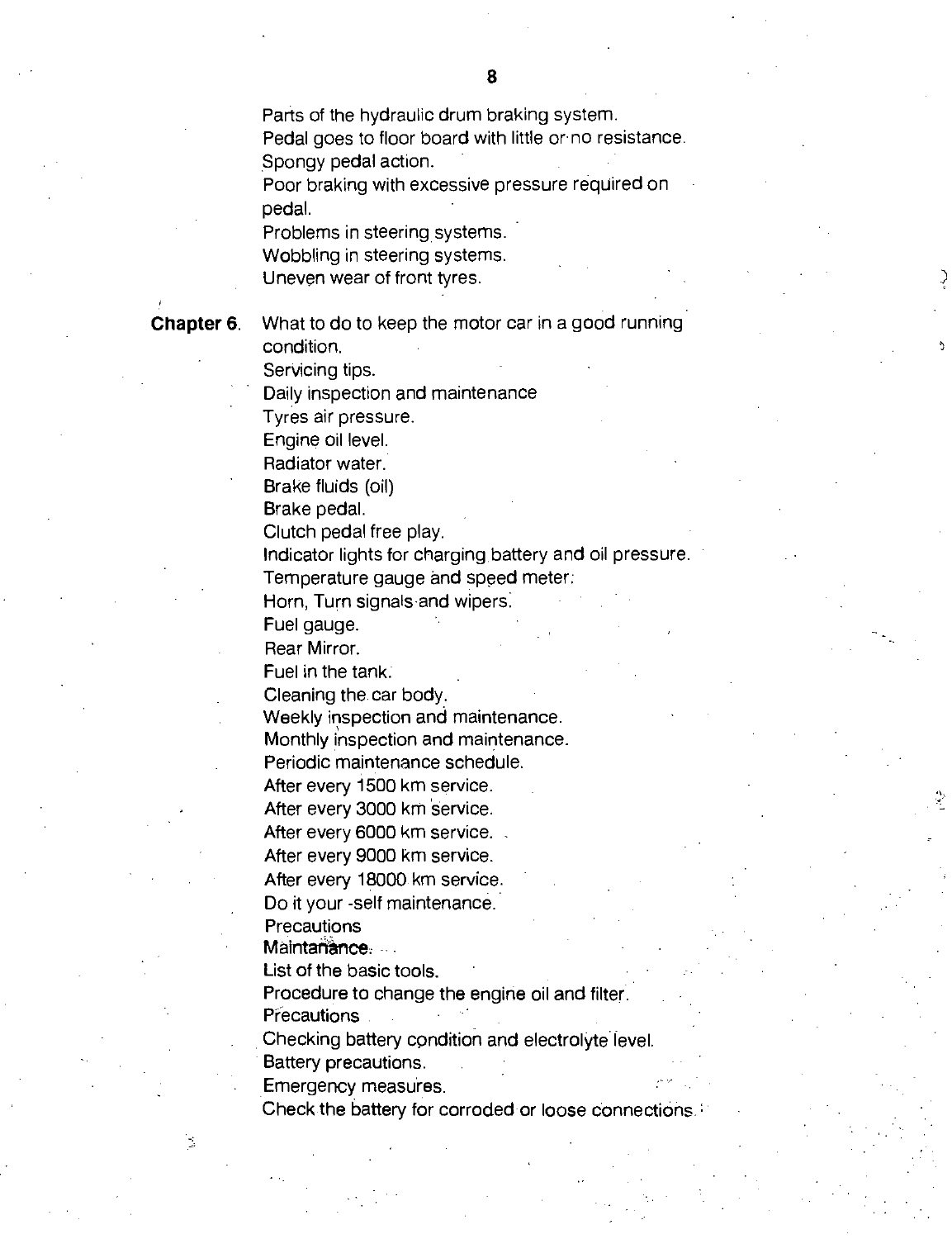# **Chapter No. 1**

# **When Engine does not start**

# **Engine Refuse to start**

If your motor car on any day does not start at all, when you are sure the last day you have driven perfectly all right.

# **What will you do?**

Ii

It is necessary to know a little about some of the parts and their systems in order to locate the fault easily.

# **1. Location of the parts**

1.1 First open the bonnet. You will see under the bonnet, the engine and the battery, separately fixed in one corner.



1.2 You will see many other parts also attached with the engine. Let us select some of the parts, such as distributor, coil and spark plugs first. They are connected with leads (thick wires) and thin wires to the battery. These parts work according to a system which is known as IGNITION SYSTEM.

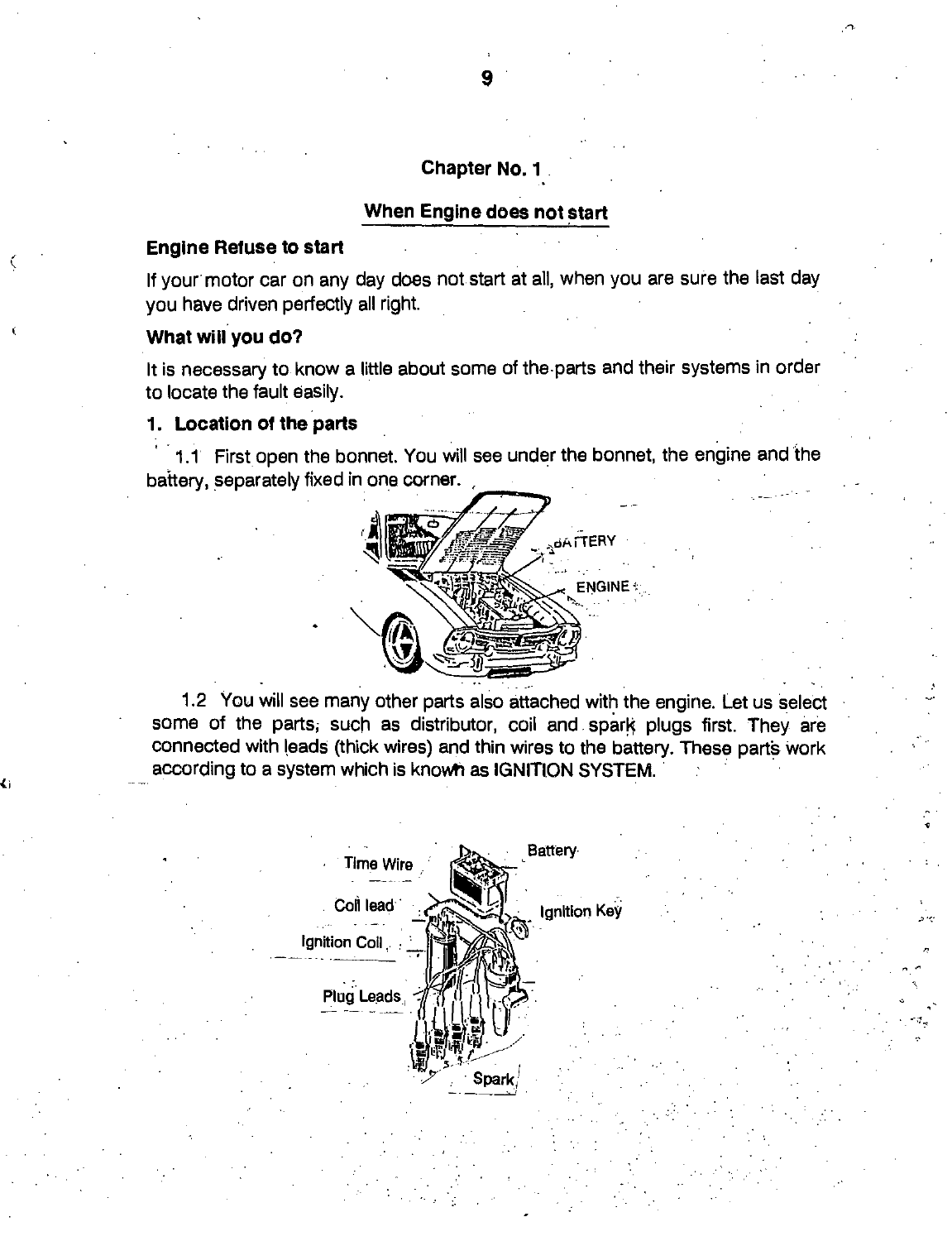1.3 The other important parts which will you see with the engine, are the carburetor, fuel filter and fuel pump. You will notice they are, connected with two different types of pipes. The pipe from the tank is a metal pipe which is connected with a flexible rubber pipe. Fuel filter is fixed to cut the rubber pipe in between two ends. All these parts work under a system which is known as fuel or carbonation system.



# **2. Fault finding in the starting system.**

When engine refuses to start, you will have to watch carefully whether the starting motor is working and turning the engine or not.

If starting motor does not work at all you must be able to differentiate that there is a fault in STARTING SYSTEM which comprises the starting motor, the battery, key and ampere meter.

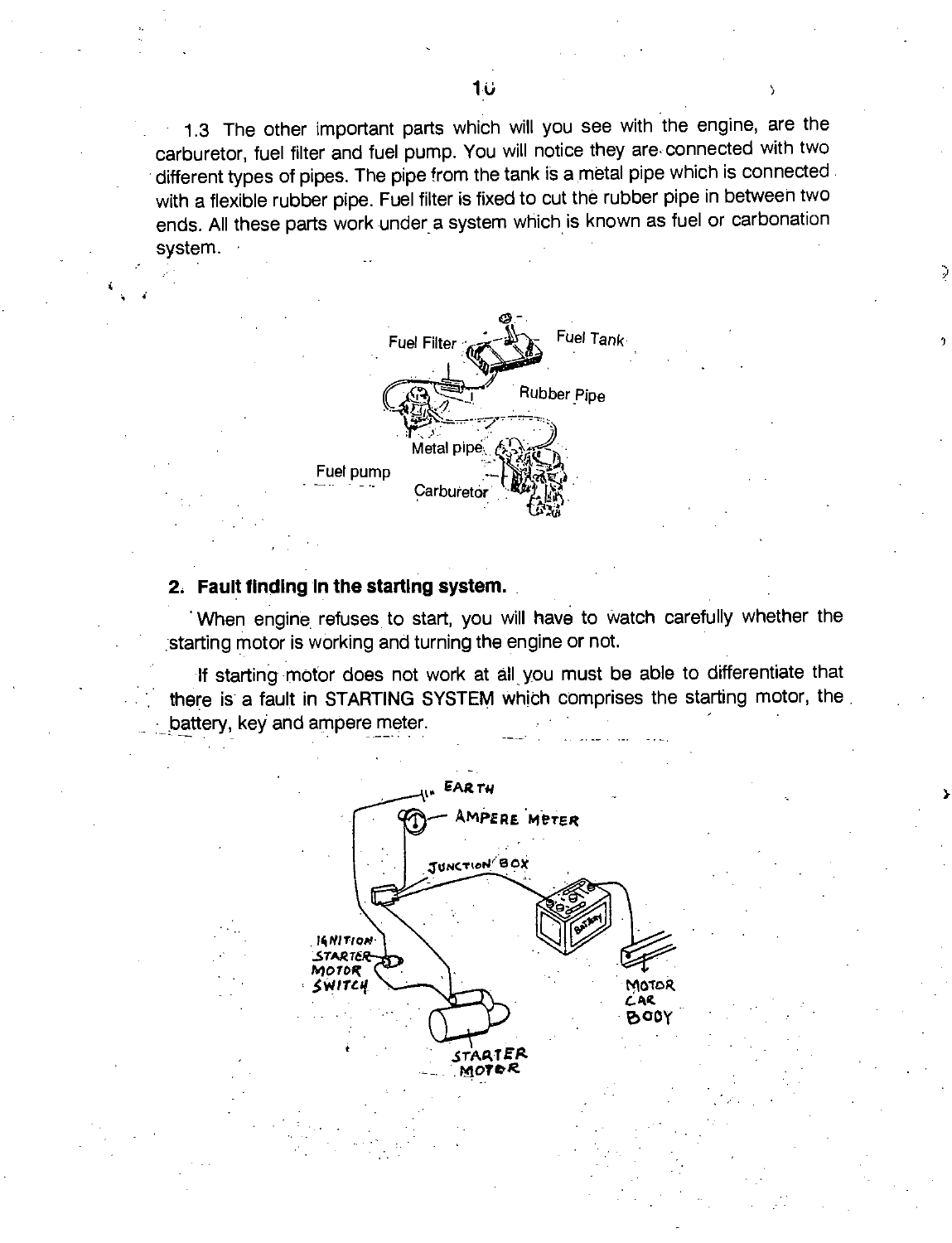# 2.1 **Check the Battery terminals for loose connection**



• check the battery terminals with correct size open or ring spanner (whatever type is availble) for loose connections. Tighten them properly.

# 2.2 **Check the battery condition**

After tighting the battery terminal connections if starting motor still does not work, check the full beam lights by putting the switch on, to know the condition of the battery. Full brightness of the lights shows the good condition of the battery.

Full brightness of the lights shows the good condition of the battery.



# 2.3 **Check the Broken/Dis-connected leads**

 $\left($ 

The next possibility could be a broken or dis-connected lead in the starting system.

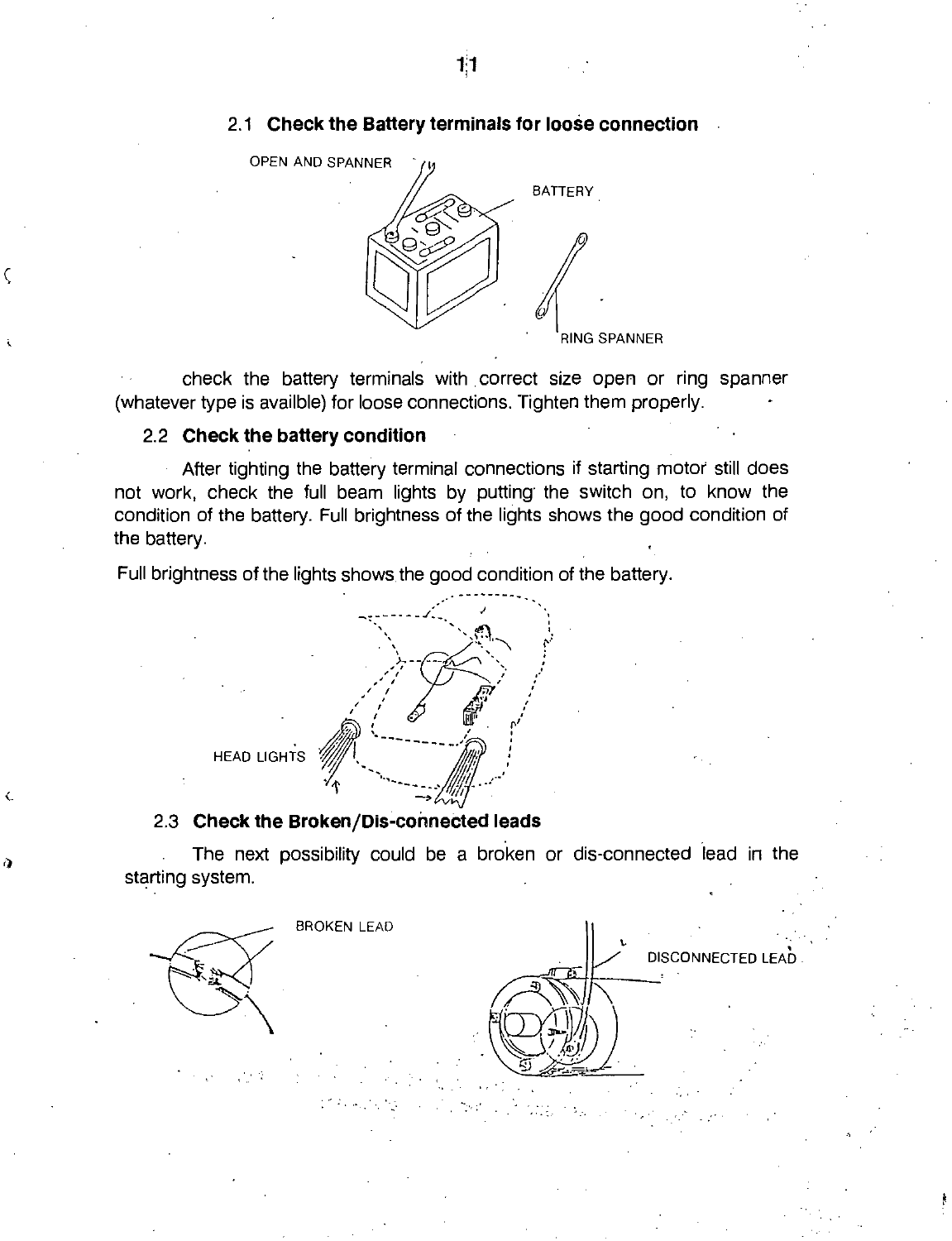Check very well the broken lead or disconnected lead with the starting motor by visual inspection.

#### 2.4 **Fault in starting motor**

If lead is connected firmly with starting motor, and there is no sign of broken lead, the last possibility could be faulty starting motor.



It will be difficult for you to check inside the starting motor. Therefore, it is advised to get it checked by the auto-electrician. In such condition when the starting motor is bad, the motor car engine can be started by pushing it and safely could be driven to the auto electricians shop.

# 3. **Fault Finding**

In case the starting motor is working, but engine does not start, you must start checking the following parts as mentioned below:



# 3.1 **Check the Ignition Lead's and coil's connections**

Check all the leads and wires connections with correct size of spanner Carefully. Any one of the leads or wires may not by firmly connected. When you are sure that all the leads and wires are prefectly connected, but the engine still does not start. You are advised to check the fuel system.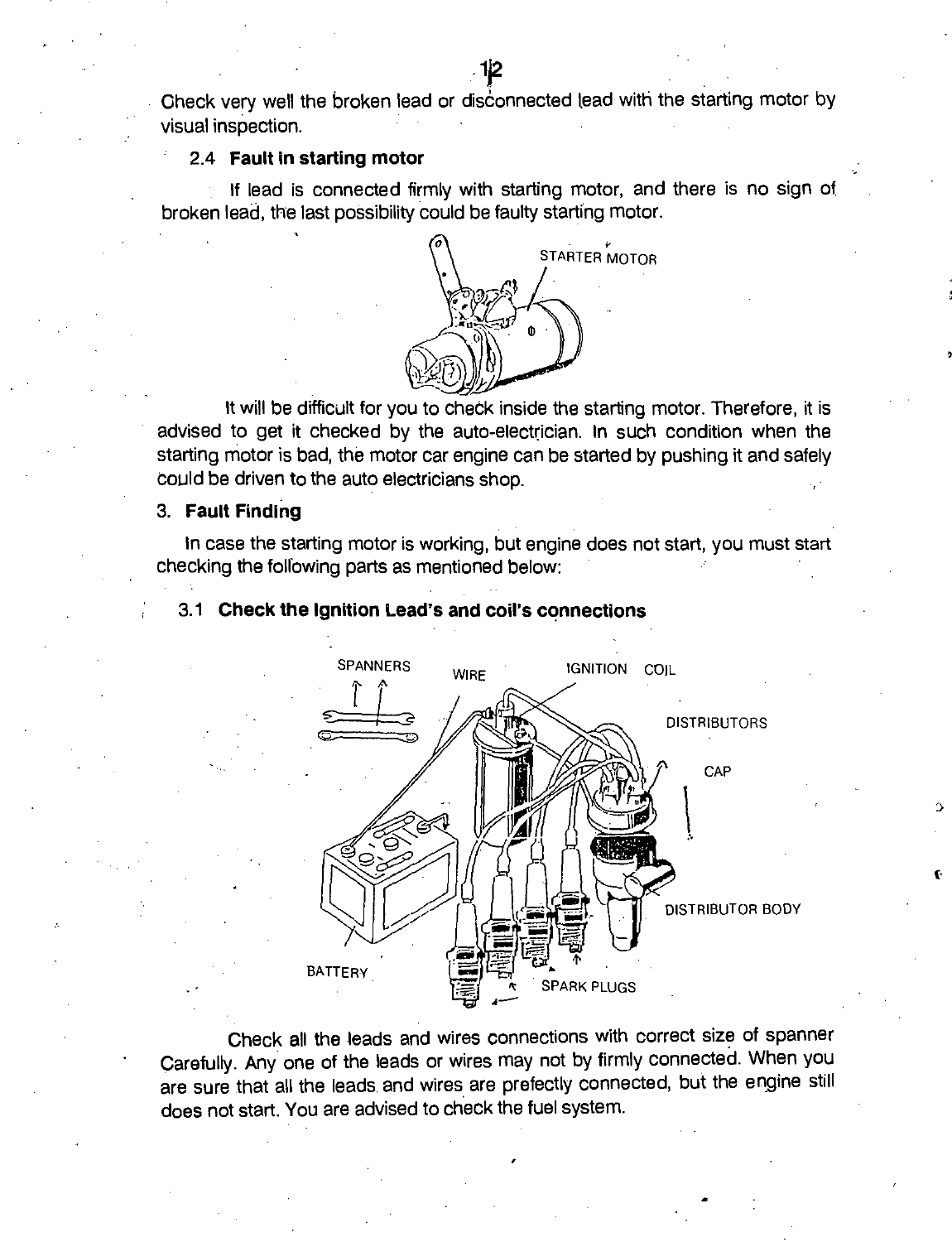# 3.2 **Check the petrol in the tank**

The quantity of petrol can be checked by Fuel guage fixed at the instrument panel (dash board).

If the guage is faulty and it shows empty tank, then follow the other simplest method by putting the small rubber pipe in the tank. Any portion of the pipe wet with petrol, will show the presence of petrol inside the tank.



3.3 When you are sure the presence of petrol inside the tank and still engine does not start, there could be a possibility of carburettor flooding. This is caused by pressing many times of accelerator pedal during starting the engine. This condition can be checked by visual inspection of the carburettor body.

When you see the carburettor body wet, you must wait a while to get the petrol dry and try again to start the engine.

There could be some other faults also like faulty ignition coil or contact breaker points on the Electrical side and blocked fuel filter, faulty petrol pump, or dirty carburettor on the mechanical side. It would be difficult for you to check any of these parts. Therefore, it is suggested to get rectify the faults by your mechanic.



**RUBBER PIPE**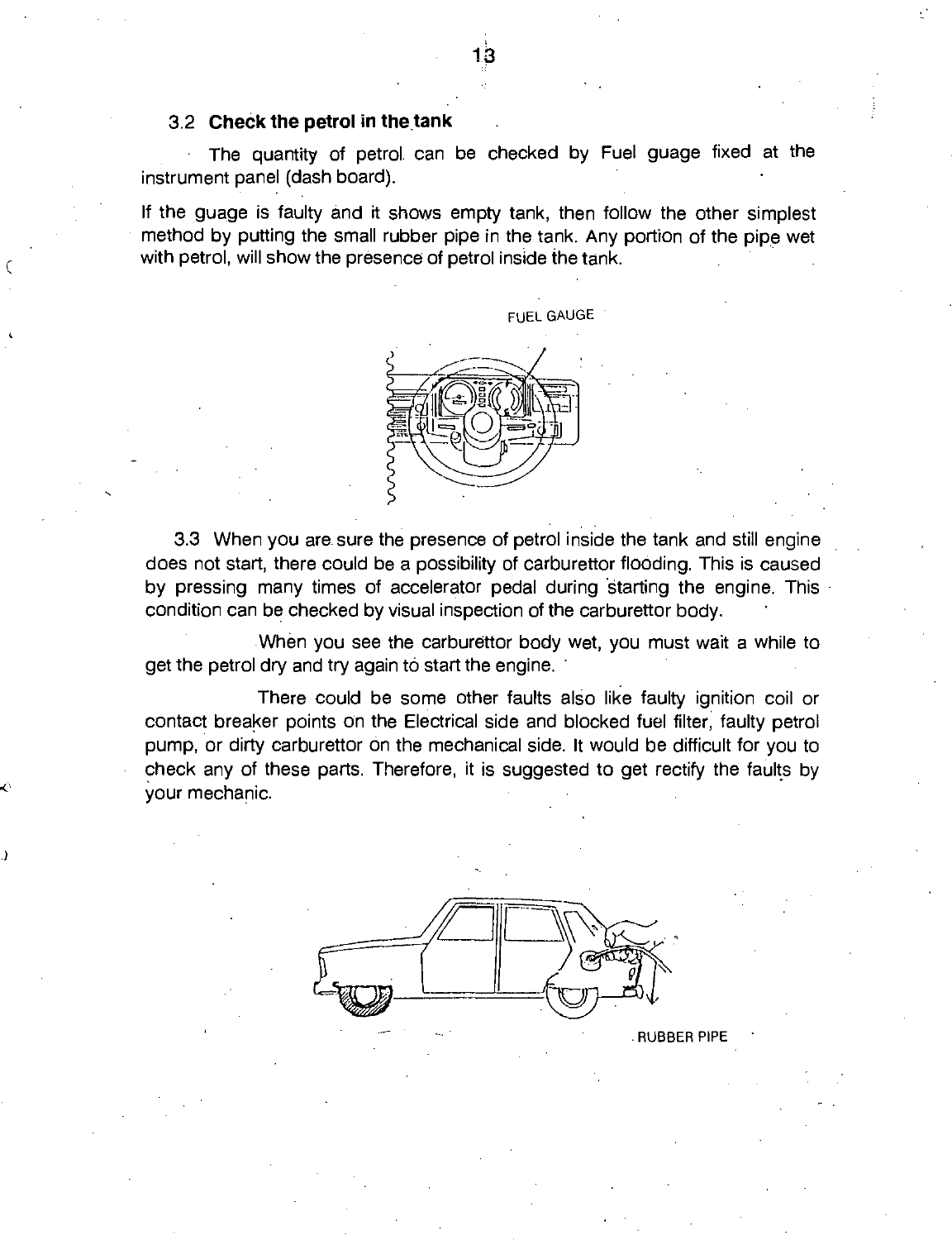# • CHAPTER NO. 2

# Faults in Engine Cooling System.

#### ENGINE OVER HEATS'

When a motor car's engine heats up unusually in hot weather, does it mean the over heating of the engine is due to hot weather?

The answer is no. Weather is not the only cause of over heating; but there are some other mechanical causes of over heating which develop inside the engine. Technically, heat above normal operating temperature, provided it is not the maximum showing on the temperature gauge, is not harmful for the engine parts. This is the reason, in winter, it is advised to run the engine idle for at least five minutes to attain the normal operating temperature before driving the motor car on the road.

#### 1. WHAT IS NORMAL OPERATING TEMPERATURE?



0

r.

#### **ENGINE**

Normal operating temperature of the engine shown on the temperature gauge fixed at instrument panel (dash board) is the temperature of water in the cooling system. The range of normal operating temperature is between 70°C to 80°C.

Overheating of the engine can be caused by either some defects in the cooling system, Lubrication system or in both systems.

Before knowing the causes of overheating, it would be necessary to be familiar with the cooling and lubrication systems.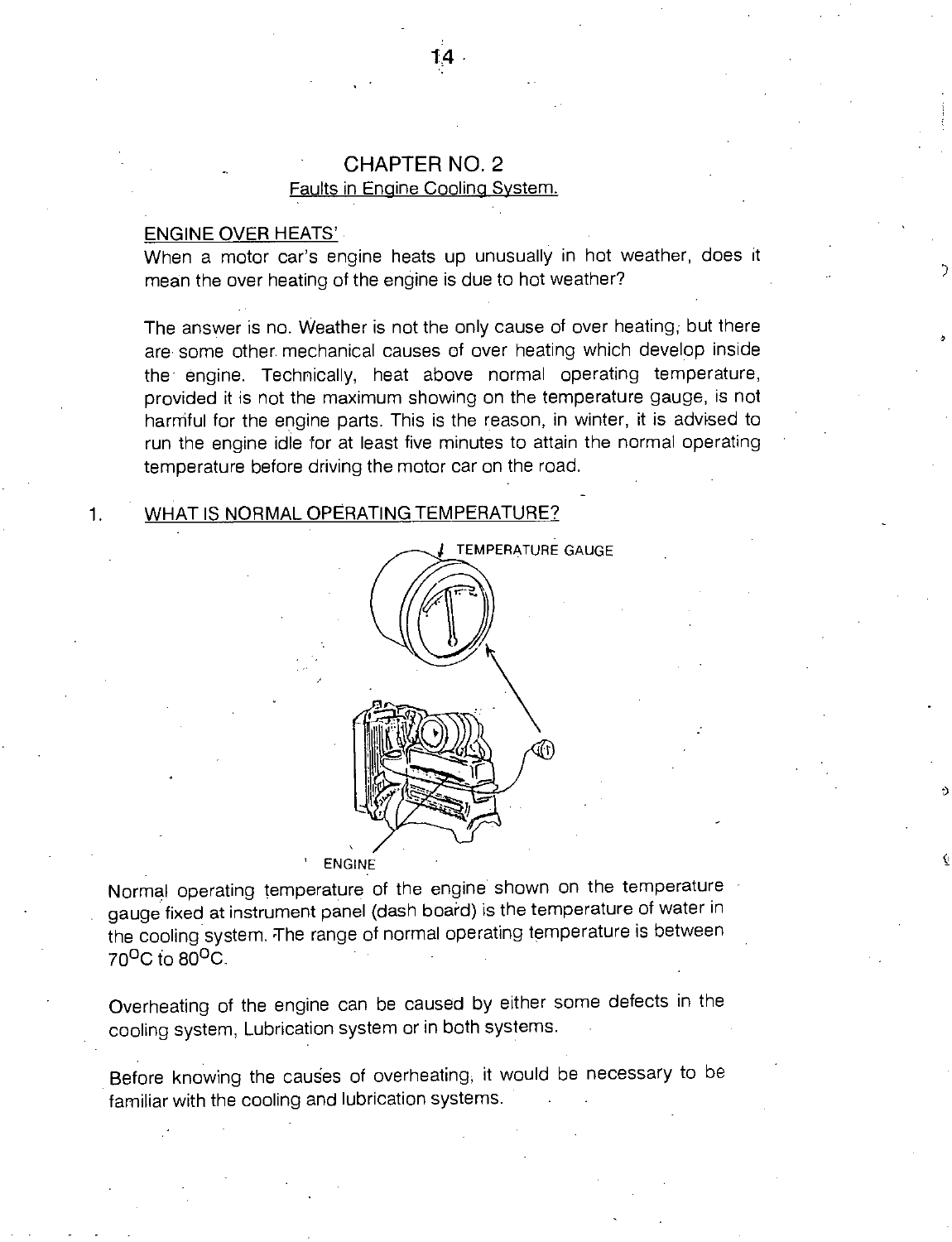# 2. PURPOSE OF THE COOLING SYSTEM

The purpose of the cooling system is to keep the engine at its most efficient operating temperature at all engine speeds and under all driving conditions.

Two general types of cooling systems are used.

- i. Air Cooling system.
- ii. Water cooling system.

Motor cars using water cooling system are most popular in Pakistan. This system comprises of the following



# FUNCTIONS OF THE PARTS

#### RADIATOR:

It is a cooling chamber through which the water heated by the engine, passes, so that the temperature of the water can be controlled.

#### ii. WATER PUMP:

It is driven by the fan-belt. It draws cool water from the radiator and supplies to the water jackets where the water is hot.

#### iii. FAN

It, is fitted between the engine and the radiator which helps to cool the water by drawing in air through the radiator.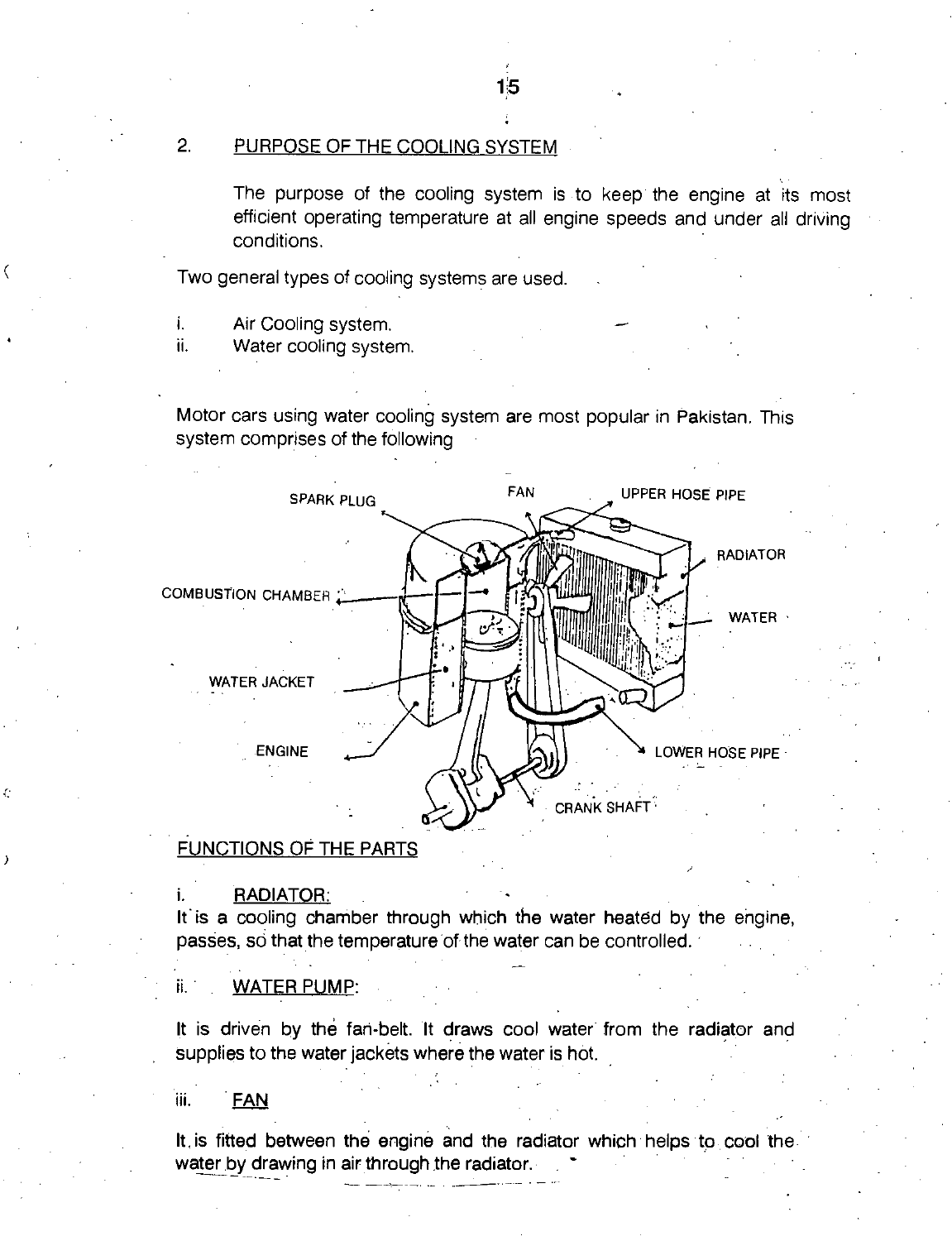#### iv. RUBBER HOSES

Two hoses are used with the radiator Cool water flows out through the lower hose and hot water enters through the upper hose.

# v. WATER JACKETS:

The passage of water around cylinder head and cylinder block.

#### vi. THERMOSTAT:

It is an accessory fitted in the water system of a motor car which operates on temperature changes.

#### 3. PURPOSE OF LUBRICATION SYSTEM

The purpose of lubricating system is to remove heat from engine parts by acting as a cooling agent and lubricate moving parts to minimize wear and power loss from friction. This System comprises the following essential parts:

#### i. SUMP

It contains the oil supply:

#### ii. GAUZE STRAINER

Oil passes through it, before entering the oil pump.

iii. QIL PUMP

It pumps the oil into the system.

#### iv. OIL FILTER

It cleans the oil from abrasive metallic particles.

#### v. OIL GALLERY

These are channels, through which oil with pressure flows to the bearings, cylinders etc.

#### 4. FAULT FINDING IN THE COOLING SYSTEM

When you notice the needle suddenly showing maximum temperature on. the gauge fitted at instrument panel, what will you do?

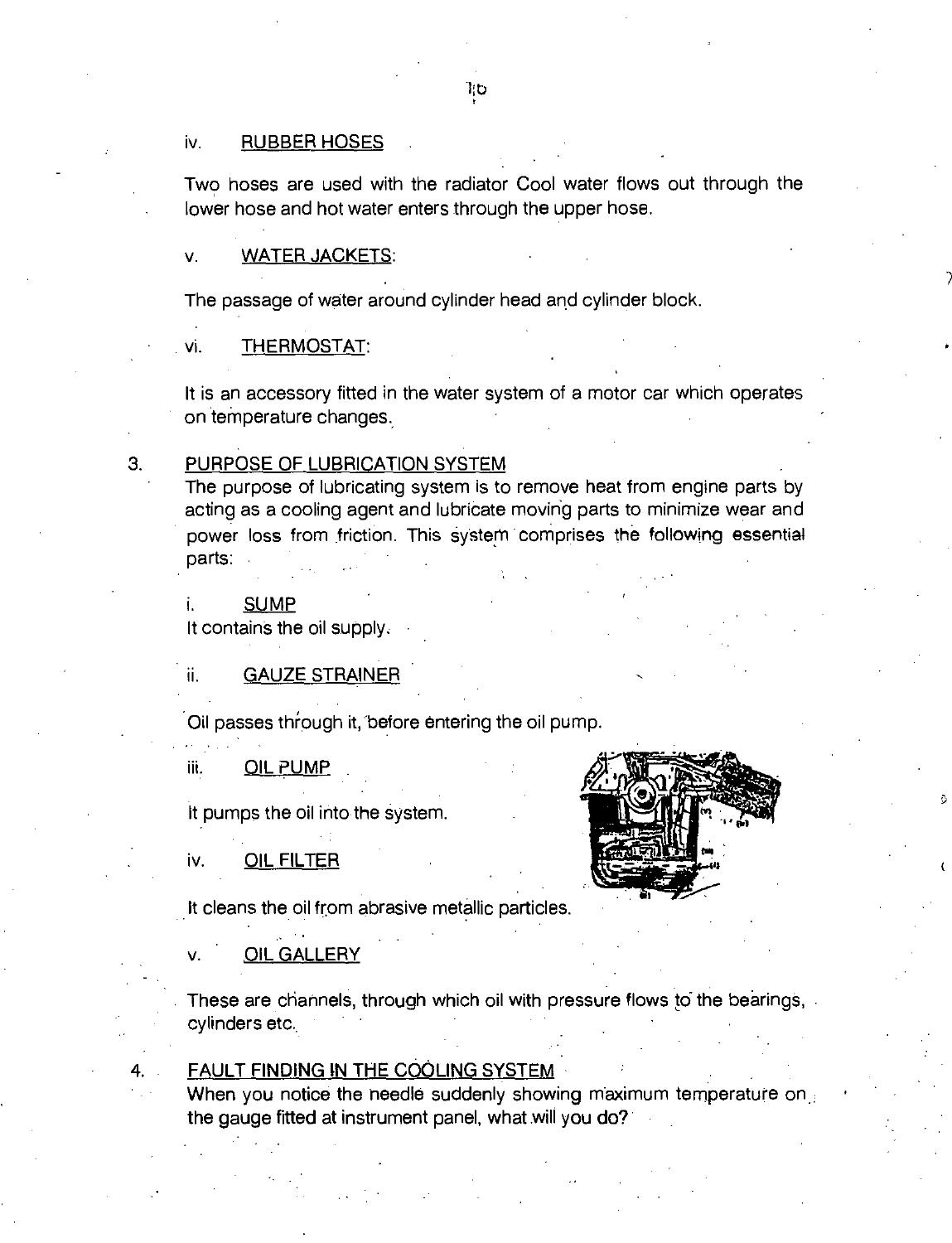# 4.1 CHECK THE FAN BELT

Open the bonnet and check the fan-belt. The main cause of sudden shooting up the temperature on the gauge is due to the broken fan-belt which may be dropped down somewhere during driving on the road. In such condition, you must wait till the engine is cooled down and replace the fan belt.

If you do not have the spare fan belt in the motor car, then do not drive a long way without fan belt. This can damage the engine seriously:

CAUTION: NAVER OPEN THE RADIATOR CAP WHEN THE ENGINE IS HOT



# 4.2 INSPECTION OF HOSES

 $\bullet$ 

(

Visually check both the hoses, lower and upper for sign of deterioration. Squeeze the hose to check its condition. A hose should not be cracked, hard and brittle, nor should it be soft and swollen.

,



If you notice any of the above defect, you must stop the leakage of water through the hose by putting the piece of cloth around the damaged hose! ••. Replace it immediately when you buy a new one.

-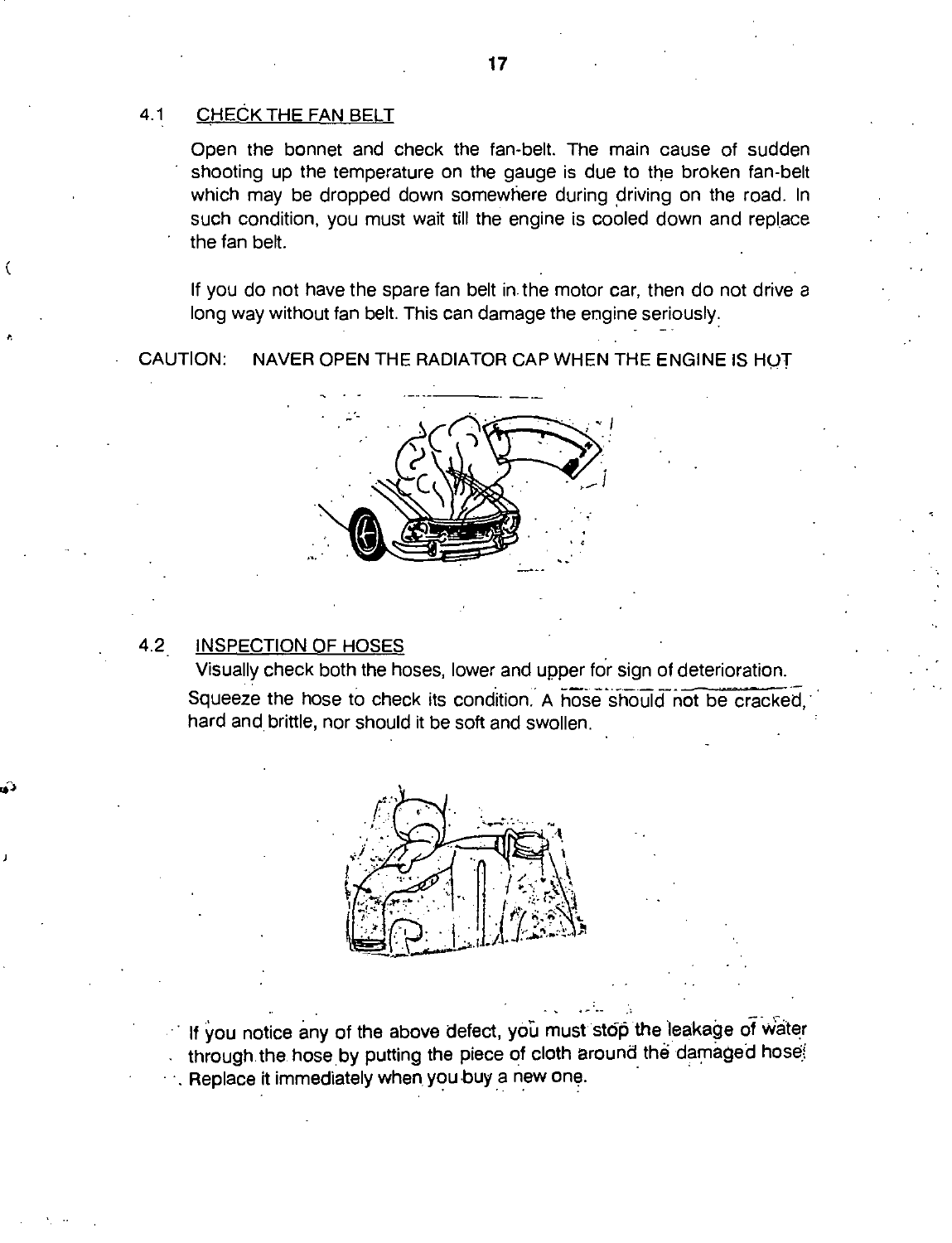#### 4.3 CHECK TENSION OF THE FAN BELT



The proper tension of the fan belt is very important. If it is loose, the water • pump will not Work efficiently. The tension can be adjusted by loosening the dynamo mounting and adjusting brackets. The bolt should be tightened after the adjustment is completed.

# 4.4 CHECK THE WATER IN THE RADIATOR

When the engine is hot, do not open the radiator cap. Let the engine be cool down. Check visually the leakage of water through Radiators' .body. If the leakage is visible, check the level of water in the radiator to be sure about the loss of water.

Since radiator is very important part of cooling system, therefore get it repaired by the radiators' specialist as soon as possible.

# 5. FAULT FINDING IN THE LUBRICATION SYSTEM

# $5.1<sup>2</sup>$ . CHECK THE LEVEL OF ENGINE OIL

be lower than the minimum mark and not be higher than the maximum mark on the dip stick. The level of engine oil is measured with dipstick in the sump. It should not

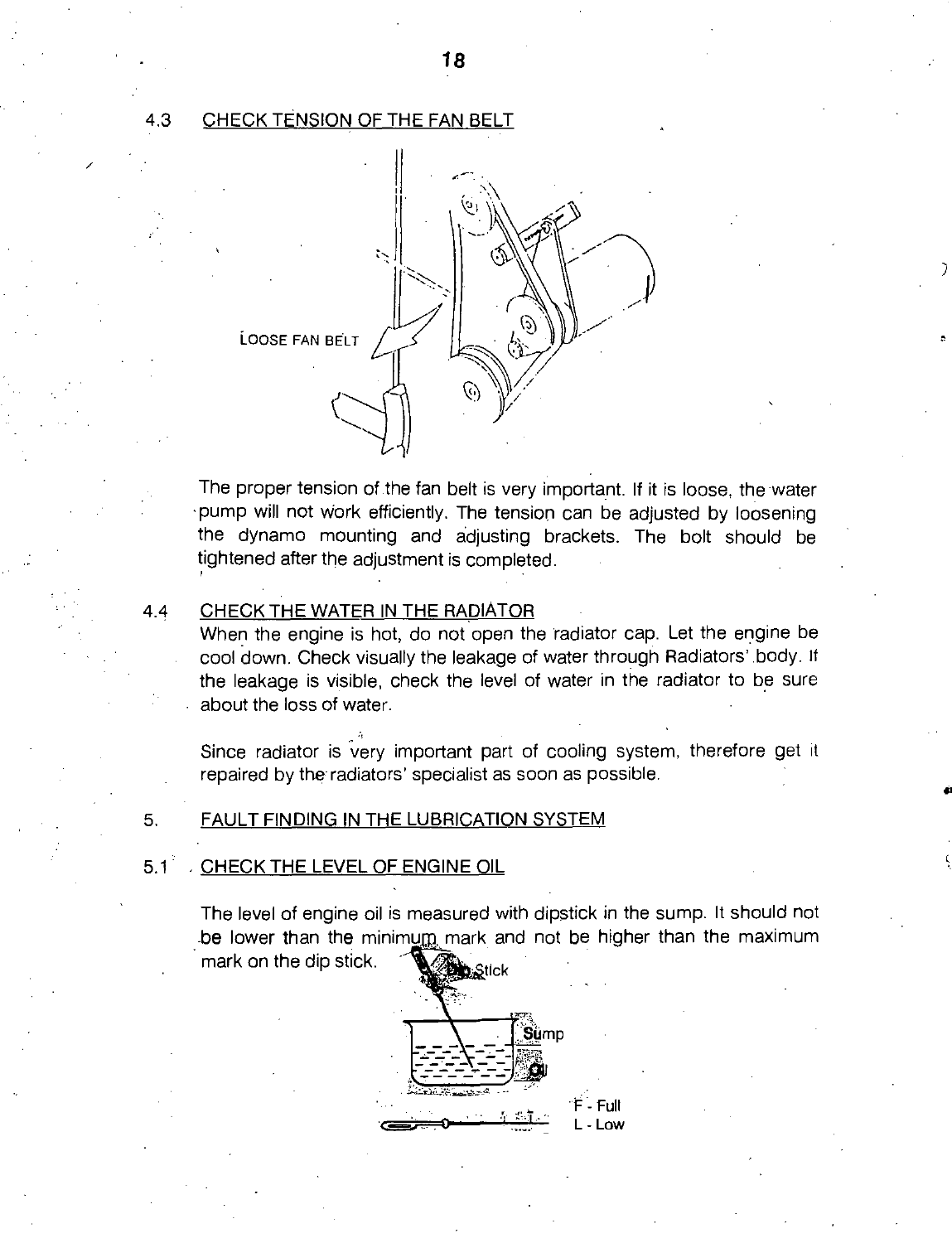If you see the level lower than minimum mark, add more oil immediately to bring it between the maximum and minimum marks.

# 5.2 CHECK THE INTERVAL OF OIL FILTER REPLACEMENT

DIRTY OIL FILTER ELEMENT NEW OIL FILTER ELEMENT



The oil filter should be changed after every 3000 km. (Kilometer) running of the motor car. Clogged filter can seriously- damage the engine's parts.

Change the filter and the oil if the engine has already completed 3000 km running.

#### 5.3 CHECK THE OIL PRESSURE LIGHT



There is a warning light for oil pressure on the instrument panel. When they ignition switch is on, it gives light. As soon as the engine is started and its speed is accelerated, it should go out.

If it remained lighted during driving, you must stop the engine and check the level of engine oil by dip stick. In case the level is O.K. but still light does not go, you must get it checked by the mechanic.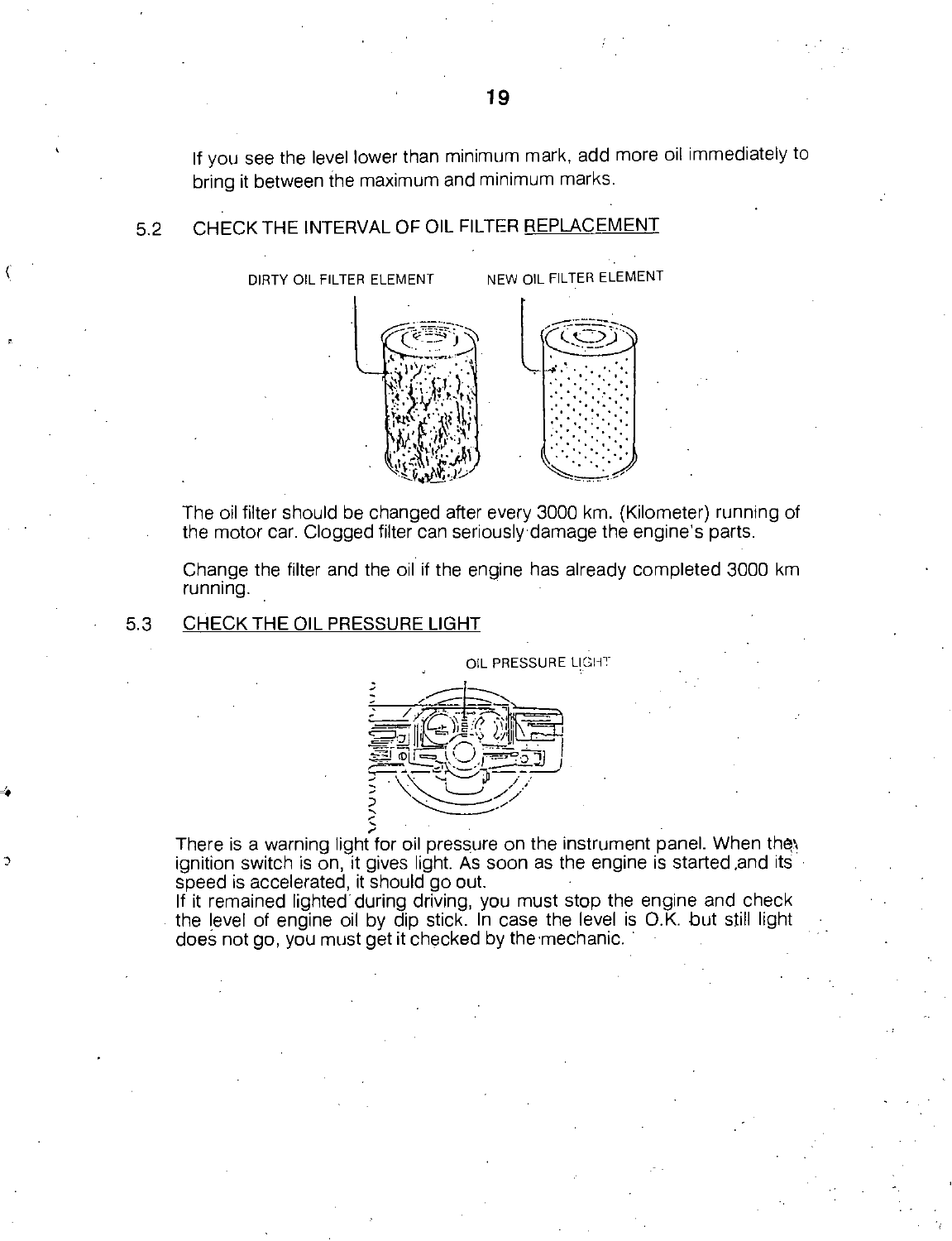# **MOTOR CAR MAINTENANCE**

# CHAPTER NO. 3

# fault Finding in the Ignition and carburetion system.

#### ENGINE RUNS ROUGHLY (BADLY)

The main cause of engine's running rough is due to missing in the engine.

#### 1. WHAT IS ENGINE MISSING?

Smooth running of the engine is only possible when all the spark plugs in multi-cylinder engine are working efficiently and correct mixture of petrol and air is being supplied by the carburetor to the cylinders. In four cylinder engine, there will be four spark plugs Similarly in six cylinder engine, there will be six spark plugs, one spark plug for each cylinder.

If any one or more plugs are not working efficiently or the carburetor is not functioning properly, the engine will not run smoothly. It means that generally missing can occur in (i) Ignition system.

(ii) Fuel system. For such un-smooth running, we use the term "Engine is missing" or simply "ENGINE MISSING" Smooth running depends on the good engine tune-up job.

#### 2. WHAT IS ENGINE TUNE-UP

Tune-up can be described as the periodic procedure of inspection, testing and adjusting of an engine's parts and replacing any worn parts to restore the engine to its best performance.

A thorough inspection, checking and adjustment or replacement is done in tune-up job on the engine in the following sections.

- 1. Ignition system
- 2. Fuel system.

In general, the under mentioned works are important to be done.

1. Checking and adjustment of the valve clearance •

2. Inspection and checking of the adjustment of fan belt.

- 3. Inspection of the water pump for leakage
- 4. Cleaning and flushing of the radiator and hose pipes.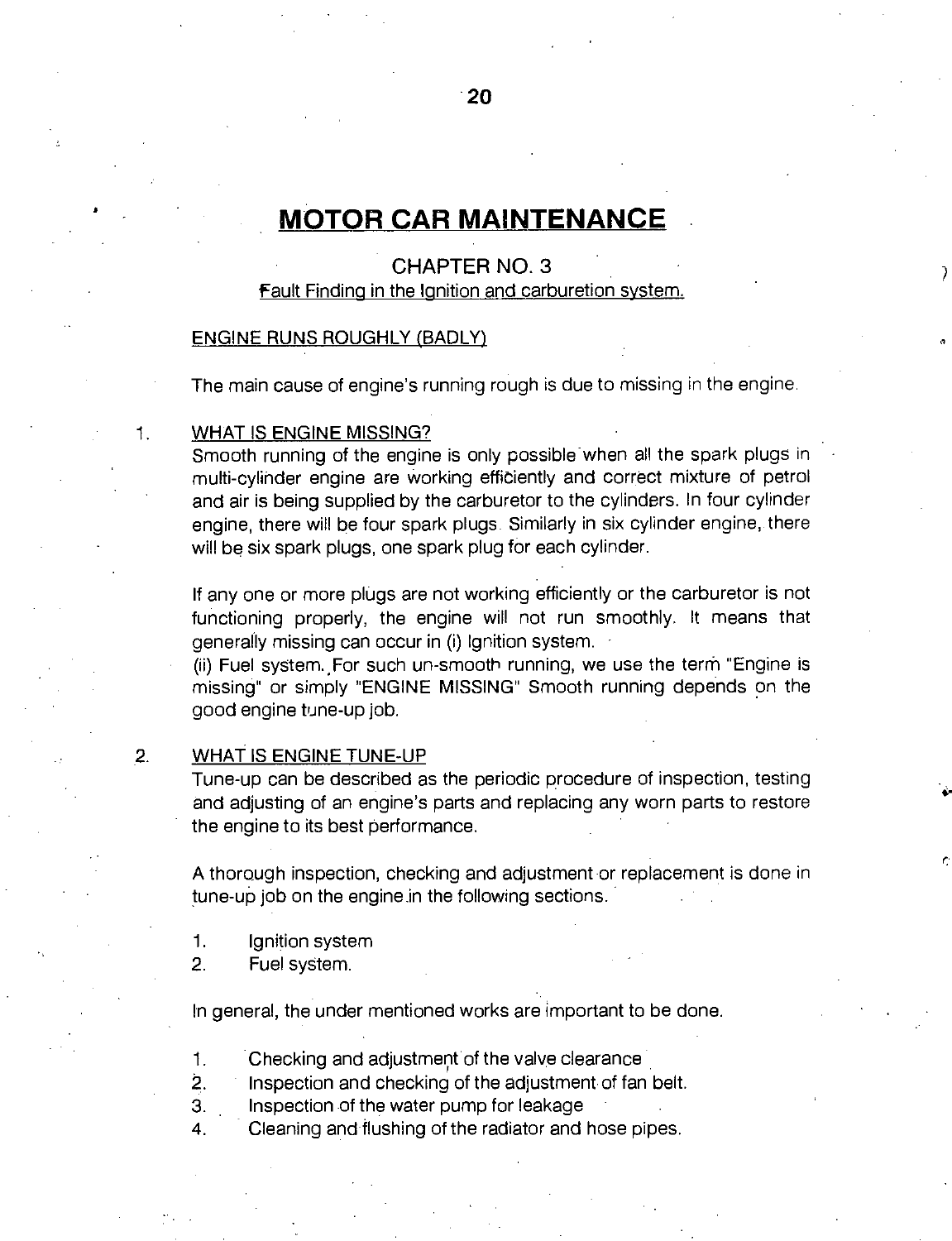# 3. ABNORMALITIES IN THE ENGINE DUE TO MISSING

You will experience the following abnormalities in the engine due .to missing:

- 1. The pulling power of the. motor car will be less and you will have to press the accelator more than normally to move the motor car from stationary position in 1st gear.
- 2. The consumption of petrol will be more than a good tune-up engine of amotor car.
- 3. The engine running noise will increase.
- 4. The running will be rough. You will notice too much vibrations in the motor car body when the engine is running and motor car is in stationary position, (idle running).

#### 4. FAULT FINDING FOR THE MISSING IN THE IGNITION SYSTEM

The missing in the ignition system can be found by

- A. Checking the condition of spark plugs
- B. Checking the condition for the leads and distributor cap.
- 4.1 Steps for checking the condition of the spark plugs.



**DISCONNECTED** SPARK PLUG LEAD

- 1. Start the engine
- 2. Disconnect one spark plug lead to locate the missing in that particular cylinder (dis - connecting the lead,, prevents the spark plug frOm firing).
- 3. Observe the engine speed or rythem, if there is by change in the engine speed or rythem, it shows the spark plug of that particular cylinder is in good condition. but if there is NO CHANGE in engine speed or rhythem, it means the spark plug is defective.
- 4. Replace the spark plug and check for smooth running' of the engine.
- 5. Check all the spark plugs for each cylinder in a similar manner.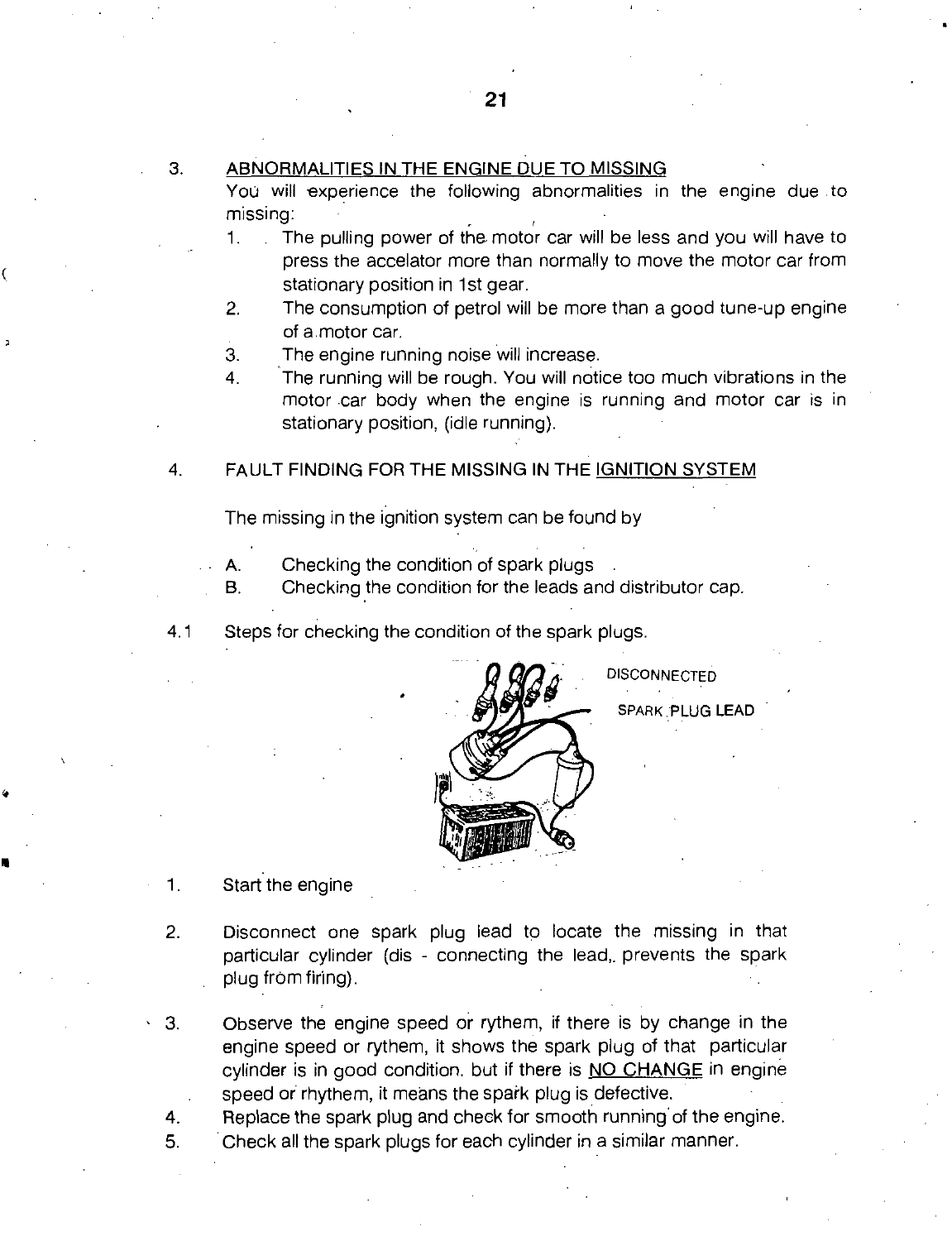**22** 

4.2 Steps for checking the condition of the leads and distributor cap



- 1. Start the engine
- 2. Remove the spark plug lead from the plug of one cylinder.
- 3. Hold the spark plug lead clip close to the engine block while the engine is running.
- If no spark occurs, there is probably a high voltage leak due to
- a bad lead
- ii a cracked distributor cap
- iii a burned distributor cap

If a good spark occurs, it means the lead and distributor cap is perfectly all right. Replace a new spark plug in that cylinder.

- 4. Check all the leads for each spark plug in a similar manner.
- 5. Re-connect the lead.and see whether the cylinder still misses. If it does, the cause of the trouble is probably defective engine parts, such as valves or rings. For such jobs, you must consult a good motor mechanic.

# 5. FAULT FINDING FOR THE MISSING IN THE FUEL SYSTEM

5.1 Check the defects in the carburetor



If the carburetor is not working properly, the engine will not produce full power. In this condition, the motor car does not move when the accelerator is pressed normally. It requires more fuel to attain a required speed and take more time to reach that speed level. A technical term used to describe such condition of the engine is "ENGINE LACKS POWER". The engine's lack of power may be caused by

•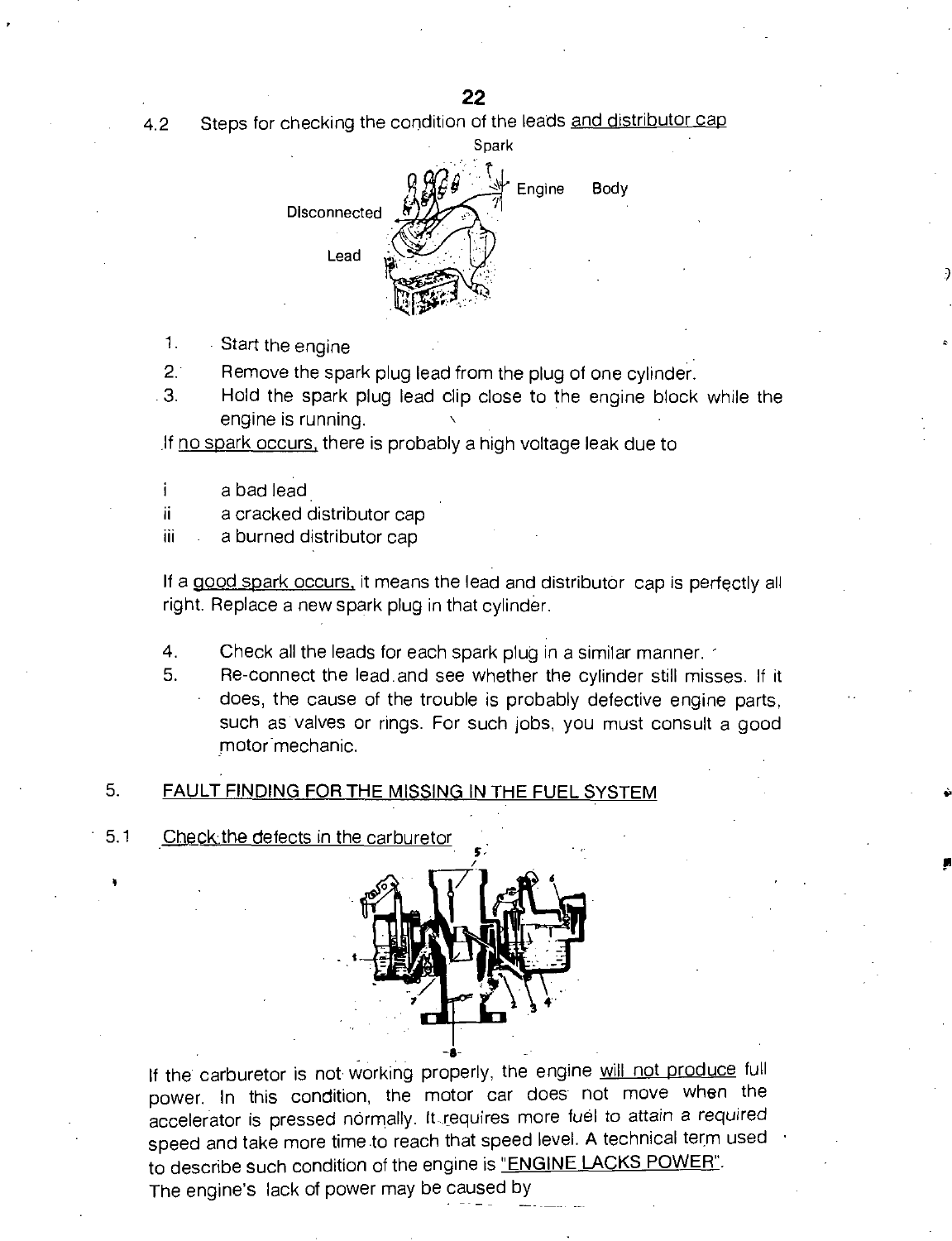- 2. Faulty accelerator pump (1).
- 3. Defective metering jet (4)
- 4. Defective throttle (8)

# 5.2 Check the defects in the Fuel System



BOLT OF CARBURET

There could be some other causes of engine lack of power other than carburettor itself such as.

- 1. Faulty fuel pump
- 2. Clogged fuel filter
- 3. Clogged fuel lines
- 4.. Air leaks at the carburetor or manifold joints.

All the above mentioned faults effects the strength of mixture which results in reduction of engine power.

# 5.3 Correction of Faults

The easiest thing to do is to remove the fuel filter and clean it with petrol. Replace it and tight the bolts of the carburetor flange with the correct size of spanner.

If you do not have previous experience of opening the fuel pump, do not try to open it. When you will go to your mechanic for major tune-up, it is his job to check the fuel pump as well.

#### 5.4 'What is correct strength of mixture

The correct strength of mixture of air to petrol is 15 to 1 (15:1) respectively. It means the correct mixture will have one kg of petrol which needs 15 kg of air by weight to burn it.

For example, if the strength of mixture is 13:1 or less, the mixture is rich. But if the strength is 17:1 or more, the mixture is poor or lean.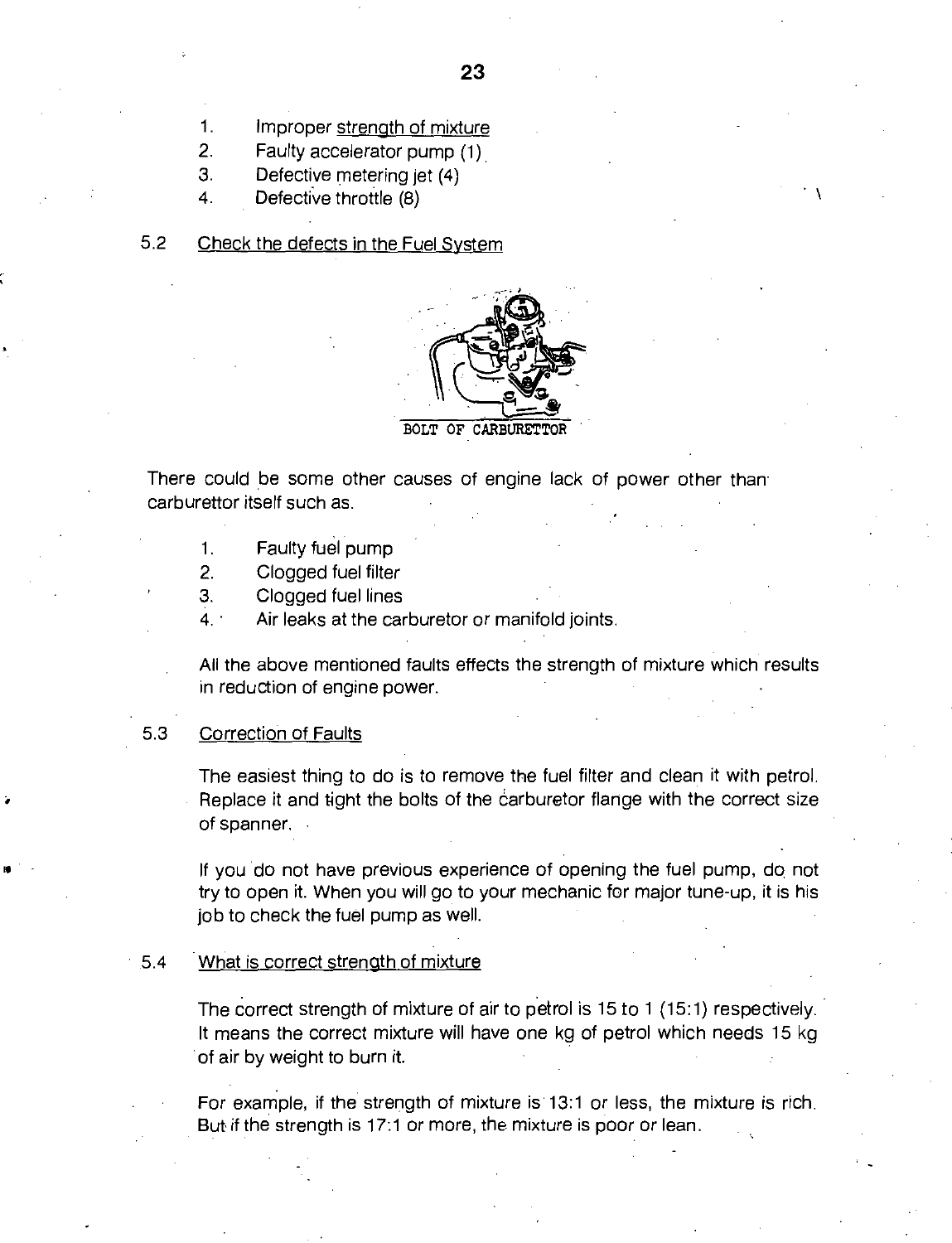Since the major causes of this type of defects are in the carburetor, it is advised to get the carburetor serviced from an experienced mechanic.

# 6. BACK FIRING AND ITS CAUSES

This is a common fault which is noticeable when you hear banging in the silencer during driving the motor car. It is necessary to be familiar with the back firing before you know its causes.



# What is back firing?

Back firing is the name which is usually applied to explosion taking place in the silencer when unburned mixture escapes through the exhaust valve.

**Ii** 

- 6.1 Causes of Back firing
- 1. Faulty exhaust valve clearance
- 2. Defective distributor cap
- 3. Defective spark plug leads
- 4. ' Wrong type of spark plugs.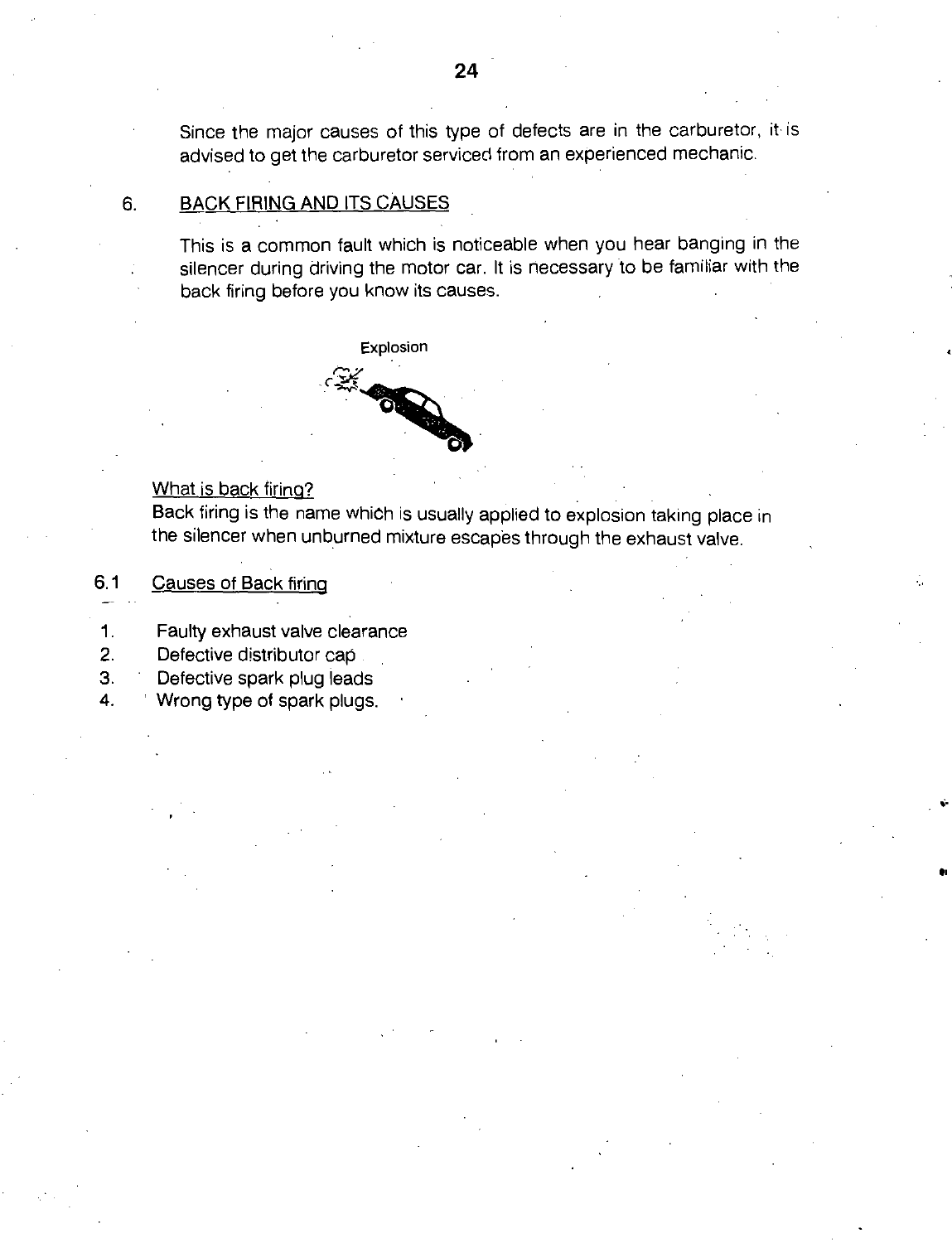#### CHAPTER NO. 4

#### When does Engine need overhauling

#### EXCESSIVE OIL CONSUMPTION

What are the possible ways of excessive oil consumption in the engine?  $1<sub>-</sub>$ 

Oil is being consumed excessively in the engine by the following three possible ways.

i. Burning inside the combustion chambers

ii External leakage

iii Escaping out of the engine through crankcase ventilation system.

# 1.1 Checking for the burning of oil inside the combustion chamber

Before knowing the reasons of excessive oil consumption by burning inside the combustion chamber, you must know the condition 'of the engine.

If the engine is in sound mechanical condition, the first possibility of oil burning in the combustion chambers can be ruled out. Technically speaking, any new motor car which has not yet completed 50,000 km, should not consume oil excessively. For such new motor car, if there is complaint of excessive oil consumption, check the second or third possibilities mentioned above.

Since, consumption of oil by burning is a major defect in the engine, therefore it is necessary to know a little about the engine and related important parts.

### **WHAT IS ENGINE?**

Engine consists essentially of the following important parts.

- a. Cylinder block with crank case
- b. Pistons with rings
- c. Crank shaft with flywheel.
- Cylinder head with valves and combustion chamoers. d.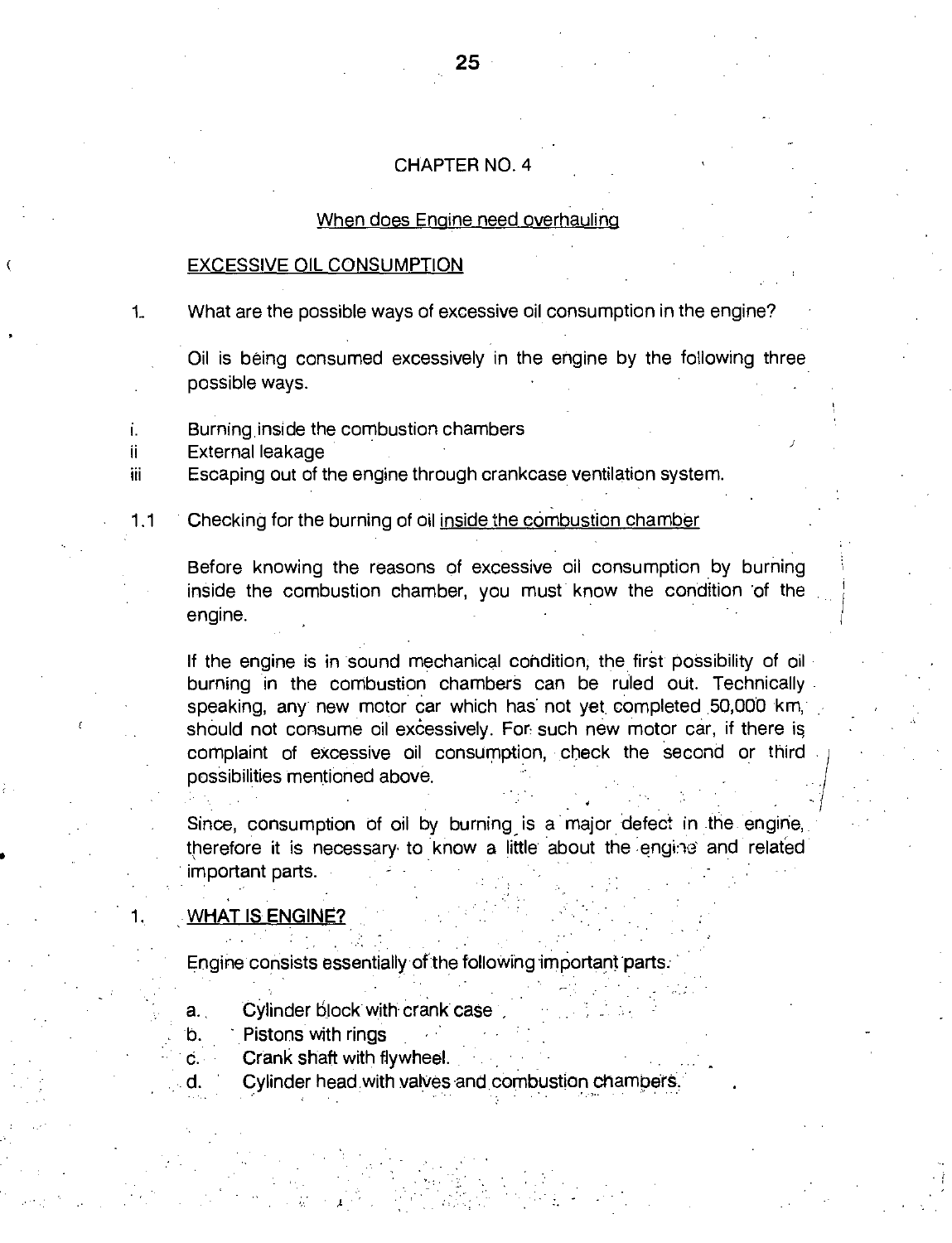When the above four important parts are combined together, we can give one name to this combination i.e. THE ENGINE

#### 2. FUNCTIONS OF THE ENGINE PARTS

a. Cylinder block and crank - case



The cylinder block and crank - case form the main body of the engine. The other parts are assembled in and on the cylinder block to form the complete engine. The cylinder block provides the smooth, cylindrical bores which guide the motion of the pistons. The crank - case is that part of the engine which supports the crank - shaft and cam shaft and acts a support for the oil pump, starting motor and many other engine parts.



It is a cylindrically metal part which moves up and down inside a cylinder. It carries the power which is produced inside the combustion chamber to the crank shaft. It has two types of rings,

• •

T. Compression rings ii. Oil Control rings.

一花 **Compression Rings** 

The work of compression rings is to ensure the compressed mixture of air and fuel should not leak into the crank - case-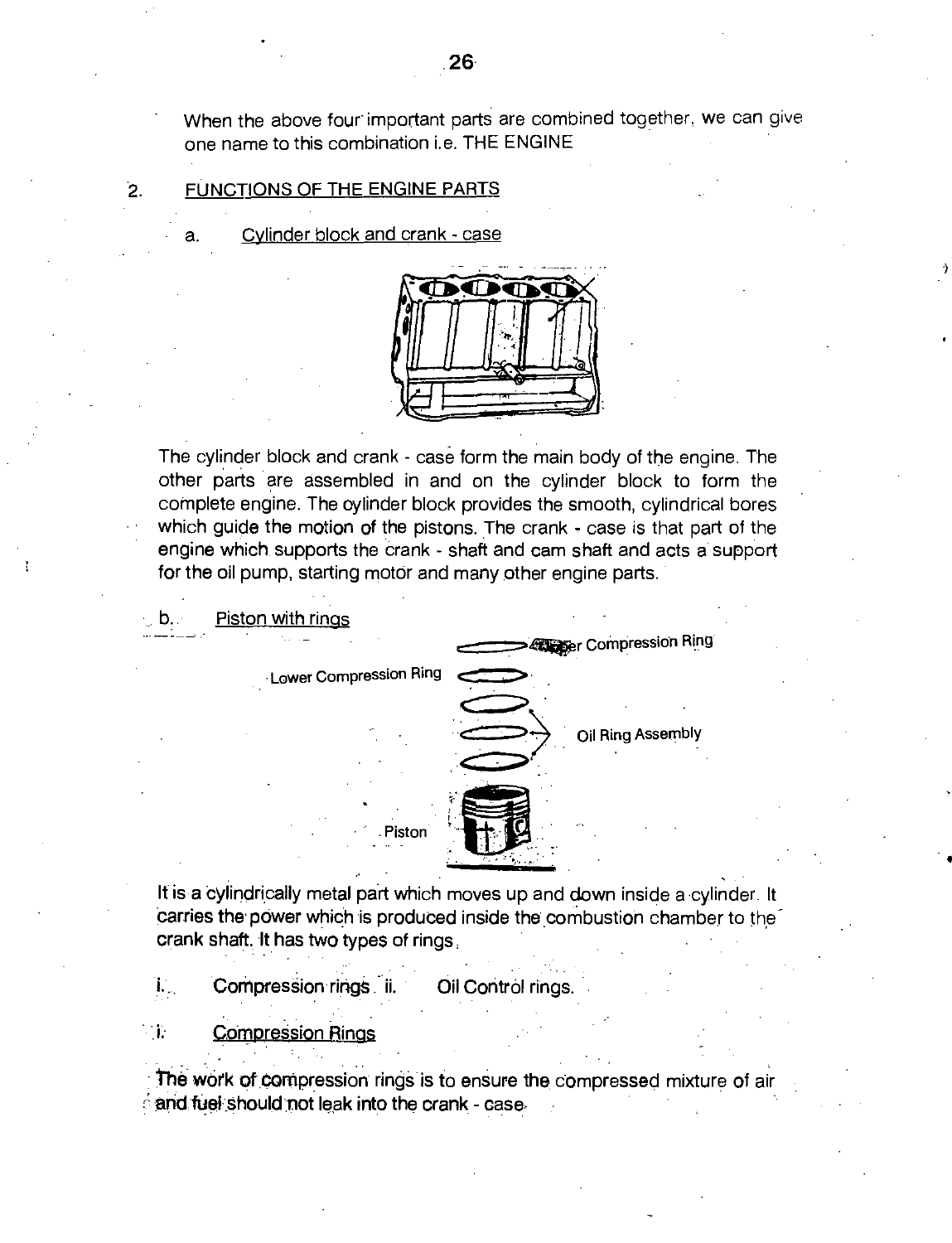# ii. Oil Control Rings

It stops the excessive oil which is used to lubricate the cylinder walls to pass into the combustion chamber.

c. Crank - shafts and Flywheel



It converts up and down motion of pistons into rotary motion. Up and down motion is produced due to burnihg of air and fuel mixture in the combustion chamber.

Flywheel collects the rotary motion from crank shaft and transfer .it to the wheels through gear box and differential.

d. Cylinder Head; with valves and combustion chambers.



It is the top portion of the cylinder assembly which is bolted to the top of the engine block. In modern motor - cars, cylinder head consists of

i. Valves and ii. Combustion chambers.

**VALVES** 

i.

Inlet valve allows the mixture of air and fuel to enter the combustion chamber and exhaust valve allows the exhaust gases to exit from the combustion chamber of each cylinder.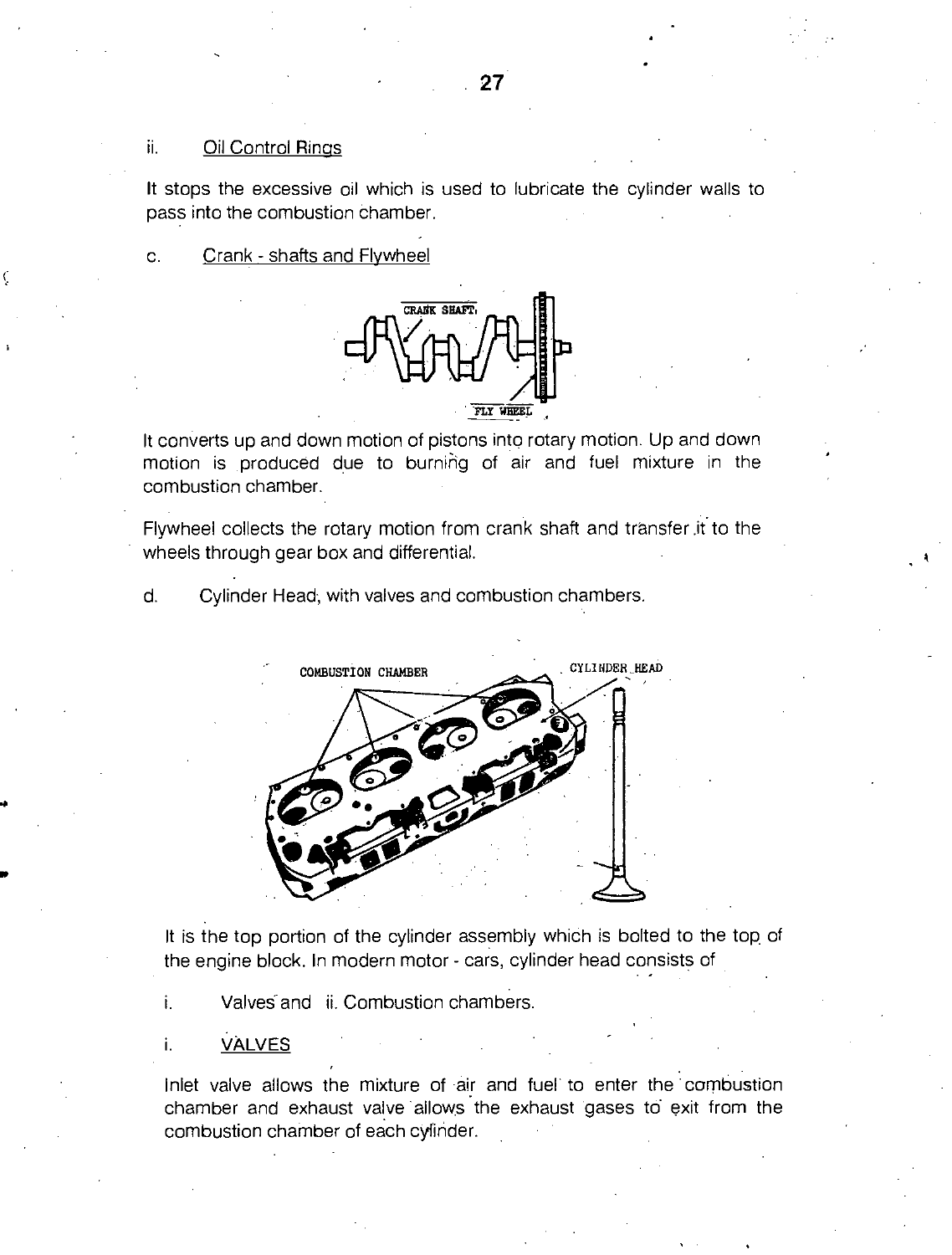#### Combustion chamber ii.

•

The space provided in the cylinder head in which combustion of the air fuel mixture takes place is called combustion chamber.

#### REQUIREMENTS OF A GOOD ENGINE

З.

The first requirement of a good (mechanically sound) engine is that the excessive oil should not pass into the combustion chamber through the cylinder walls and the valve guides. Oil rings control this condition. Secondly, the air fuel mixture should not pass into the crank - case and this condition is controlled by the compression rings. Thirdly, there should be no knocking (mechanical noise produced inside the engine).

If any one of these conditions happens, the engine is defective and it needs overhauling.

WHAT ARE THE SIGNS OF OIL BURNING INSIDE THE COMBUSTION CHAMBER?

Let us look at the external signs by which you can determine, whether or not the oil is burning inside the combustions chambers. If any of the following signs are present, the engine will need overhauling.

Some of the common external signs are as follow:

#### a. BLUE EXHAUST SMOKE



If the exhaust smoke (burned gas) colour is blue, it is the sing of oil burning in the combustion chamber.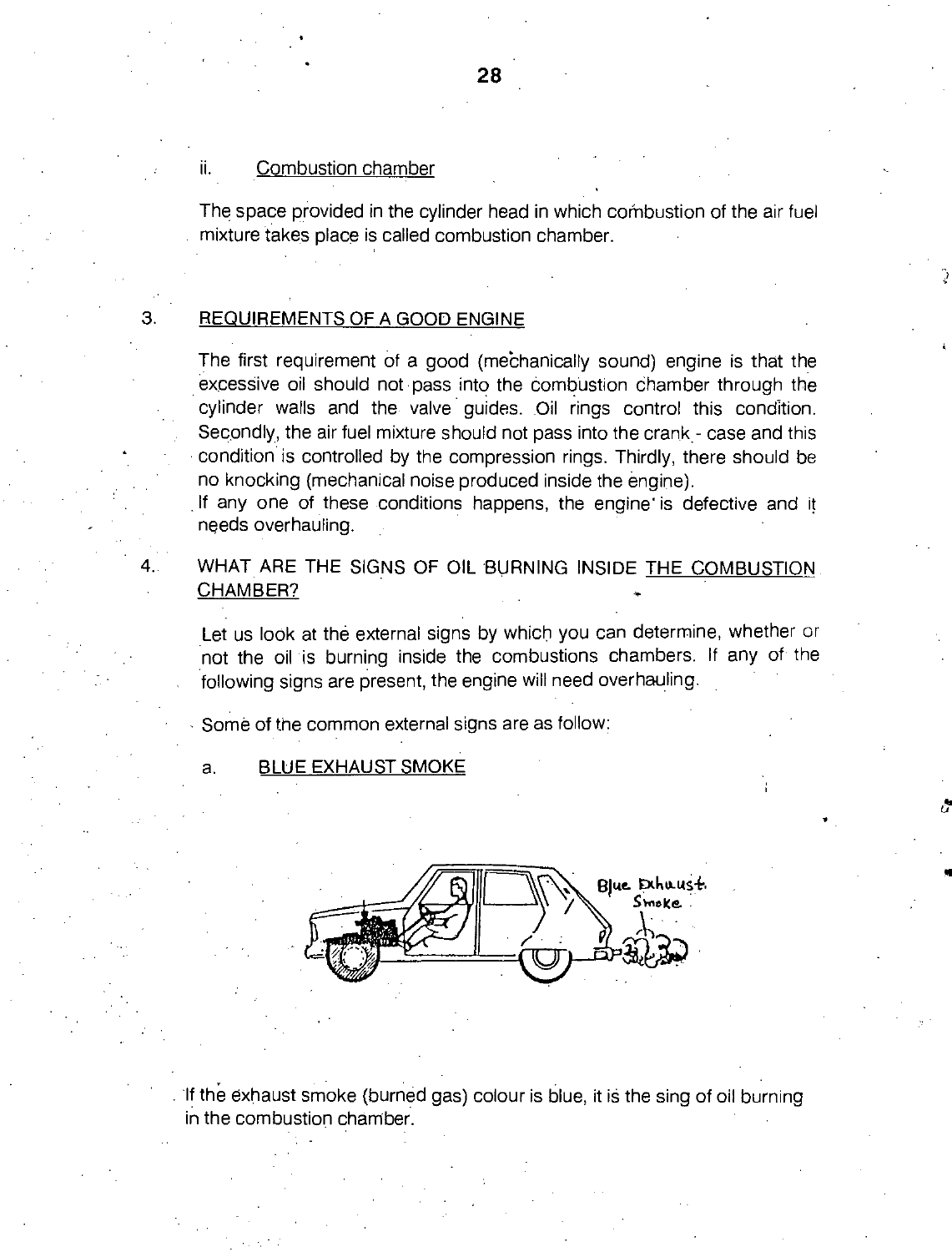Daily oil Consumption b.,



The consumption of oil of a good engine on daily basis is so little that it is hardly noticeable. However if the daily checking of oil shows consumption it means the oil is burning inside the combustion chamber of the engine

 $\mathbf{C}$ . Oily Spark Plugs



Open all the spark plugs one by-one and inspect every plug carefully for any sign of oil. If you see oil in a black muddy condition in any one or more • plugs, it confirms that the internal engine parts such as, cylinders and pistons are worn out and the engine needs overhauling.

#### 5. WHAT IS ENGINE OVERHAULING?

• Overhauling is the process of checking and replacing of many internal worn out parts to improve the engine performance It can be divided into two types.

a. Minor engine over hauling

b. Major engine overhauling.

# a. MINOR ENGINE OVER-HAULING

In minor engine over hauling, the following parts are to be replaced when it is confirmed that oil is burning inside the combustion chamber. .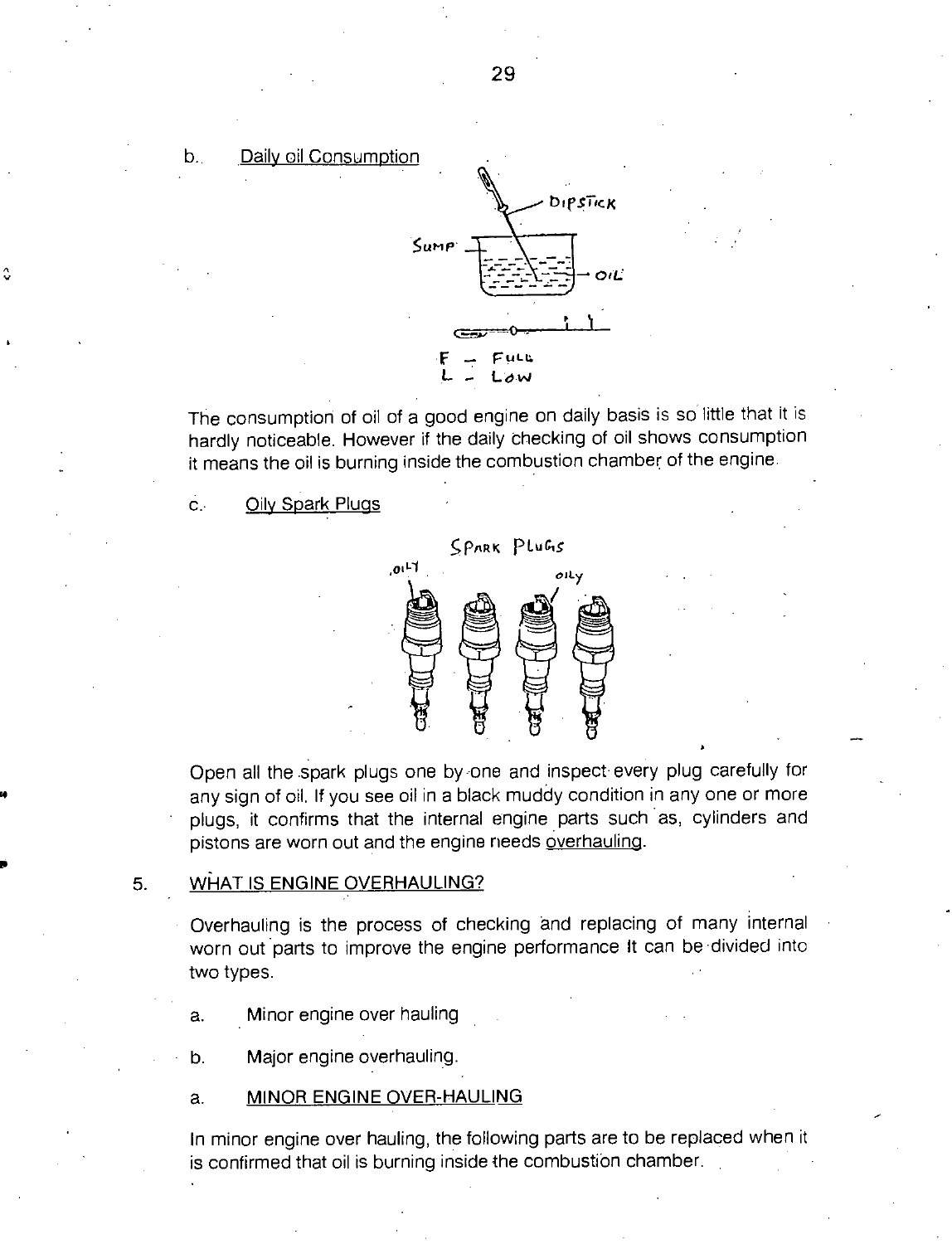- 1. Piston ring sets (compression and oil rings)
- 2. Engine head gasket.
- 3. Oil filter
- 4. Spark plugs
- 5. Contact breaker points
- 6. Sump and tappet cover gaskets
- 7. Any other gaskets and rubber seals which are damaged.
- b. MAJOR ENGINE OVERHAULING

In major engine overhauling, the following parts. are to be replaced and specialist works such as cylinder boring and crank - shaft grinding are to be done.

- 1. Pistons with rings
- 2. Connecting rod end bushes
- 3. Main and big end bearings
- 4. Valves with guides
- 5. Engine overhauling complete gasket kit
- 6. Oil pump
- 7. Oil filter
- 8. Spark plugs.
- 9. Contact breaker points
- 10. Timing chain
- 11. Cylinder block reboring of replacement of sleeves
- 12. Crank shaft grinding.

The cost of major (general) overhauling is around Rs. 8,000/-. The amount will vary according to the type of motor car, kind of garage and intensity of wear in the engine The period of overhauling can be reduced by regular maintenance of the motor car. A well-maintained motor car engine can run upto 2,00,000 km. with out any repair work done inside the engine.

c. HOW WILL YOU KNOW WETHER THE ENGINE NEEDS MINOR OVER HAULING OR MAJOR OVER HAULING

If the engine is not very old, for example it has not completed 50,000 km running and there are no unusual mechanical noises inside the engine, for such cases minor overhauling in needed.

On the other hand, if the engine is consuming excessive oil by burning inside the combustion chamber, losing power and making unusual mechanical noises inside the engine, such engine will need major (general) overhauling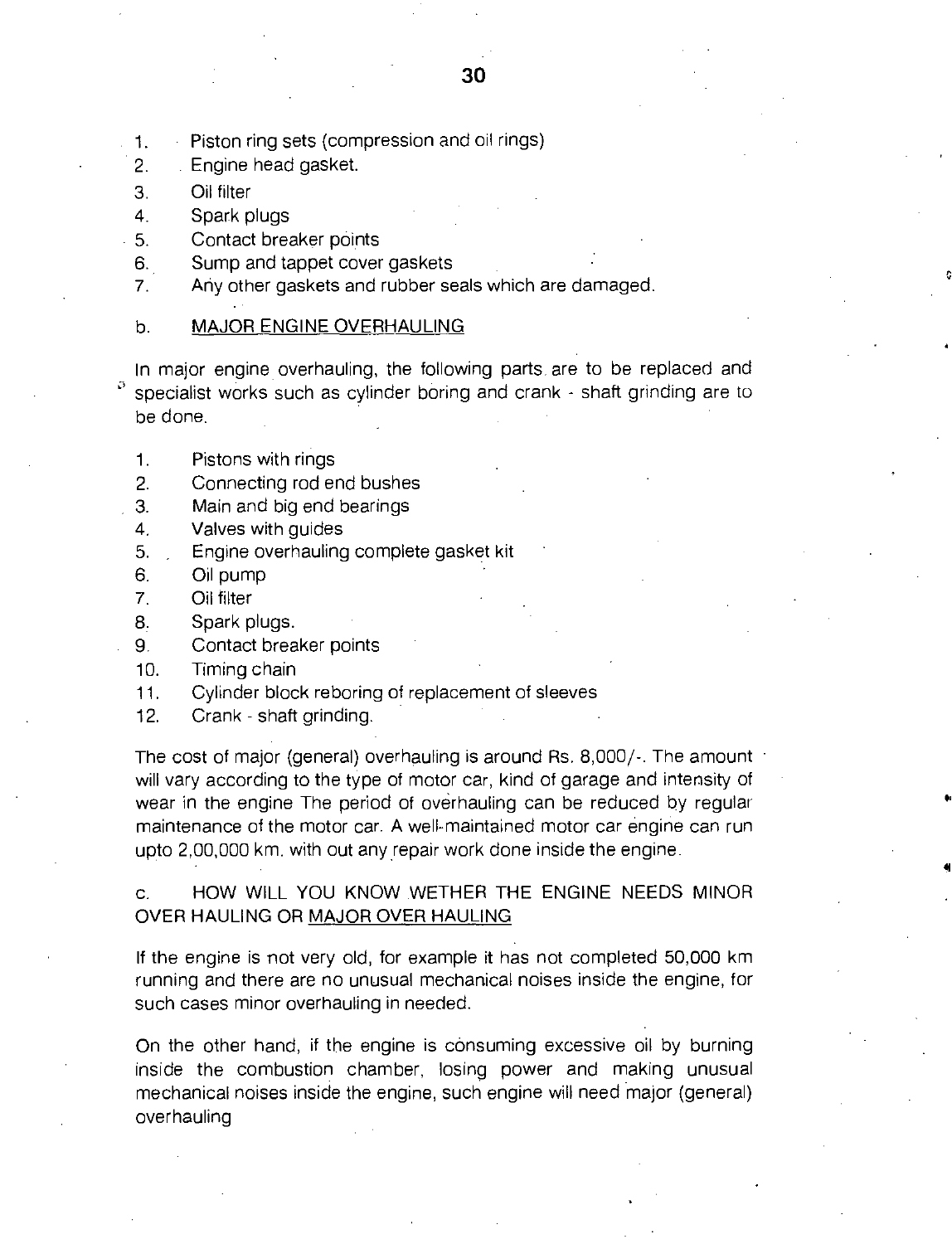# 1.2 CHECKING FOR THE EXTERNAL LEAKAGE

1. Check the leakage under the motor car



External leakage can be easily checked by visual inspection.

a. Check the drops of oil on the floor under the motor car in the morning.

b. If the floor is not cemented, put the sheet of paper under the car in the evening when you park it for overnight.

c. If the floor or sheet of paper is dirty With oil, check the engine oil with dip stick and note any lower level comparing it with the previous evening.

#### 2. How to stop the leakage

Inspect the engine from under neath, any part wet with oil should thoroughly be checked. If it is from joints of the sump or drain plug or oil indicator switch, the nuts or bolts should be tighten very well. If it is from the engine which is the crank case seal, you must consult the mechanic for the this job.

1.3 CONSUMPTION OF ENGINE OIL THROUGH CRANK CASE VENTILATION **SYSTEM** 

High speed of a motor car on long distance is also the cause of excessive oil consumption. Oil temperature increases as the engine speed increases. Therefore oil becomes thin due to high temperature and it is consumed by two ways in the engine.

. a. Oil will pass to combustion chamber where it will be burned with the mixture of air and fuel, since oil control rings will not work efficiently due to thin oil.

b. Oil will be changed into vapours form due to high temperature and these vapours will escape through outlet pipe of the crank - case ventilation system.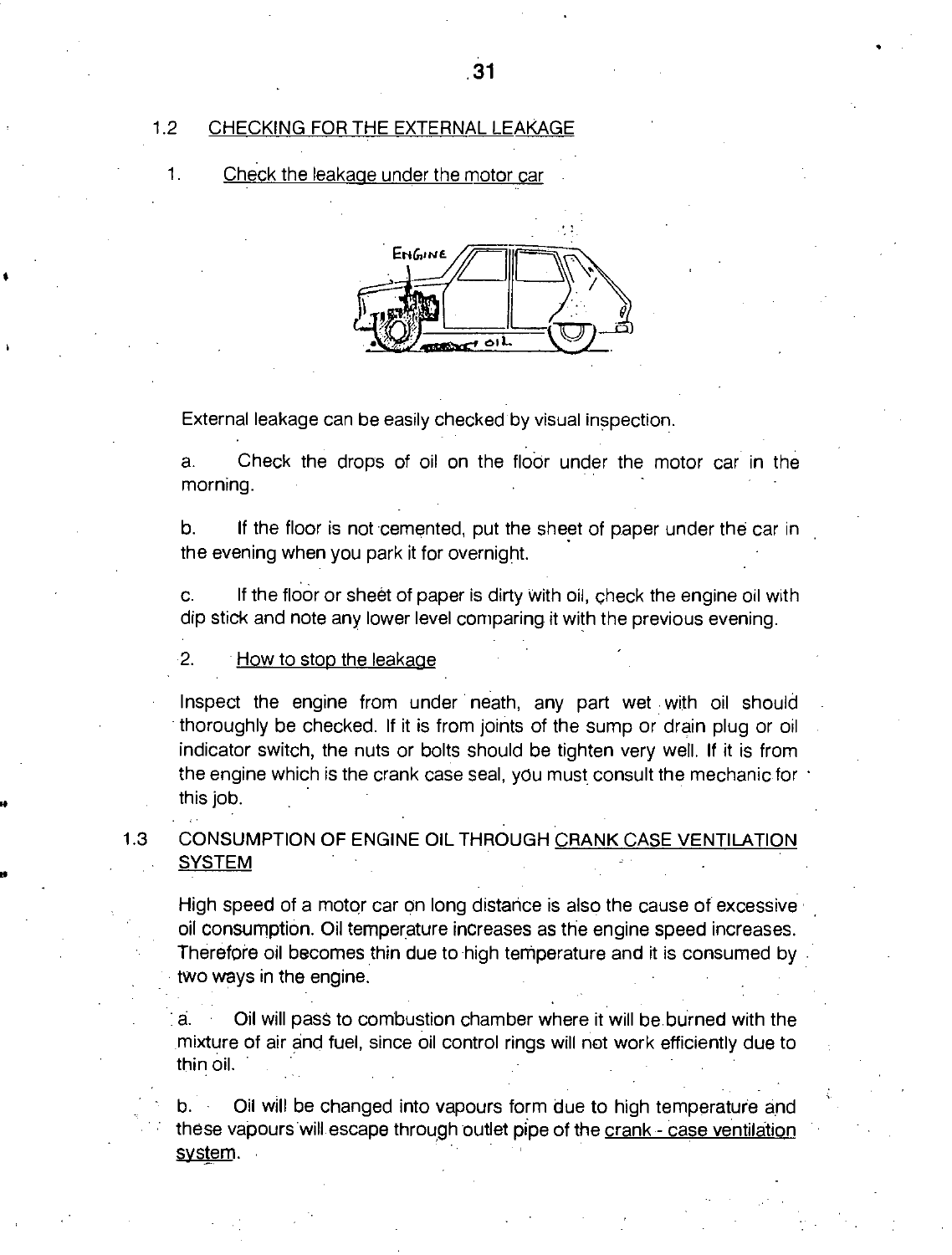# 1. WHAT IS CRANK CASE VENT:LATION SYSTEM



When the engine is in operation and the oil in the crankcase is hot, the unburned fuel and water in the crank case are in vapour form.

The fresh air entering the engine from tappet cover, circulates through the crank case to draw off these vapours with the oil fumes before they contaminates the oil.

There is almost no consumption of oil for a sound mechanical engine of a car when it is driven in the town, but the oil consumption is increased when the same motor car is driven on long distance with high speed.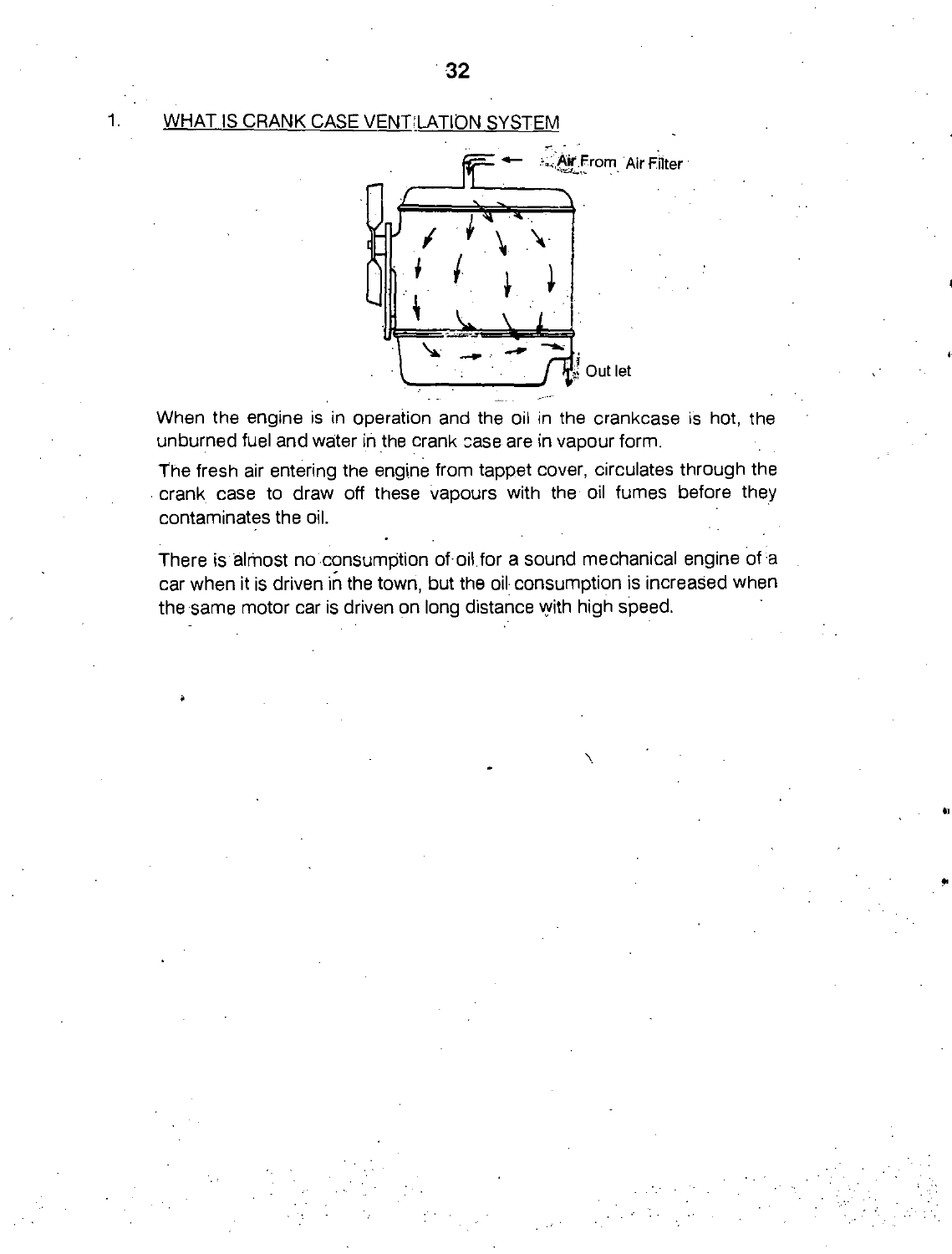# CHAPTER NO. 5

# IMPROPER WORKING OF CLUTCH, GEAR BOX, BRAKES AND STEERING **SYSTEM**

#### 1. What is the most common problem of improper clutch working?

Clutch slip is the most common problem which a driver usually comes across in clutch operation.

Clutch slip is indicated when the accelerator is depressed and the engine speed increases, but speed of the car does not increase according to the depressing of the accelerator.

Note: Before taking up the causes and correction of the above most common problem i.e. clutch slip, let us study a little about the clutch function, its main parts, their work and clutch free play.

#### 2. What is the function of clutch? •

The clutch disconnects the engine from the transmission (gear box, propeller shaft and back axle). It enables the drive to be taken up smoothly and make gear changing easy

# MAIN PARTS OF CLUTCH AND THEIR WORK



#### 2.1 Flywheel:

**I.** 

This part is fixed with engine crank shaft which rotates with it and transfer rotating power to the gear box through clutch friction disc.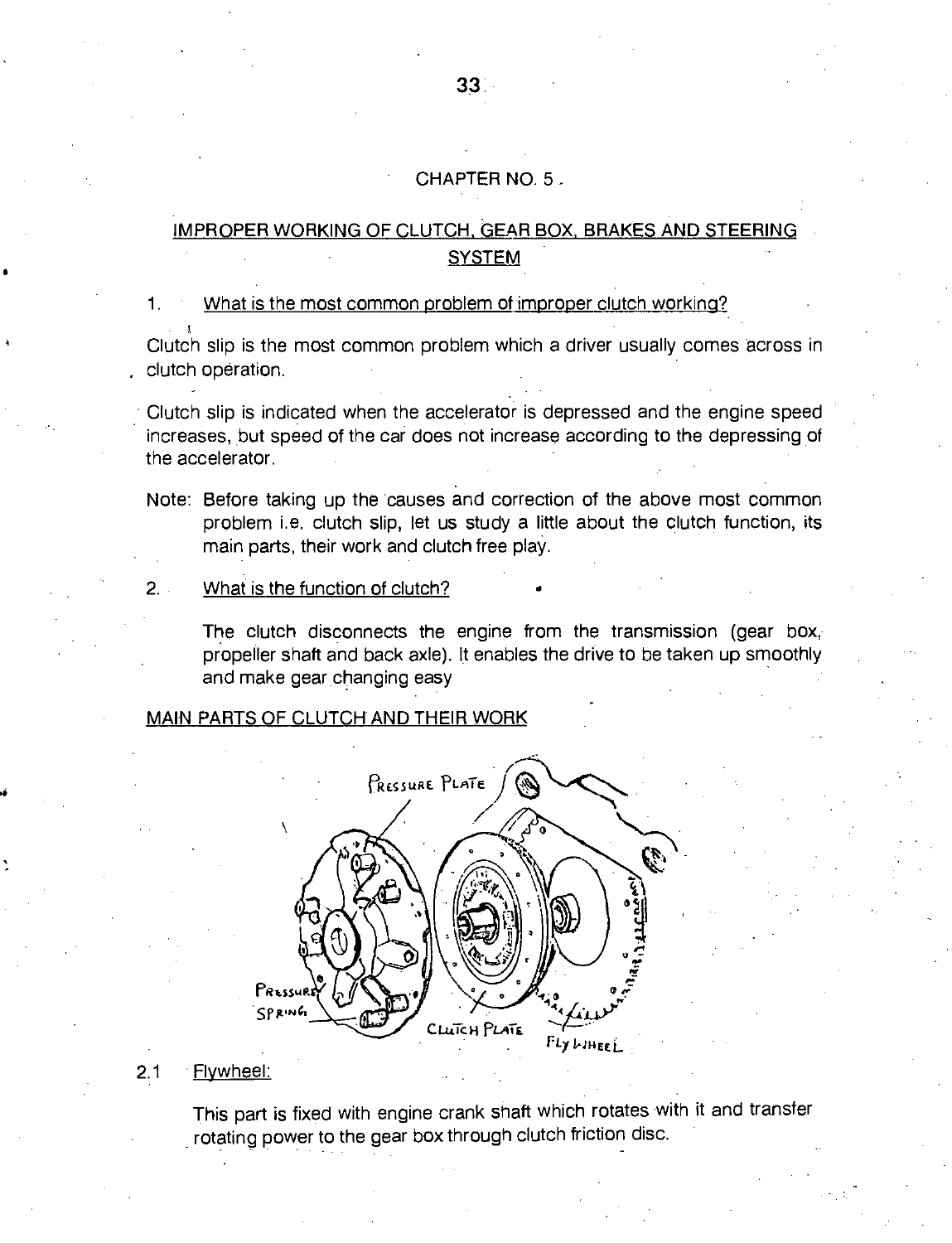# 34

# 2.2. Friction Disc (Clutch plate)

It is attached with the gear box shaft which can move to and for on It receives the power from flywheel and transfers it to the gear box input shaft.

#### 2.3 Pressure Plate

This is a heavy plate with smooth face. It is attached with the friction disc when the clutch, pedal is free.

# 2.4 Pressure Springs:

The main work of these springs are to keep pressed the friction disc with spring pressure between flywheel and pressure plate.

# 2.5 Clutch Cover:

It is a cover which protects the friction disc from water and dust.

#### 2.6 Release Bearing

The bearing that can be moved in to the release levers of the pressure plate by clutch pedal action, so as to cause dis - connection between the engine and flywheel.

Note: i When pedal position is free, Clutch friction disc is pressed between flywheel and pressure plate.

ii • • When the pedal is depressed by foot pressure clutch friction disc becomes free. (No engagement between flywheel and friction disc). •

#### $3<sub>1</sub>$ CLUTCH PEDAL FREE PLAY

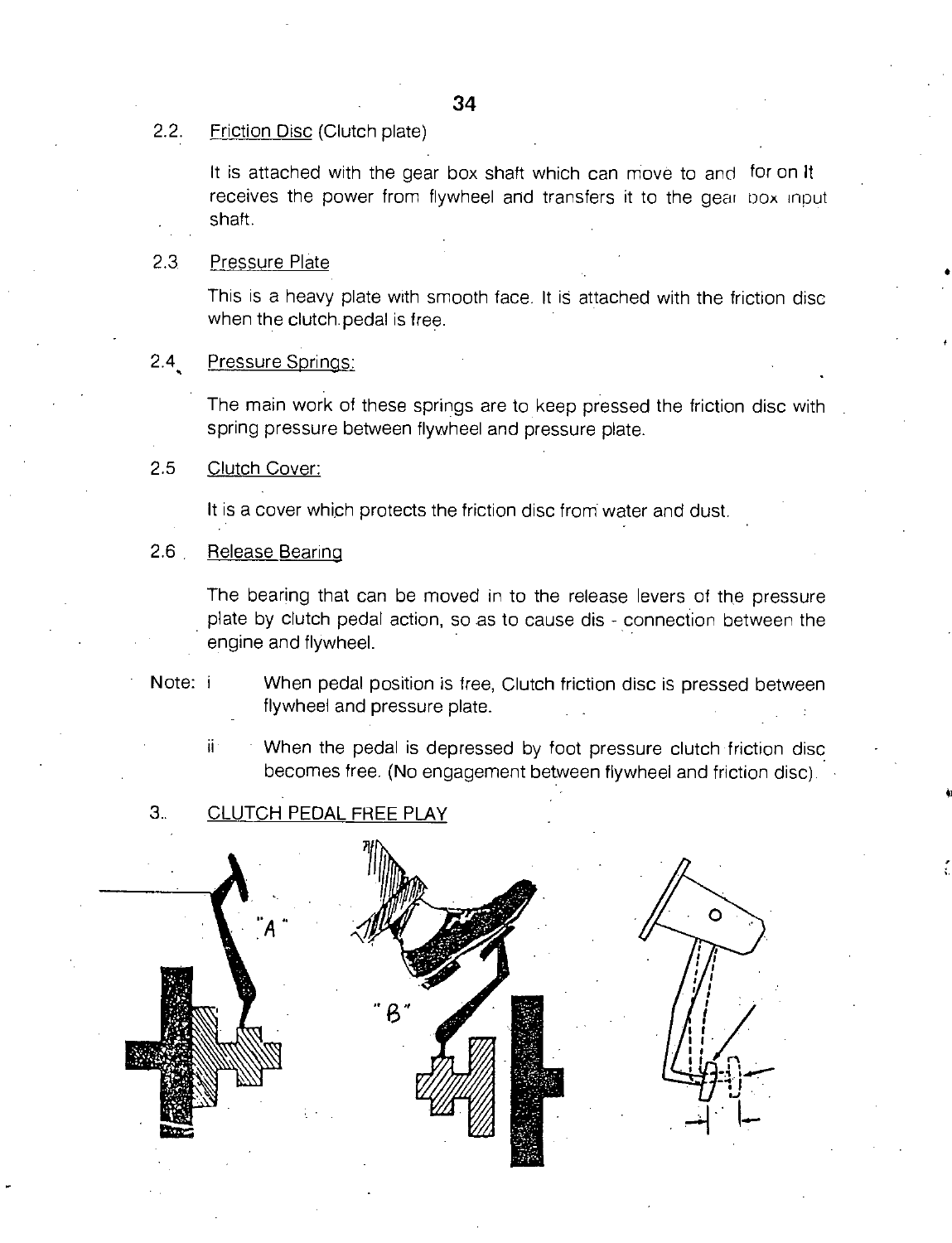The movement of the pedal from "A" to "B" in the above figure is.known as clutch pedal free play. 'When the pedal is depressed from the position of "A" the clutch dis engagement would not be affected at all till the foot pressure reaches "B". This small distance should be about 25 mm • (millimeter).

- Note: As wear occurs, the pressure plate moves nearer to the flywheel and consequently the amount of pedal free movement diminished. If it is not readjusted. a stage will be reached when the pressure plate is unable to engage fully, and slipping of the Clutch will occur.
- 3.1 CLUTCH PEDAL FREE PLAY ADJUSTMENT



Adjust the pedal from the adjusting nut to give 25 mm free play before any resistance is felt on the clutch pedal.

- 3.2 Causes of Clutch slip:
- 1. In sufficient clutch pedal free play
- 2. Oil on clutch plate.

**if** 

ia

- 3. Worn clutch plate lining
- 3.3 Correction of Faults:
- 1. Re adjust clutch pedal free play to make it 25 mm as explained above.
- 2&3 Reline the clutch plate or replace it
- Note: Clutch pedal free play is important therefore you must check it yourself or by mechanic when you have any complaint of improper clutch working. Remember, it should not be more than 25 mm. If there is indication of oil on the clutch plate lining or worn lining, clutch plate has to be taken out from the assembly for inspection. To take out the clutch plate, gear box has to be dismantle first. Replacement of clutch will take at least four hours when an experienced mechanic will do this job. If the oil found on the clutch or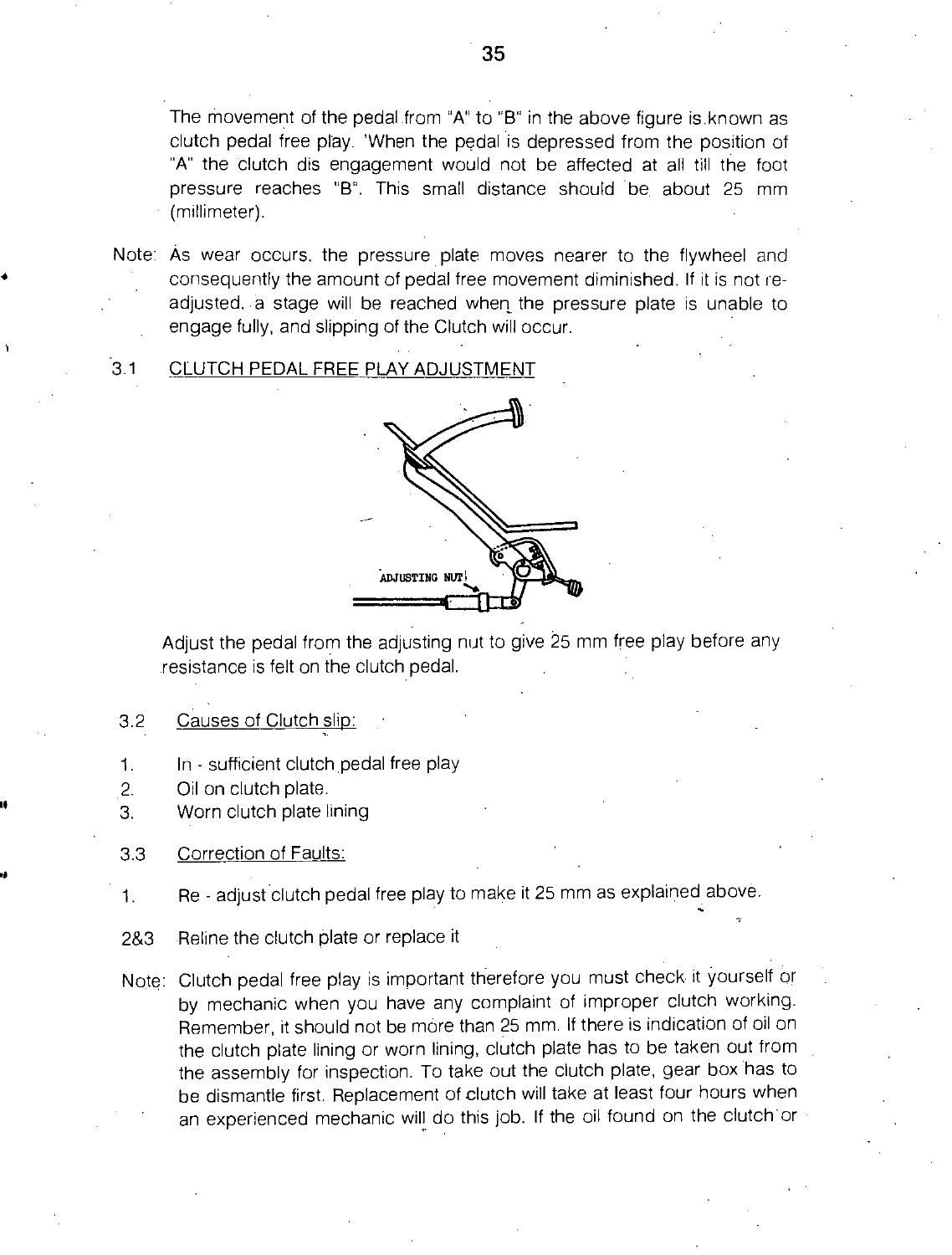• worn lining, clutch plate has to be replaced in both conditions. But in case of oil on lining, the cause of oil reaching to the plate has to be found out. Probably crank case rubber seal may need replacement.

#### 4. • PROBLEMS IN GEAR BOX

Slipping out of Gear. a.

Difficulty in selecting gears. b.

Note : Before knowing the causes and correction of faults, let us study about the purpose of gear box, location and its parts.

# 4.1 WHAT IS THE PURPOSE OF THE GEAR BOX?

Gear box allows the engine to run at different relative speeds to the road 'wheels, so that it may maintain its power.

4.2 Location



Gear box is located between clutch assembly and propeller shaft as show above.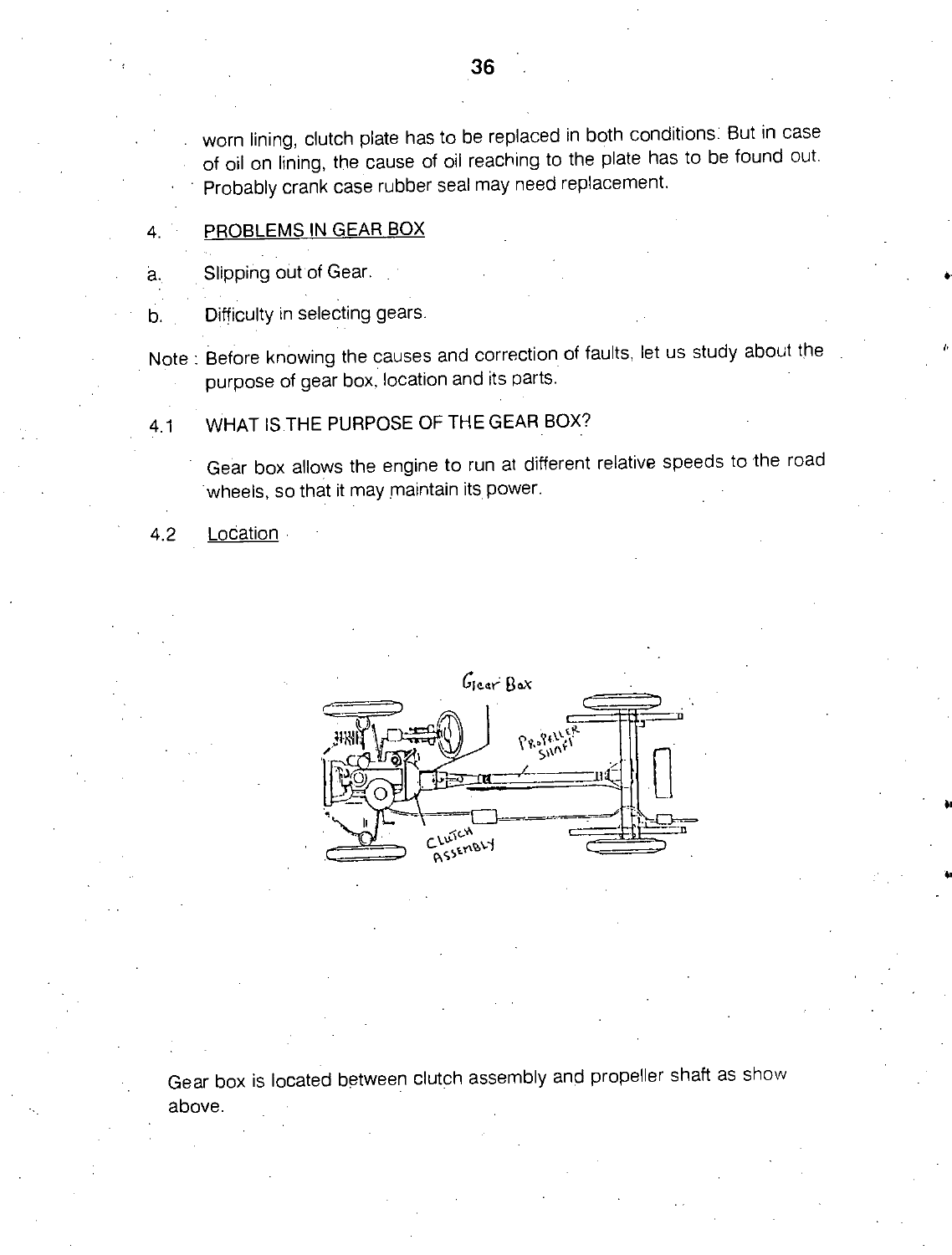# 4.3 PARTS OF THE GEAR BOX

•



- FIG 1. Reverse sliding gear.
- FIG 2: First Speed Gear.
- FIG 3. Second Speed Gear.
- FIG 4. Third Speed Gear.
- FIG 5. Fourth Speed Gear.
- FIG 6. Input shaft
- FIG 7. Output shaft
- 4.4. PROBLEMS IN THE GEAR BOX
- a. Slipping out of Gear.
- b. Difficulty in selecting gears.
- a. Slipping out of Gear
	-

1.

Causes: i. Worn Gears

ii. Selector shaft spring too weak

iii. Worn bearings

- $2.$
- Correction: i. Replace gears as necessary ii. Fit new springs
	- iii. Replace new bearings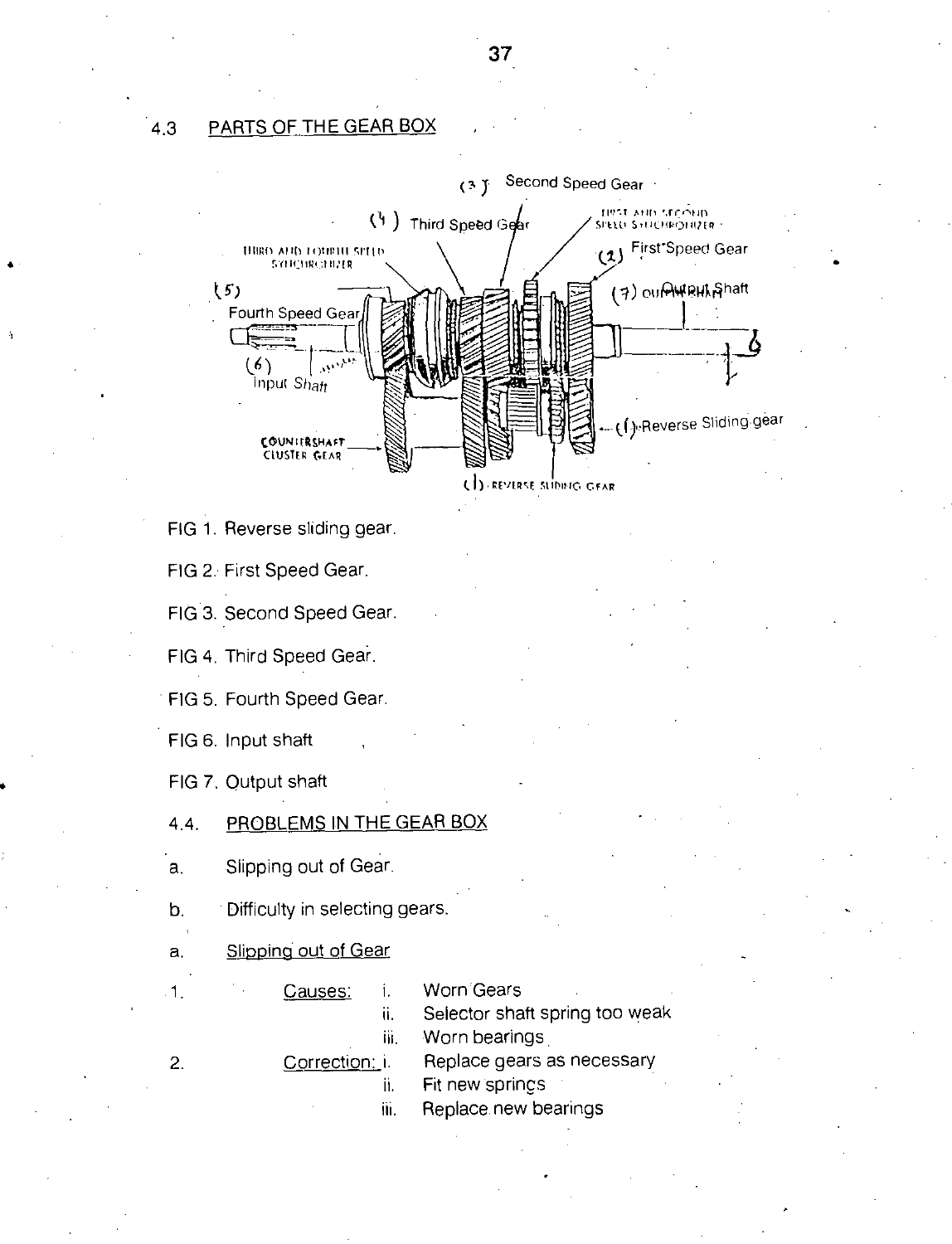$b.$ 

 $1.$ 

# DIFFICULTY IN SELECTING GEARS

Causes: i. Excessive clutch pedal free play.

ii. Gear shift linkage out of adjustment.

iii. Pressure plate defective

 $\overline{2}$ . Correction i. Adjust 25 mm pedal free play.

> adjust linkage  $\ddot{\mathbf{i}}$ .

iii. Replace pressure plate.

NOTE: Gear box repairs is a complicated and expensive job. Therefore, select specialist garage wnich have experienced mechanic and special tools to work on gear box or replace a good used complete gear box. Sometime, replacement is much cheaper than .repairs.

- 5. PROBLEMS IN BRAKING SYSTEM
- 1. Pedal goes to floor board with little or no resistance
- 2. Sponge pedal action
- 3. Poor braking with excessive pressure required on pedal.

Let us see how a good (efficient) braking should be as compared to the poor braking before describing the causes and correction of faults of the above mentioned common problems in braking system. It is also necessary to know about the hydraulic drum braking system.

5.1 What Features should an efficient braking system possess?

The brakes should operate smoothly, stopping the motor car in a reasonable distance and retain their adjustments for long period.

5.2 Parts of the Hydraulic Drum Braking system.

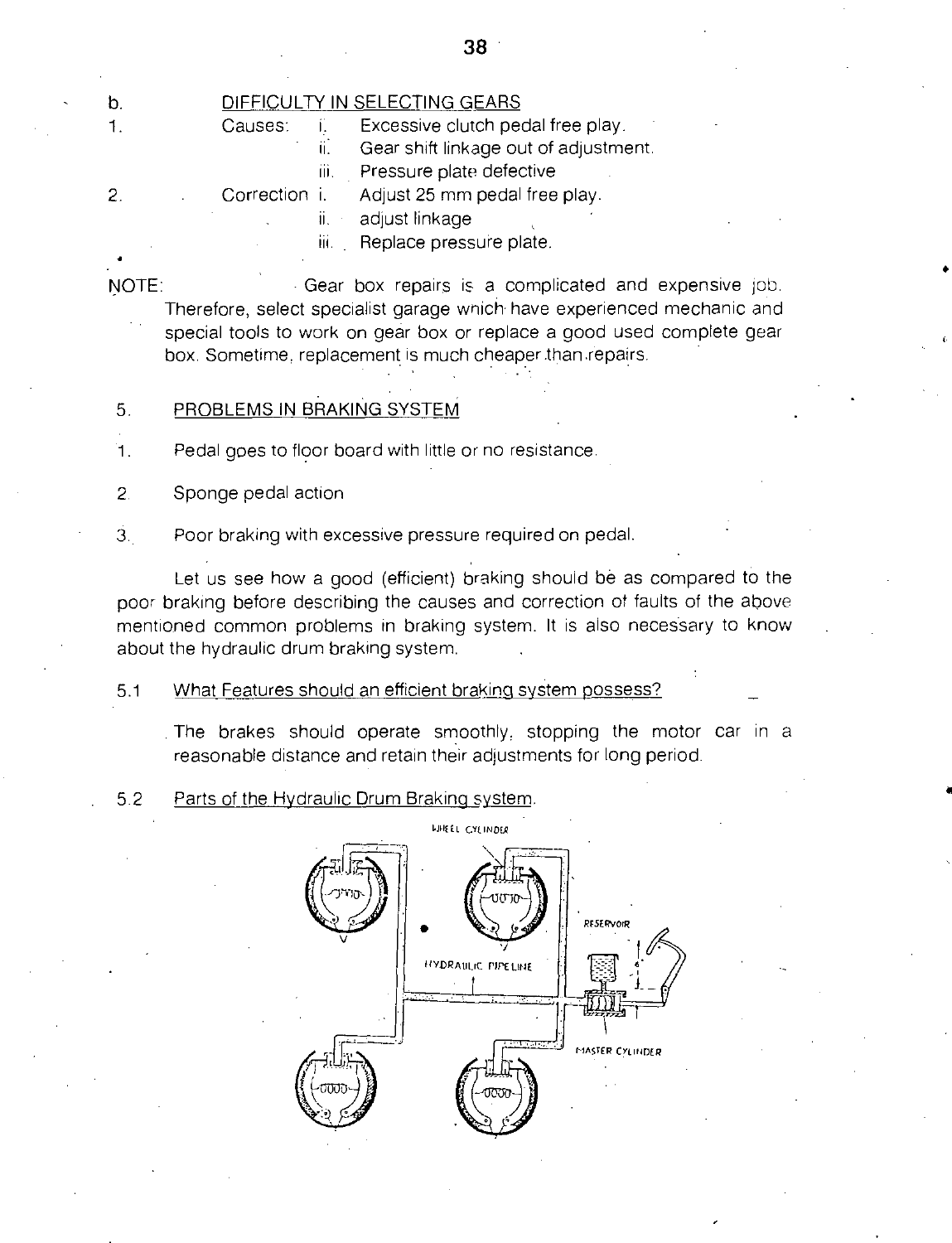a. MASTER CYLINDER Master cylinder is the most important component of the hydraulic system. When foot pedal is depressed. it transfers the fluid with pressure to the four wheel cylinders.

**Company's** 

- Reservoir: Fluid is always remained reserved in this container. It should  $b<sub>1</sub>$ always full with good quality brake oil. .
- c. Wheel Cylinders: They are four in number and attached on a plate which is fixed with the axle. They are connected with pipe lines.
- . . d. Hydraulic Pipe Line: These pipelines connect all four wheels with master cylinder.
- e. Brake Shoes: They are also fixed with the, plate one end of the shoe is attached with the piston of wheel cylinder.

f. Brake Drum: Brake drum is mounted on the brake shoes. Each wheel has two shoes, Wheel is fixed with bolts to the drum. When the brakes are applied, the shoes expand and touches the inner side of the drum. When drum stops to rotate, the road wheel also stops to rotate.

6.1 PROBLEM: PEDAL GOES TO FLOOR BOARD WITH LITTLE OR NO RESISTANCE:

1. Causes: i. Not enough brake fluid in reservoir

ii. Oil leak, in system.

iii. Worn linings.

2. Correction: i. Check the level of fluid in the reservoir and refill it to within a quarter of an inch of top.

> ii. Check for leaks of oil at master cylinder and wheel cylinders and replace rubber cups and parts in faulty cylinders. Check leaks from pipes. also.

> iii. Adjust brakes if linings are not too badly worn. Replace linings if badly worn..

# 6.2 PROBLEM: SPONGY PEDAL ACTION'

1. Causes: i. Brake shoes not adjusted properly ii. Air in system.

2. Correction: i. Adjust brakes to correct clearance.

ii. Take out air by bleeding hydraulic system.

# 6.3 PROBLEM: POOR BRAKING WITH EXCESSIVE PRESSURE REQUIRED ON PEDAL

 $1.$ Causes: Oil on lining and drum causing slipping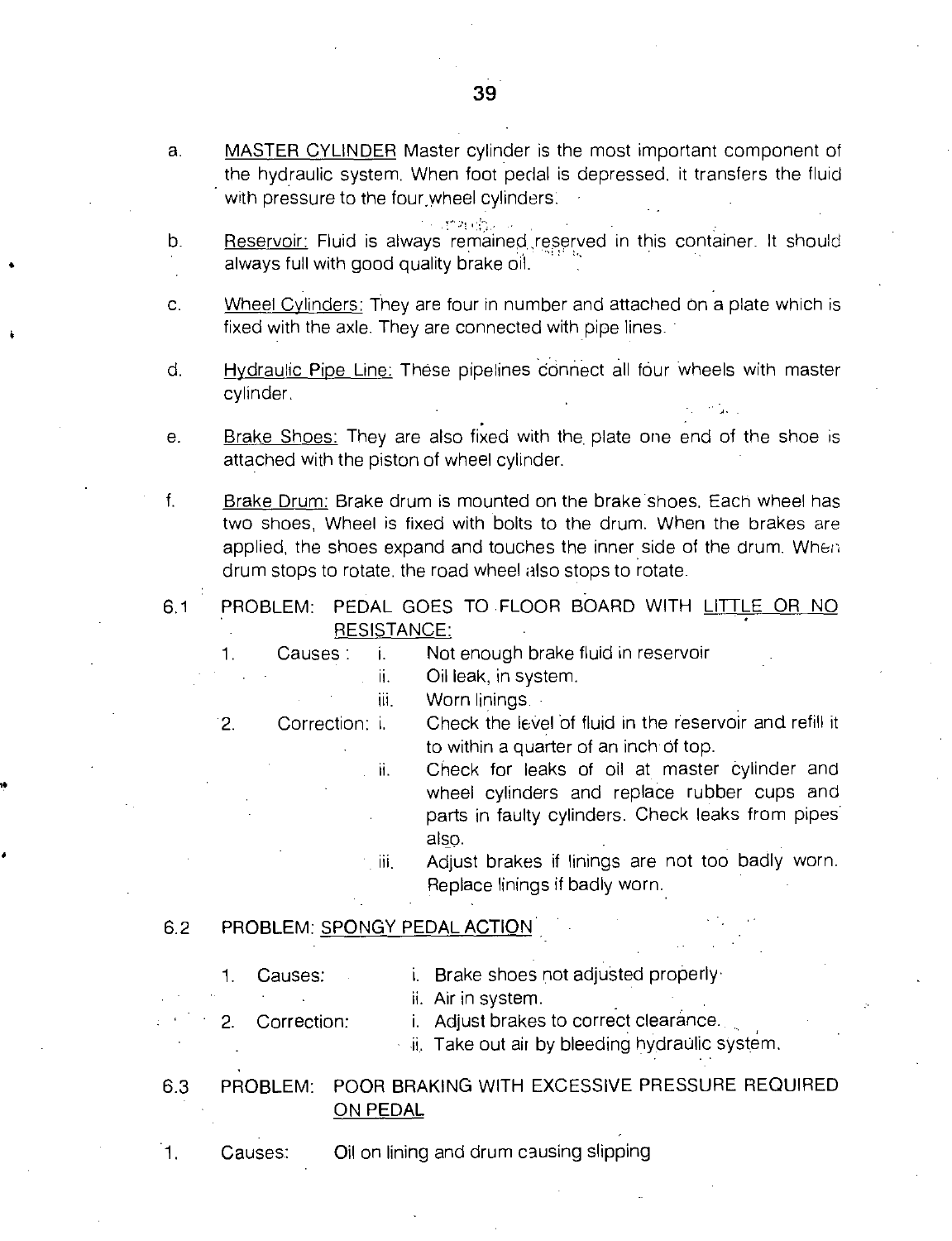- 2. Correction: Check for leakage of oll at wheel cylinder and axles. Repair as necessary clean lining and drums.
- NOTE: Brake adjustment and bleeding is important in hydraulic drum brake system. The indication of mis-adjustment is that the pedal travels more towards floor board of the car without actions. The pedal travels for brake application will be less showing the brake lining worn out. If the pedal is spongy (like sponge, pressing with less force), bleeding is necessary. Bleeding is the process by which air in the system is taken out.

#### 7. PROBLEMS IN STEERING SYSTEM

- 1. Wobbling of front wheels.
- 2. Uneven wear of front tyres.
	-

#### 7.1 PROBLEM: 'WOBBLING OF FRONT WHEELS

- Causes i. One of the wheels or both are out of balance. ii. Tyres pressure uneven.
	- iii.
- Worn or loose front wheel bearings.
- 2. 1. Balance both the wheels on balancing machine for statically and. dynamically.
	- 2. Inflate both front tyres with equal recommended air pressure.
	- 3. Adjust or replace bearings.

# 7.2 PROBLEM: UNEVEN WEAR OF FRONT TYRES

1. Causes: i. Uneven tyre pressure ii. Improper alignment 2. Correction: i. Inflate bcth the front tyres with equal air pressure.

> ii. Proper alignment with the correct equipment should be done by experienced operator.

NOTE: Improper alignment can cause hard steering, pulling to one side, wandering of wheels and repid tyre wear. Similarly wobbling can also. cause tyre wear and shaking of steering at a certain speed which sometime becomes dangerous for safe driving.

Therefore, if there is complaint of wheel wobbling (shaking from side to side) and uneven tyre ,wear, balancing of front wheels and alignment should be get it done earlier by some experienced operator with accurate equipment.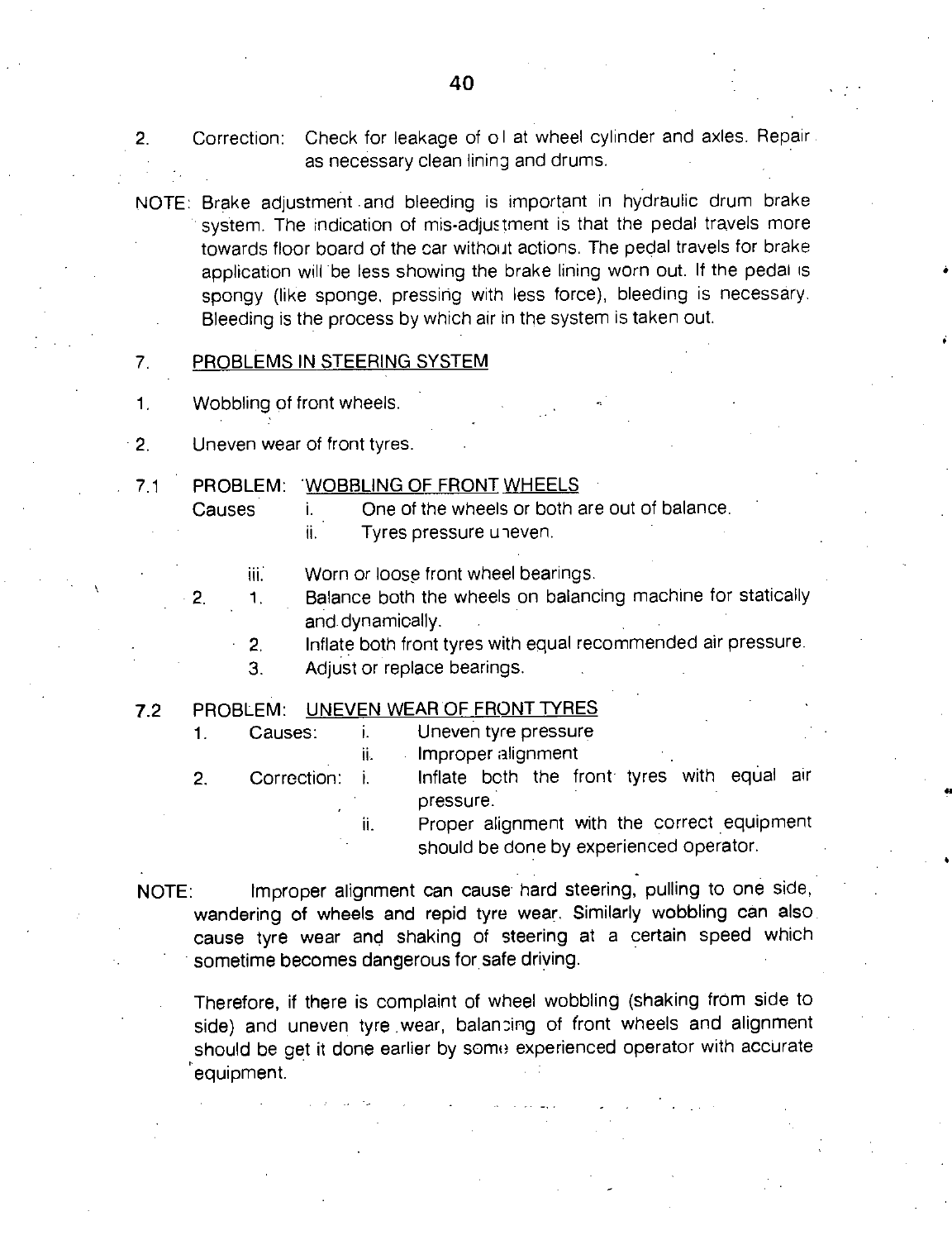# CHAPTER NO. 6

# WHAT TO DO TO KEEP THE MOTOR CAR IN A GOOD RUNNING CONDITION.

# 1. SERVICING TIPS

#### 1.1 Daily Inspection and maintenance

The condition of the motor car changes daily, Therefore, before leaving the house every day, inspection and maintenance of the motor car should be carried out.

The following items should be checked daily. It may take a bit more time when you will carry out checking for the first time, but when you will make a daily routine, it may take hardly fifteen minutes including the time spent on cleaning the exterior body of the motor car.

#### 1.2 Tyres Air pressure

,

Inspect all the four tyres for low air pressure or any damage . If any one tyre showing less pressure, check it with the air pressure gauge. If it is far below the recommended pressure, inflate it before reaching the office/ shop or replace it with the spare wheel which must have recommended air inside.

#### 2. Engine oil level

The oil level should be inspected by placing the car on a level surface. The oil level should be checked either before starting the engine or at least two or three minutes after stopping the engine by pulling out the dipstick from the engine. Wipe oil, off with a clean cloth from the dip stick and insert it into the engine, then remove it again. The correct level of oil on the dipstick should be between the upper and lower limits usually written "F" (Full) and "L" (low).

#### 3. Radiator water

Before sotarting the engine, check the water level in the radiator by opening the cap. If the level is low, pour more water into the Radiator until it reaches the top and refit the cap securely.

Some motor cars have separate water reservoir, a plastic tank in addition to the radiator. Check the water level in the reservoir tank. Pour more water if the level is under low mark by opening the cap. Refit the cap properly after adding the water.

•

#### Brake Fluid (Oil)

Check the fluid level in the brake fluid reservoir. The fluid level should be above the "MIN" line. It is at or close to the min line, fill up with more brake fluid.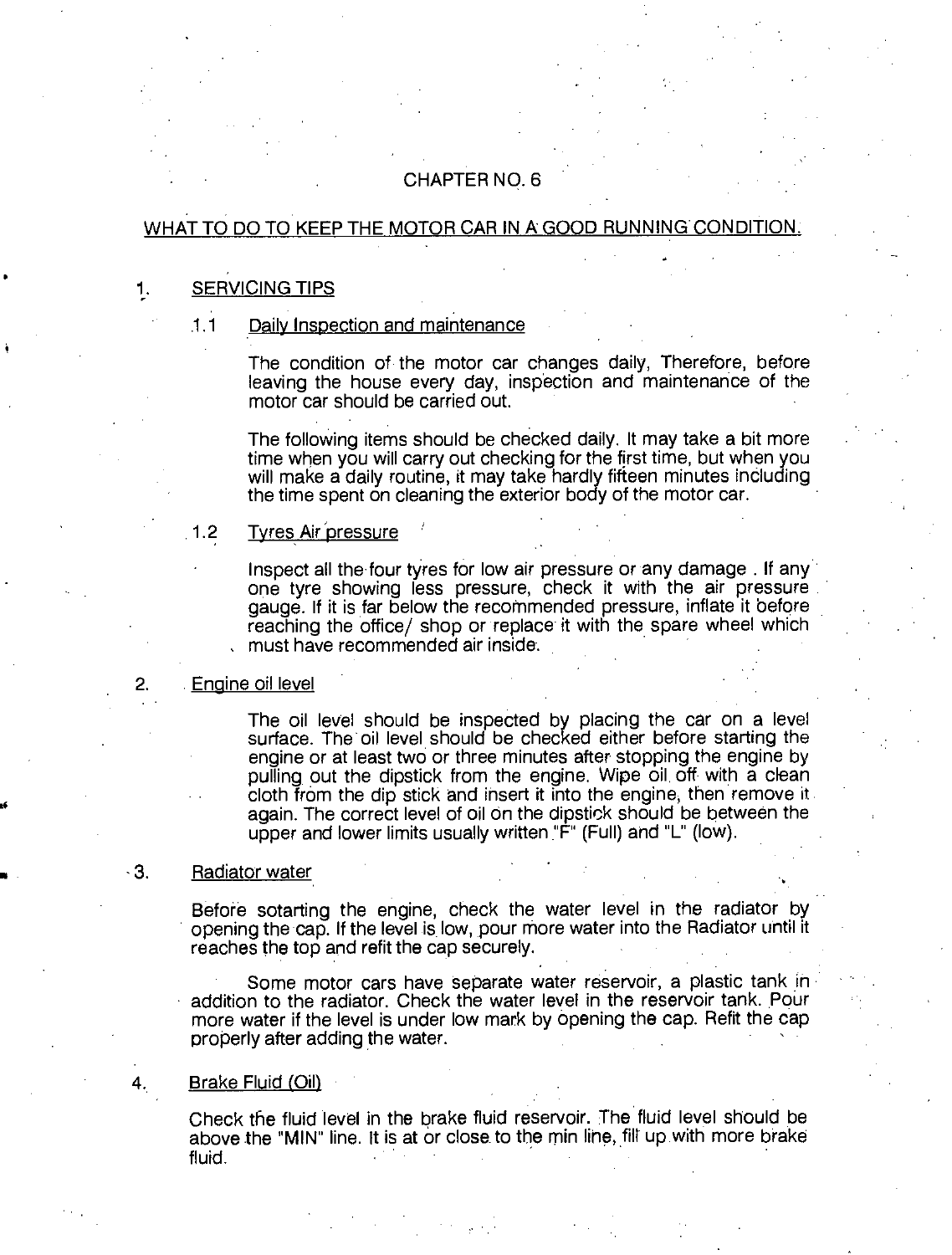#### 5. Brake Pedal

Check the brake pedal for the distance between the pedal and foot board when the pedal is depressed with a normal force. If the pedal is not hard and touching the floor, do not drive the car in this condition. It needs immediate attention for repair.

#### 6. Clutch Pedal Free Play

Check the clutch pedal free play. It must not be more than 25 mm. If the play is more than recommended, get it re-adjusted by the 'mechanic at earliest.

•

#### 7. Indicator lights for charging battery and oil pressure

Check that these lights come on when the ignition switch is turned on and go out after the engine had been started.

#### 8. Temperature Gauge and Speedo meter

Make sure that these gauges and meter functions normally while running the motor car.

#### 9. Horn, Turn Signals and Wipers

Check that the horn, turn signals and wipers are in proper working order.

#### 10. Fuel Gauge:

Check that the gauge functions normally when the ignition key is turned on.

#### 11. Rear Mirror

Check that there is a clear vision from the driving position. If not, readjust it.

#### 12. Fuel in the tank

Make sure that there is enough petrol in the tank to reach your destinations.

#### 13. Cleaning the car body

Clean the car's exterior body all around with a soft piece of soaked cloth. If you are not in hurry, clean all the four wheels also with a soaked sponge.

- 1.2 Weekly Inspection and maintenance
- Repeat the daily inspection and maintenance. 1.

Wash the whole exterior body with running water to remove dirt and 2. mud from the body with a soft sponge. If the body is too dirty and oily, use a car wash soap which is available from the motor spare parts shops. Prepare s soapy solutions in water and clean the body with the solution and sponge. The sponge should be frequently soaked in the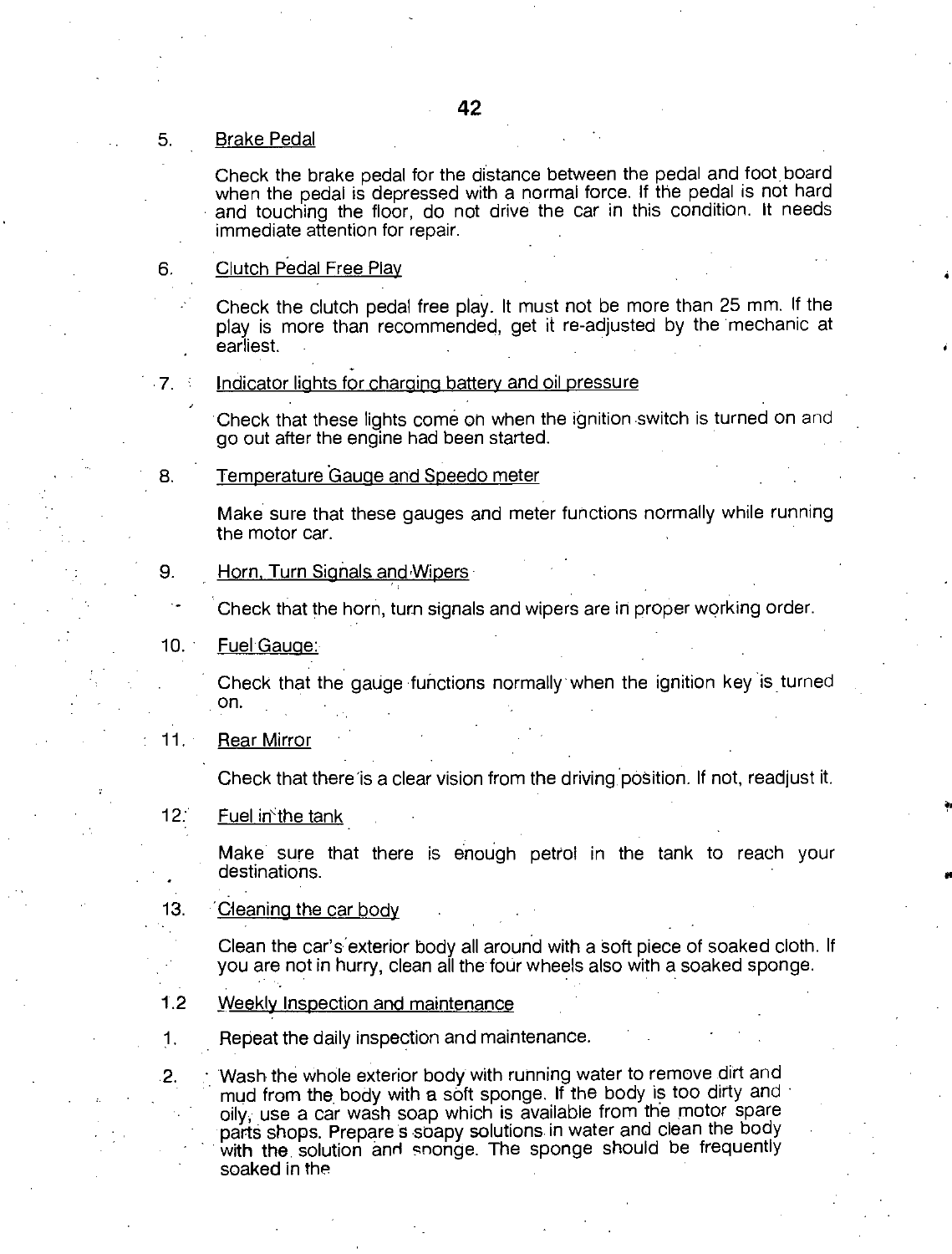#### CAUTION:

Never use strong house hold detergents or soaps. They can damage the paint.

- 3. Clean and wash the tyres and rims with the solution prepared by water and house hold detergent.
- 4. After washing the motor car body, let it be dried in the air by parking it in shade Apply car wax and polish with a soft cloth and shine it with a piece of flannel.
- 5. Clean the interior with a soft brush 'and mats with the solution of water and house hold detergent.
- 6. Check the battery terminals for Corrosion and electrolyte level of the • battery. If terminals are dirty, clean it with worm water and let them • dried in the air. After being completely dried, apply grease to protect them from corrosion. The level of electrolyte should be upto the maximum mark on the battery container. If the level is lower in any cell, refill it with distilled water only.
- 7. Inspect the fan belt tension. If it is loose, adjust it by loosening the • dynamo mounting and adjusting brakets. Tighten the bolt after the adjustment of the belt which should have at least 12 mm slackness.
- 8. Inspect the engine all around when it is off and clean it with a piece of cotton rag.

#### 1.3 MONTHLY INSPECTION AND MAINTENANCE

- 1. Get the washing; oliing and greasing of the motor car from that • commercial service Station who do washing with pressurized water under the body as well as exterior all around. They wash mats and interior also. Greasing of the suspension system and oil spray, under the body is also included in this service.
- 2. Drain the radiator water and flush it with fresh water.
- 3. Wax and polish it as you do weekly.
- 4. Repeat the' daily inspection and maintenance exercise.
- 5. Check gear box and differential oil (Add oil to level) if necessary.
- 2. PERIODIC MAINTENANCE SCHEDULE
	- 2.1 After 1000 km (first service for new cars or overhauled engine)
		- 1. Change the following items
			- i. Engine oil (30/40 SAE)
			- ii. Oil filter
			- iii. Gear box and differential oil (for new cars only)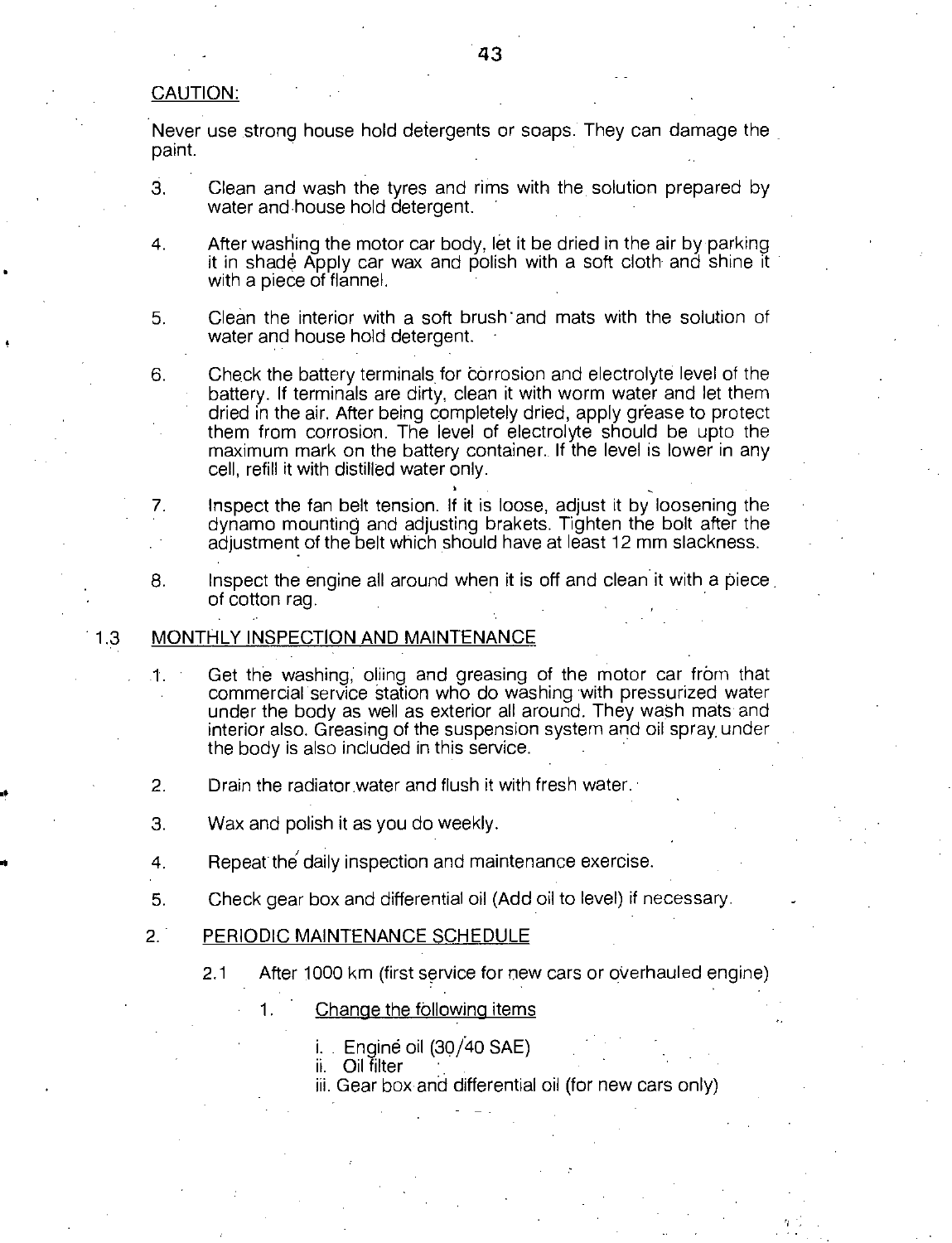# 2. Adjust if necessary

- i. Fan belt tension
- ii.. Engine idle speed.

#### 3. Inspect and correct if necessary

- i. Ignition timing (By electronic ignition gun)
- ii. Fuel tank cap. Fuel fines and connection
- 411. Clutch pedal free play.
- iv. Brake pedal travel
- v. Hand brake lever and cable.
- vi. Brake fluid.
- vii. Wheel and hub nuts.
- viii. Steering conditions.

#### Tighten if necessary

- 
- i. Head and manifold nuts/ bolts<br>ii. Bolts and nuts of an engine and suspension system.

# 2.2 AFTER EVERY 1500 KM SERVICE

List of the works to be done in this service.

- 1. Change the engine oil<br>2. Clean the air filter
- 2. Clean the air filter<br>3. Clean and adjust
- 3. Clean and adjust if necessary the gap of spark plugs.<br>4. Check the contact breaker (C.B.) points gap. Adjust if
	- 4. Check the contact breaker (C.B.) points gap. Adjust if necessary.
- Lubricate the distributer rotating cam with a few drops of  $.5.$   $\degree$ engine oil.
- 6. Check the battery specific gravity with hydrometer.<br>7. Top up the battery if necessary with distilled water
- 7. Top up the battery if necessary with distilled water only.<br>8. Check the battery terminals and cables for corrosion.

I.

- 8. Check the battery terminals and cables for corrosion.<br>9. Check the fan belt tension.
- 9. Check the fan belt tension.<br>10. Check the clutch pedal free
- 10. Check the clutch pedal free play.<br>11. Check the foot brake pedal travel
- 11. Check the foot brake pedal travel.<br>12. Check the brake fluid level.
	- Check the brake fluid level.

#### 2.3 AFTER EVERY 3000 KM SERVICE

- 1. Repeat 1500 km service.<br>2. Change oil filter
- 2. Change oil filter.

#### 2.4 AFTER EVERY 6000 KM SERVICE

- 1. Repeat 3000 km Service<br>2. Change Contact breaker
- 2. Change Contact breaker (C.B.) points.<br>3. Change spark plugs.
- 3. Change spark plugs.<br>4. Inspect gear box and
- 4. Inspect gear box and differential oil add if necessary.<br>5. Adiust brakes if necessary.
	- Adjust brakes if necessary.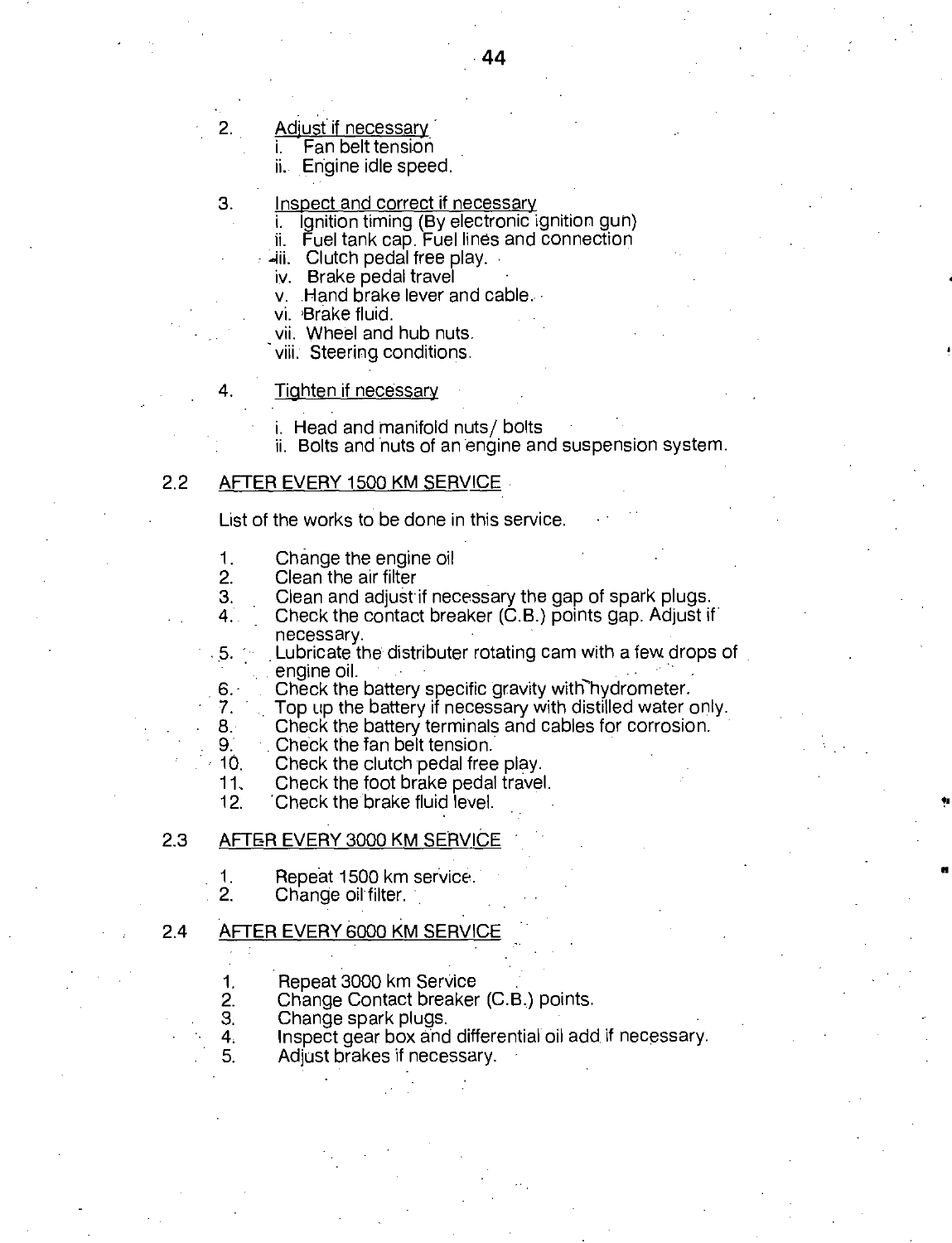# 2.5 AFTER EVERY 9000 KM SERVICE

- 1. Repeat 3000 km service.<br>2. Rotate tyres as illustrated
- Rotate tyres as illustrated below to avoid unbalanced wear of your tyres and to prolong their life span.



# 2.6 AFTER EVERY 18000 KM SERVICE

- 1. Repeat 3000 km service.<br>2. Inspect and adjust if nece
- Inspect and adjust if necessary the valve clearance according to manufacturers recommendation.
- 3. Replace fuel filter.<br>4. Inspect and replace
- Inspect and replace if necessary the rubber hoses for cooling .system.
- 5. Inspect and replace if necessary the distributor cap and rotor.
- 6. Inspect and tighten if necessary the exhaust pipes and silencer mountings.

# .3. DO IT YOUR - SELF - MAINTENANCE

# 3.1 Precaution

Utmost care should be taken when working on your motor car to • prevent accidental injury.. Here are a few precautions that you should be especially careful to observe.

1. When the engine is running, keep hands, clothing, and tools away from the moving fan and engine drive belts (Removing rings, watches and ties is advisable).

2. Right after driving, the engine, Radiator and exhaust manifold will be hot, so be careful not to touch them. Oil and fluid may also be hot.

3. Do not smoke, cause sparks or allow open flames around fuel or battery. The fumes are inflammable.

4. Be extremely cautious when working on the battery. It contains poisonous and corrosive sulphuric acid.

5. Do not get under your motor car with just the body jack supporting it. Always use automotive jack stands or other. solid supports.

6.

Remember that battery and ignition cables carry high current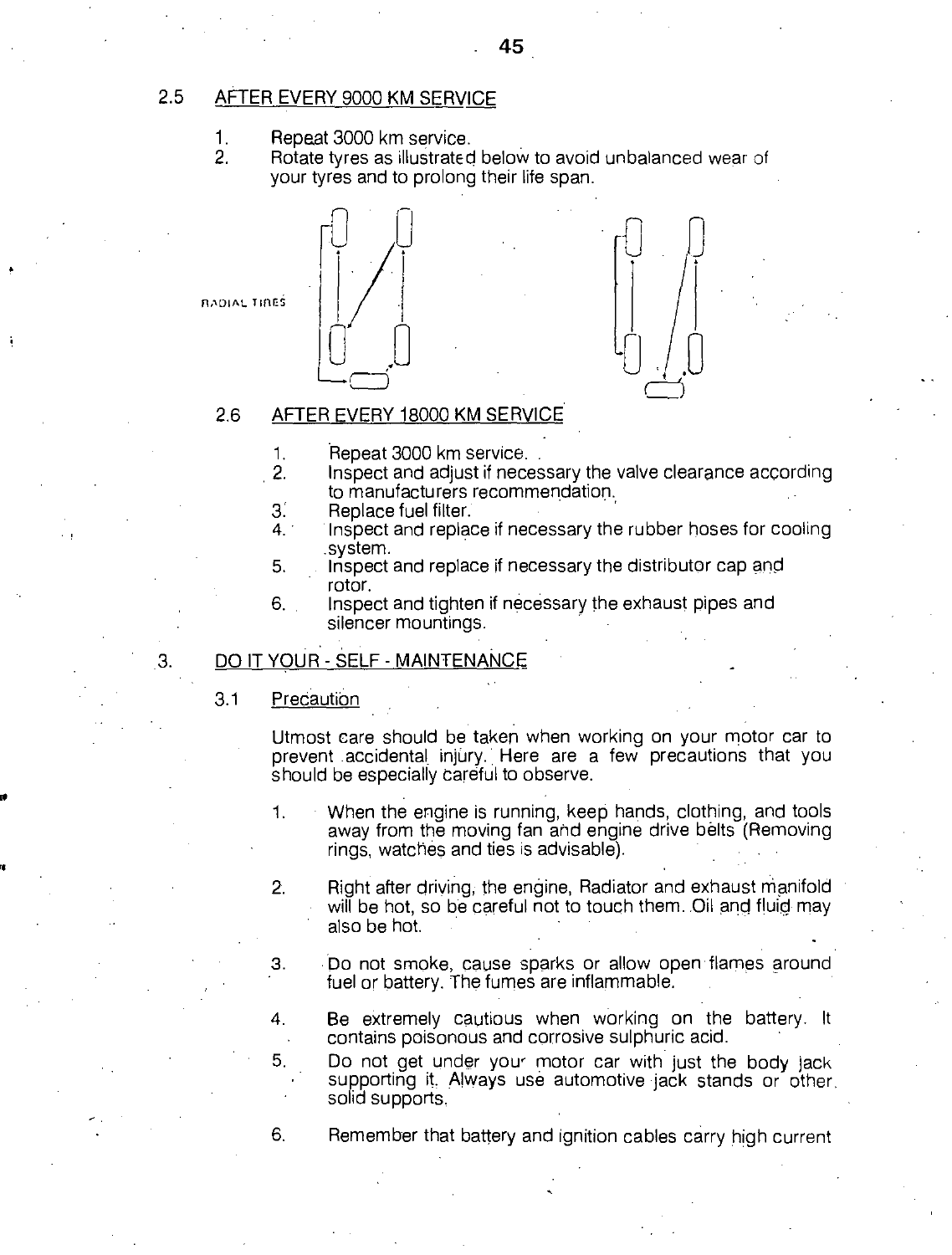of voltages. Be careful of accidentally causing a short circuit.

 $\frac{1}{2}$ 

When closing the engine hood, check and see that you have not forgotten any tools, rags, etc.

#### 3.2 Maintenance

• Many of the maintenance items are easy to do yourself if you have a little mechanical ability and a few basic automotive tools.

1. •List of the basic tools

Spark plug socket wrench.

Wheel nut wrench. ii.

Medium size flat screw driver iii.

iv. Medium size phillips type screw driver.

v. Electrician plier.

• vi. Open end spanner set (six pieces)

vii. Ring type spanner set (six pieces).

viii. Small size adjustable wrench.

ix. Feeler gauge.

x. Centre punch.

• xi. Ball pein hammer (350 g.)

xii. Flat file (200 mm.)

xiii. Oil filter wrench. •

- 2. Procedure to change the engine oil and filter
	- 1. Warm up the engine for a few minutes and then turn it off. Remove the oil filter cap..
	- a. Park the motor car on a level spot. Warm up the engine since warm oil will ,drain faster and more thoroughly. Turn the engine off.
	- $b.$ Remove the oil filler cap. This allows air to enter the engine as the oil drains.
	- ii. Remove the drain plug (Located under the sump) and allow the oil to drain fully.

a. Place a drain container (tray) under the drain plug.

b. Using a ring spanner of the correct size, remove the drain plug and allow the oil to drain.fully.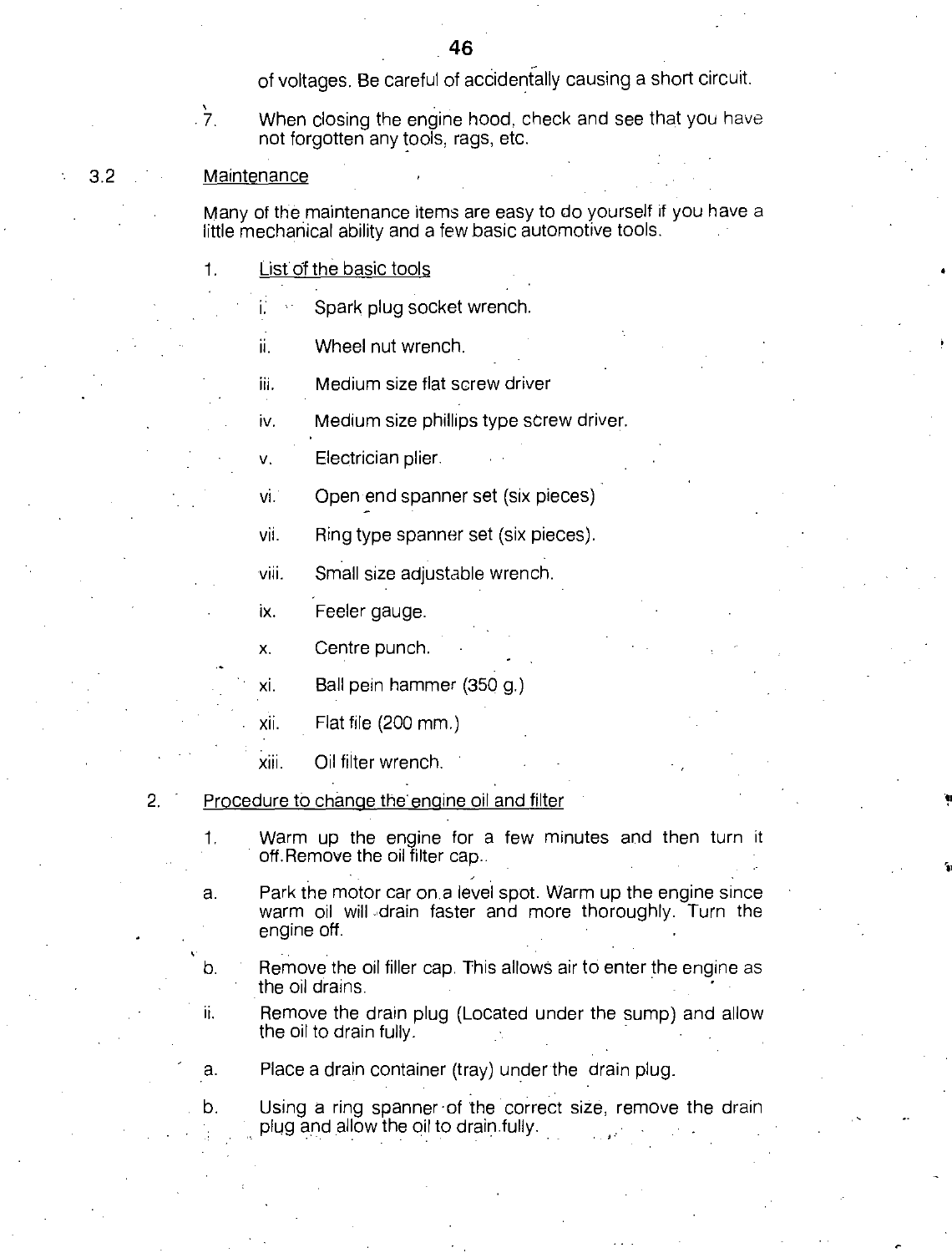Precautions: The oil may be hot. Do not touch with the finger - Be careful not to burn yourself. .

Remove the old oil filter and install a new one hand- tight. iii. Reinstall the drain plug.

a. Using an oil filter wrench, loosen the oil filter. It turns anticlock-wise. Once loose, you may unscrew it, the rest of the way by hand. When removing it, hold up the end so that oil does not spill out.

b. With a clean rag, wipe off the mounting surface on the engine so that the new filter will seat well.

NOTE: Make sure that the old gasket has not stuck to the mounting surface. If it has, remove it before installing the new filter.

- c. Smear a little engine oil on the rubber gasket of the new oil filter.
- d. Screw the new filter into the place and tighten it until the gasket contacts the seat. Then give it additional 3/4 turn to seat the filter.
- e. Reinstall the drain plug and its gasket washer. Tighten the plug with the correct size spanner, but do not force it and strip the threads.
- iv. Pour oil through the filler hole on the top of the engine and. install the filler cap Start the engine and check for leaks at the filter or drain plug.
- a. After pouring the oil, make sure that the filler cap is installed hand tight. You should double check the oil level on the dipstick.
- b. With the engine running, look carefully for any small leaks around the oil filter or drain plug. Any leak indicates a faulty installation.
- Turn the engine off and wait few minutes. Check the oil level C. again and add oil if necessary.
- Drain the radiator water and flush it.out with tap water 3.
	- a. Park the motor car on a level ground where the dirty water can drain into s suitable disposal container.
	- b. Remove the radiator cap if it is cooled. Do not remove the cap if the engine is hot.

c. Loosen (turn anti-clockwise) the two drain plugs. One from the bottom of the radiator and other from one side of the engine cylinder block. DO NOT LOOSEN THE DRAIN PLUGS IF THE ENGINE IS HOT.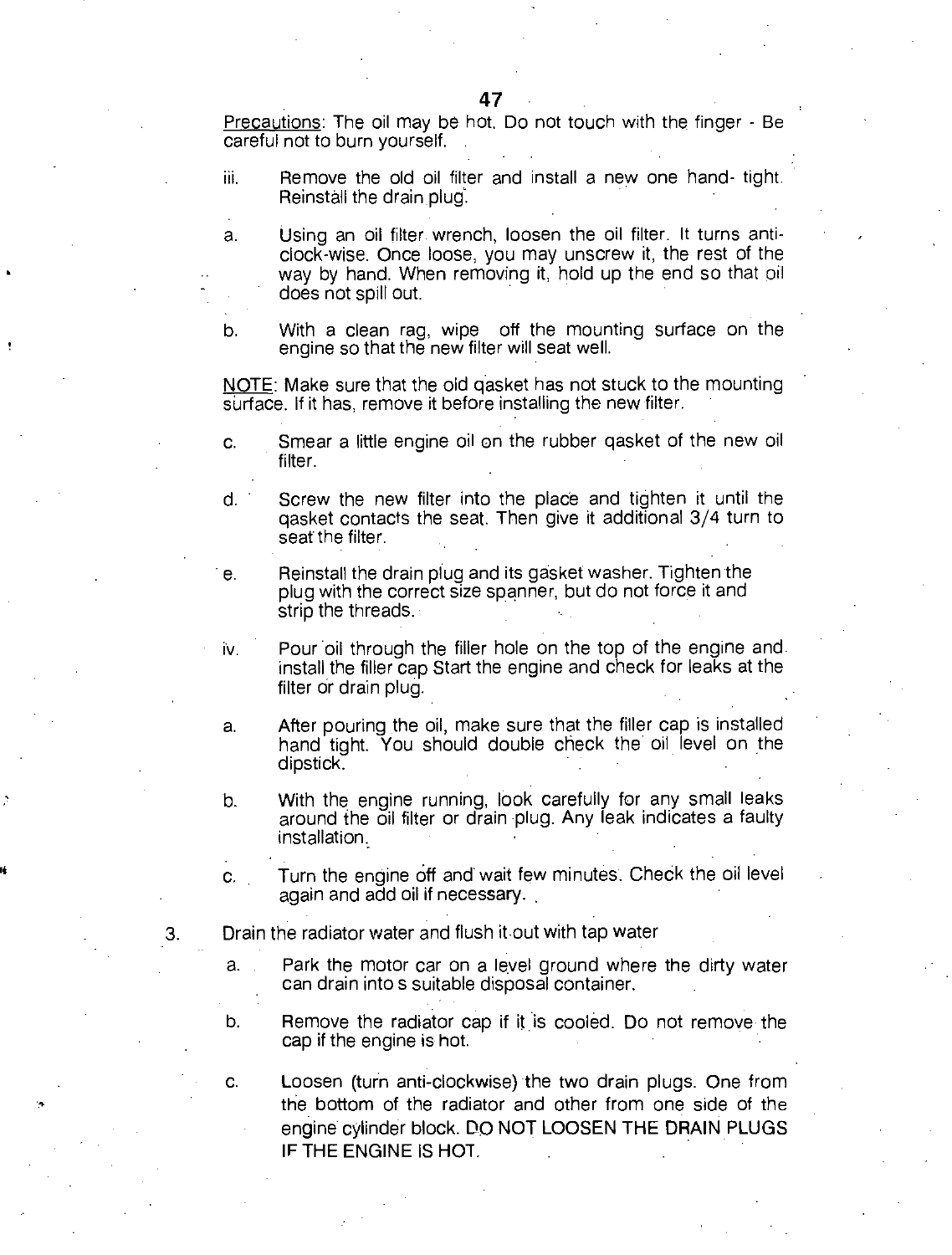- a. Make sure that both drain plugs are securely tightened.
- b. Pour the tap water into the radiator from the top inlet of the radiator until the water starts dropping from the overflow pipe.
- c. Start the engine and top up with water if necessary.
- d. Install the radiator cap and reservoir cap (if you have external plastic container in your motor car) and double check that the drain plugs are not leaking.

#### 4. CHECKING BATTERY CONDITION AND ELECTROLYTE LEVEL.

i. Battery precautions:

ii.

The battery produces an inflammable and explosive • hydrogen gas: Therefore,

- a. Do not cause a spark from the battery with tools.
- b. Do not smoke or light a match near the battery.
	- The electrolyte contains poisonous and corrosive sulphuric acid, therefore,

0.

•

- a. Avoid contact with eyes, skin or clothes
- b. Keep children away from the battery
- iii. EMERGENCY MEASURES:
- a. If electrolyte gets in your eyes, flush your eyes with clean water for atleast 15 minutes and get immediate medical • attention.
- b. If electrolyte gets on your skin, thoroughly wash the contact area. If you feel a pain or burn, get medical attention immediately.

c. If electrolyte gets on your clothes, there is a possibility of its soaking through to your skin, so immediately take off the exposed clothing and follow the procedure above, if necessary. •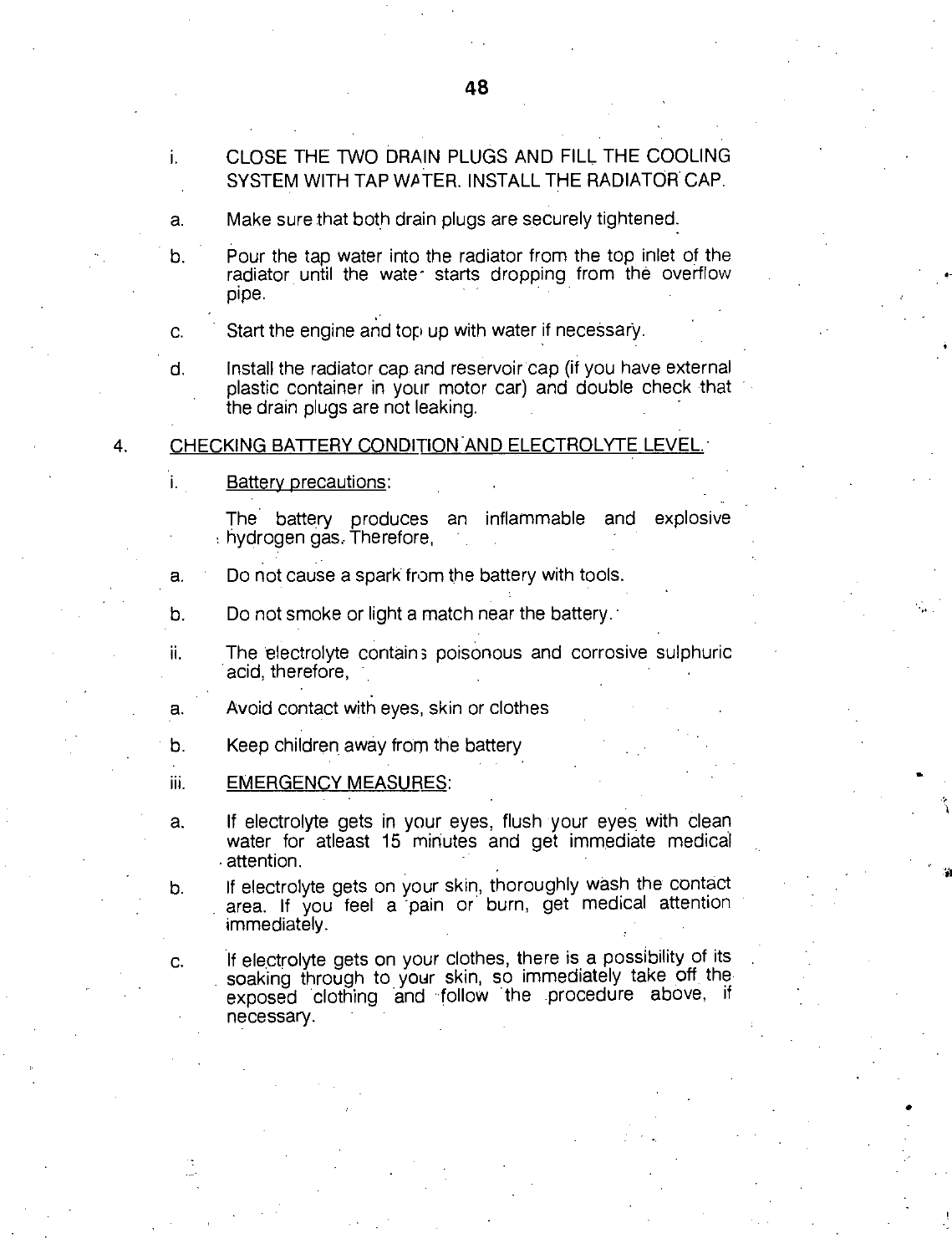# iv. CHECK THE BATTERY FOR CORRODED OR LOOSE CONNECTIONS.

a. If the battery is corroded, wash off with a solutions of warm water and baking soda Take care that no solution gets into the battery. Coat the outside of the terminals with grease to prevent further corrosion.

- b. If the connections are loose, tight the clamp bolts, but do not oversight. Be careful not to be cause a short circuit with tools.
- 5. Always use the recommended spark plugs or equivalent when replacing clean and adjust the gap yourself.
- 6. Checking, correction / cleaning and replacement of the following items can be done by yourself .
	- i. Cleaning the air filter.
	- ii. Cleaning or replacemer t of fuel filter.
	- iii. Checking of C.B. points gap by feeler gauge.
	- iv. Checking and replacing fuses